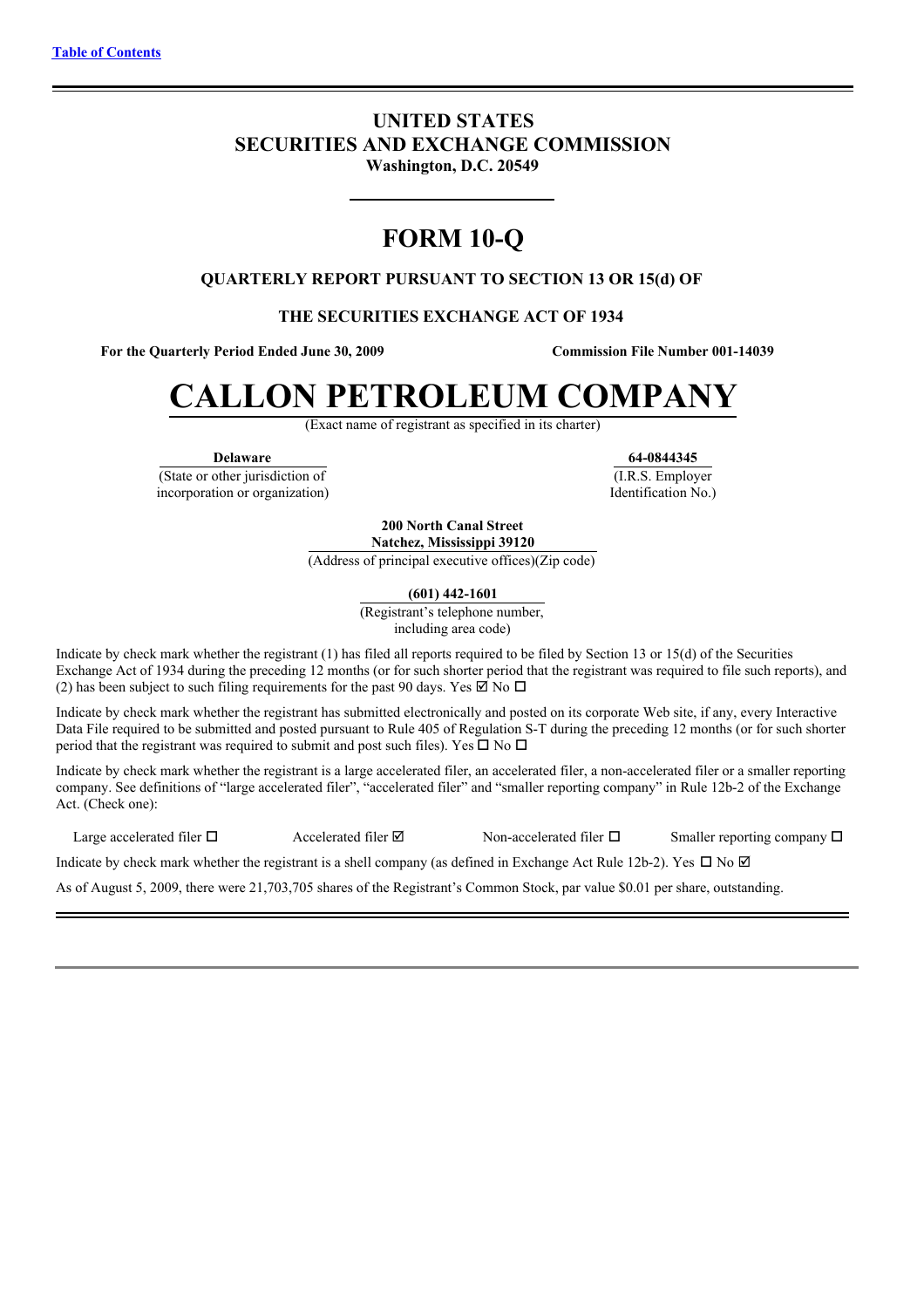# **CALLON PETROLEUM COMPANY**

# **TABLE OF CONTENTS**

| Part I.                  | <b>Financial Information</b>                                                                                                       | Page No. |
|--------------------------|------------------------------------------------------------------------------------------------------------------------------------|----------|
|                          | Consolidated Balance Sheets as of June 30, 2009 and December 31, 2008                                                              | 3        |
|                          |                                                                                                                                    |          |
|                          | Consolidated Statements of Operations for Each of the Three and Six Months in the Periods Ended June 30,<br>2009 and June 30, 2008 | 4        |
|                          | Consolidated Statements of Cash Flows for Each of the Six Months in the Periods Ended June 30, 2009 and<br>June 30, 2008           | 5        |
|                          | <b>Notes to Consolidated Financial Statements</b>                                                                                  | 6        |
|                          | Item 2. Management's Discussion and Analysis of Financial Condition and Results of Operations                                      | 18       |
|                          | Item 3. Quantitative and Qualitative Disclosures about Market Risk                                                                 | 29       |
|                          | Item 4. Controls and Procedures                                                                                                    | 29       |
| <b>Part</b><br><u>п.</u> | <b>Other Information</b>                                                                                                           |          |
|                          | Item 1A. Risk Factors                                                                                                              | 30       |
|                          | Item 6. Exhibits                                                                                                                   | 30       |
| $EX-10.1$<br>EX-10.2     |                                                                                                                                    |          |
| EX-31.1<br>EX-31.2       |                                                                                                                                    |          |
| EX-32.1<br>EX-32.2       |                                                                                                                                    |          |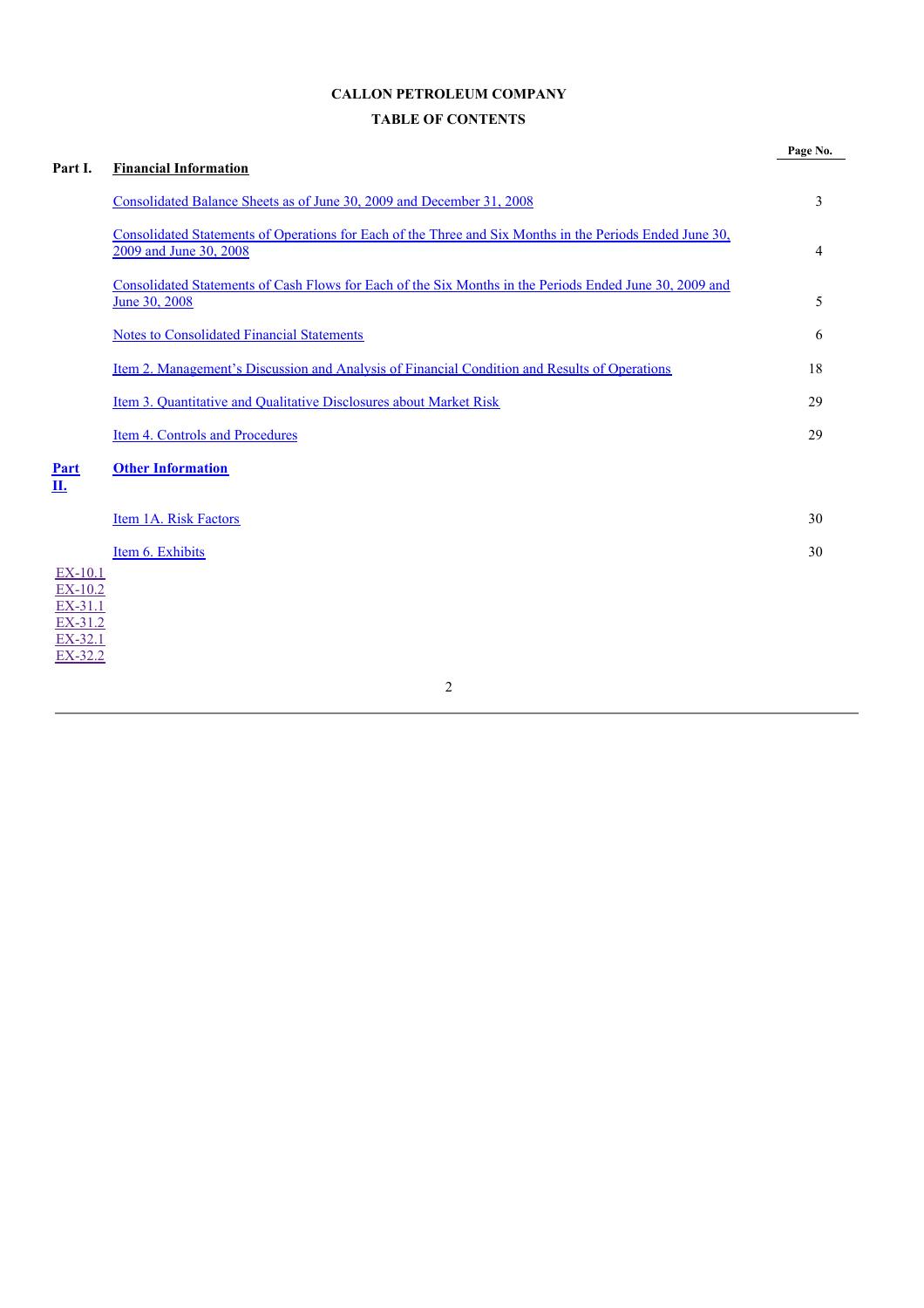#### **Callon Petroleum Company Consolidated Balance Sheets (In thousands, except share data)**

| (Unaudited)<br>(Note 1)<br><b>ASSETS</b><br>Current assets:<br>$\boldsymbol{\mathsf{S}}$<br>$\mathbb{S}$<br>Cash and cash equivalents<br>735<br>17,126<br>19,528<br>44,290<br>Accounts receivable<br>Fair market value of derivatives<br>7,064<br>21,780<br>1,971<br>1,103<br>Other current assets<br>29,298<br>84,299<br>Total current assets<br>Oil and gas properties, full-cost accounting method:<br><b>Evaluated properties</b><br>1,587,007<br>1,581,698<br>Less accumulated depreciation, depletion and amortization<br>(1,455,275)<br>(1,473,139)<br>113,868<br>126,423<br>Unevaluated properties excluded from amortization<br>26,147<br>32,829<br>Total oil and gas properties<br>140,015<br>159,252<br>Other property and equipment, net<br>2,392<br>2,536<br>Restricted investments<br>4,784<br>4,759<br>Investment in Medusa Spar LLC<br>11,926<br>12,577<br>2,327<br>2,667<br>Other assets, net<br>190,742<br>266,090<br>Total assets<br>\$<br>\$<br><b>LIABILITIES AND STOCKHOLDERS' EQUITY (DEFICIT)</b><br>Current liabilities:<br>Accounts payable and accrued liabilities<br>$\mathbb{S}$<br>11,379<br>\$<br>76,516<br>Asset retirement obligations<br>22,374<br>9,151<br>33,753<br>85,667<br>Callon Entrada non-recourse credit facility (See Note 1)<br>82,841<br>Total current liabilities<br>116,594<br>85,667<br>9.75% Senior Notes<br>194,420<br>195,729<br>Callon Entrada non-recourse credit facility (See Note 1)<br>78,435<br>Senior secured credit facility<br>5,000<br>Total long-term debt<br>272,855<br>200,729<br>Asset retirement obligations<br>12,631<br>33,043<br>Callon Entrada non-recourse credit facility interest payable (See Note 1)<br>2,719<br>1,503<br>1,610<br>Other long-term liabilities<br>Total liabilities<br>331,457<br>395,894<br>Stockholders' equity (deficit):<br>Preferred Stock, \$.01 par value, 2,500,000 shares authorized;<br>Common Stock, \$.01 par value, 30,000,000 shares authorized; 21,676,067 and 21,621,142<br>shares outstanding at June 30, 2009 and December 31, 2008, respectively<br>217<br>216<br>Capital in excess of par value<br>230,150<br>227,803<br>Other comprehensive income (loss)<br>(581)<br>14,157<br>Retained (deficit) earnings<br>(370, 501)<br>(371,980)<br>Total stockholders' equity (deficit)<br>(129, 804)<br>(140, 715)<br>Total liabilities and stockholders' equity (deficit)<br>190,742<br>266,090<br>S<br>S | <b>June 30,</b><br>2009 | December 31,<br>2008 |
|-----------------------------------------------------------------------------------------------------------------------------------------------------------------------------------------------------------------------------------------------------------------------------------------------------------------------------------------------------------------------------------------------------------------------------------------------------------------------------------------------------------------------------------------------------------------------------------------------------------------------------------------------------------------------------------------------------------------------------------------------------------------------------------------------------------------------------------------------------------------------------------------------------------------------------------------------------------------------------------------------------------------------------------------------------------------------------------------------------------------------------------------------------------------------------------------------------------------------------------------------------------------------------------------------------------------------------------------------------------------------------------------------------------------------------------------------------------------------------------------------------------------------------------------------------------------------------------------------------------------------------------------------------------------------------------------------------------------------------------------------------------------------------------------------------------------------------------------------------------------------------------------------------------------------------------------------------------------------------------------------------------------------------------------------------------------------------------------------------------------------------------------------------------------------------------------------------------------------------------------------------------------------------------------------------------------------------------------------------------------------------------------------------------------------|-------------------------|----------------------|
|                                                                                                                                                                                                                                                                                                                                                                                                                                                                                                                                                                                                                                                                                                                                                                                                                                                                                                                                                                                                                                                                                                                                                                                                                                                                                                                                                                                                                                                                                                                                                                                                                                                                                                                                                                                                                                                                                                                                                                                                                                                                                                                                                                                                                                                                                                                                                                                                                       |                         |                      |
|                                                                                                                                                                                                                                                                                                                                                                                                                                                                                                                                                                                                                                                                                                                                                                                                                                                                                                                                                                                                                                                                                                                                                                                                                                                                                                                                                                                                                                                                                                                                                                                                                                                                                                                                                                                                                                                                                                                                                                                                                                                                                                                                                                                                                                                                                                                                                                                                                       |                         |                      |
|                                                                                                                                                                                                                                                                                                                                                                                                                                                                                                                                                                                                                                                                                                                                                                                                                                                                                                                                                                                                                                                                                                                                                                                                                                                                                                                                                                                                                                                                                                                                                                                                                                                                                                                                                                                                                                                                                                                                                                                                                                                                                                                                                                                                                                                                                                                                                                                                                       |                         |                      |
|                                                                                                                                                                                                                                                                                                                                                                                                                                                                                                                                                                                                                                                                                                                                                                                                                                                                                                                                                                                                                                                                                                                                                                                                                                                                                                                                                                                                                                                                                                                                                                                                                                                                                                                                                                                                                                                                                                                                                                                                                                                                                                                                                                                                                                                                                                                                                                                                                       |                         |                      |
|                                                                                                                                                                                                                                                                                                                                                                                                                                                                                                                                                                                                                                                                                                                                                                                                                                                                                                                                                                                                                                                                                                                                                                                                                                                                                                                                                                                                                                                                                                                                                                                                                                                                                                                                                                                                                                                                                                                                                                                                                                                                                                                                                                                                                                                                                                                                                                                                                       |                         |                      |
|                                                                                                                                                                                                                                                                                                                                                                                                                                                                                                                                                                                                                                                                                                                                                                                                                                                                                                                                                                                                                                                                                                                                                                                                                                                                                                                                                                                                                                                                                                                                                                                                                                                                                                                                                                                                                                                                                                                                                                                                                                                                                                                                                                                                                                                                                                                                                                                                                       |                         |                      |
|                                                                                                                                                                                                                                                                                                                                                                                                                                                                                                                                                                                                                                                                                                                                                                                                                                                                                                                                                                                                                                                                                                                                                                                                                                                                                                                                                                                                                                                                                                                                                                                                                                                                                                                                                                                                                                                                                                                                                                                                                                                                                                                                                                                                                                                                                                                                                                                                                       |                         |                      |
|                                                                                                                                                                                                                                                                                                                                                                                                                                                                                                                                                                                                                                                                                                                                                                                                                                                                                                                                                                                                                                                                                                                                                                                                                                                                                                                                                                                                                                                                                                                                                                                                                                                                                                                                                                                                                                                                                                                                                                                                                                                                                                                                                                                                                                                                                                                                                                                                                       |                         |                      |
|                                                                                                                                                                                                                                                                                                                                                                                                                                                                                                                                                                                                                                                                                                                                                                                                                                                                                                                                                                                                                                                                                                                                                                                                                                                                                                                                                                                                                                                                                                                                                                                                                                                                                                                                                                                                                                                                                                                                                                                                                                                                                                                                                                                                                                                                                                                                                                                                                       |                         |                      |
|                                                                                                                                                                                                                                                                                                                                                                                                                                                                                                                                                                                                                                                                                                                                                                                                                                                                                                                                                                                                                                                                                                                                                                                                                                                                                                                                                                                                                                                                                                                                                                                                                                                                                                                                                                                                                                                                                                                                                                                                                                                                                                                                                                                                                                                                                                                                                                                                                       |                         |                      |
|                                                                                                                                                                                                                                                                                                                                                                                                                                                                                                                                                                                                                                                                                                                                                                                                                                                                                                                                                                                                                                                                                                                                                                                                                                                                                                                                                                                                                                                                                                                                                                                                                                                                                                                                                                                                                                                                                                                                                                                                                                                                                                                                                                                                                                                                                                                                                                                                                       |                         |                      |
|                                                                                                                                                                                                                                                                                                                                                                                                                                                                                                                                                                                                                                                                                                                                                                                                                                                                                                                                                                                                                                                                                                                                                                                                                                                                                                                                                                                                                                                                                                                                                                                                                                                                                                                                                                                                                                                                                                                                                                                                                                                                                                                                                                                                                                                                                                                                                                                                                       |                         |                      |
|                                                                                                                                                                                                                                                                                                                                                                                                                                                                                                                                                                                                                                                                                                                                                                                                                                                                                                                                                                                                                                                                                                                                                                                                                                                                                                                                                                                                                                                                                                                                                                                                                                                                                                                                                                                                                                                                                                                                                                                                                                                                                                                                                                                                                                                                                                                                                                                                                       |                         |                      |
|                                                                                                                                                                                                                                                                                                                                                                                                                                                                                                                                                                                                                                                                                                                                                                                                                                                                                                                                                                                                                                                                                                                                                                                                                                                                                                                                                                                                                                                                                                                                                                                                                                                                                                                                                                                                                                                                                                                                                                                                                                                                                                                                                                                                                                                                                                                                                                                                                       |                         |                      |
|                                                                                                                                                                                                                                                                                                                                                                                                                                                                                                                                                                                                                                                                                                                                                                                                                                                                                                                                                                                                                                                                                                                                                                                                                                                                                                                                                                                                                                                                                                                                                                                                                                                                                                                                                                                                                                                                                                                                                                                                                                                                                                                                                                                                                                                                                                                                                                                                                       |                         |                      |
|                                                                                                                                                                                                                                                                                                                                                                                                                                                                                                                                                                                                                                                                                                                                                                                                                                                                                                                                                                                                                                                                                                                                                                                                                                                                                                                                                                                                                                                                                                                                                                                                                                                                                                                                                                                                                                                                                                                                                                                                                                                                                                                                                                                                                                                                                                                                                                                                                       |                         |                      |
|                                                                                                                                                                                                                                                                                                                                                                                                                                                                                                                                                                                                                                                                                                                                                                                                                                                                                                                                                                                                                                                                                                                                                                                                                                                                                                                                                                                                                                                                                                                                                                                                                                                                                                                                                                                                                                                                                                                                                                                                                                                                                                                                                                                                                                                                                                                                                                                                                       |                         |                      |
|                                                                                                                                                                                                                                                                                                                                                                                                                                                                                                                                                                                                                                                                                                                                                                                                                                                                                                                                                                                                                                                                                                                                                                                                                                                                                                                                                                                                                                                                                                                                                                                                                                                                                                                                                                                                                                                                                                                                                                                                                                                                                                                                                                                                                                                                                                                                                                                                                       |                         |                      |
|                                                                                                                                                                                                                                                                                                                                                                                                                                                                                                                                                                                                                                                                                                                                                                                                                                                                                                                                                                                                                                                                                                                                                                                                                                                                                                                                                                                                                                                                                                                                                                                                                                                                                                                                                                                                                                                                                                                                                                                                                                                                                                                                                                                                                                                                                                                                                                                                                       |                         |                      |
|                                                                                                                                                                                                                                                                                                                                                                                                                                                                                                                                                                                                                                                                                                                                                                                                                                                                                                                                                                                                                                                                                                                                                                                                                                                                                                                                                                                                                                                                                                                                                                                                                                                                                                                                                                                                                                                                                                                                                                                                                                                                                                                                                                                                                                                                                                                                                                                                                       |                         |                      |
|                                                                                                                                                                                                                                                                                                                                                                                                                                                                                                                                                                                                                                                                                                                                                                                                                                                                                                                                                                                                                                                                                                                                                                                                                                                                                                                                                                                                                                                                                                                                                                                                                                                                                                                                                                                                                                                                                                                                                                                                                                                                                                                                                                                                                                                                                                                                                                                                                       |                         |                      |
|                                                                                                                                                                                                                                                                                                                                                                                                                                                                                                                                                                                                                                                                                                                                                                                                                                                                                                                                                                                                                                                                                                                                                                                                                                                                                                                                                                                                                                                                                                                                                                                                                                                                                                                                                                                                                                                                                                                                                                                                                                                                                                                                                                                                                                                                                                                                                                                                                       |                         |                      |
|                                                                                                                                                                                                                                                                                                                                                                                                                                                                                                                                                                                                                                                                                                                                                                                                                                                                                                                                                                                                                                                                                                                                                                                                                                                                                                                                                                                                                                                                                                                                                                                                                                                                                                                                                                                                                                                                                                                                                                                                                                                                                                                                                                                                                                                                                                                                                                                                                       |                         |                      |
|                                                                                                                                                                                                                                                                                                                                                                                                                                                                                                                                                                                                                                                                                                                                                                                                                                                                                                                                                                                                                                                                                                                                                                                                                                                                                                                                                                                                                                                                                                                                                                                                                                                                                                                                                                                                                                                                                                                                                                                                                                                                                                                                                                                                                                                                                                                                                                                                                       |                         |                      |
|                                                                                                                                                                                                                                                                                                                                                                                                                                                                                                                                                                                                                                                                                                                                                                                                                                                                                                                                                                                                                                                                                                                                                                                                                                                                                                                                                                                                                                                                                                                                                                                                                                                                                                                                                                                                                                                                                                                                                                                                                                                                                                                                                                                                                                                                                                                                                                                                                       |                         |                      |
|                                                                                                                                                                                                                                                                                                                                                                                                                                                                                                                                                                                                                                                                                                                                                                                                                                                                                                                                                                                                                                                                                                                                                                                                                                                                                                                                                                                                                                                                                                                                                                                                                                                                                                                                                                                                                                                                                                                                                                                                                                                                                                                                                                                                                                                                                                                                                                                                                       |                         |                      |
|                                                                                                                                                                                                                                                                                                                                                                                                                                                                                                                                                                                                                                                                                                                                                                                                                                                                                                                                                                                                                                                                                                                                                                                                                                                                                                                                                                                                                                                                                                                                                                                                                                                                                                                                                                                                                                                                                                                                                                                                                                                                                                                                                                                                                                                                                                                                                                                                                       |                         |                      |
|                                                                                                                                                                                                                                                                                                                                                                                                                                                                                                                                                                                                                                                                                                                                                                                                                                                                                                                                                                                                                                                                                                                                                                                                                                                                                                                                                                                                                                                                                                                                                                                                                                                                                                                                                                                                                                                                                                                                                                                                                                                                                                                                                                                                                                                                                                                                                                                                                       |                         |                      |
|                                                                                                                                                                                                                                                                                                                                                                                                                                                                                                                                                                                                                                                                                                                                                                                                                                                                                                                                                                                                                                                                                                                                                                                                                                                                                                                                                                                                                                                                                                                                                                                                                                                                                                                                                                                                                                                                                                                                                                                                                                                                                                                                                                                                                                                                                                                                                                                                                       |                         |                      |
|                                                                                                                                                                                                                                                                                                                                                                                                                                                                                                                                                                                                                                                                                                                                                                                                                                                                                                                                                                                                                                                                                                                                                                                                                                                                                                                                                                                                                                                                                                                                                                                                                                                                                                                                                                                                                                                                                                                                                                                                                                                                                                                                                                                                                                                                                                                                                                                                                       |                         |                      |
|                                                                                                                                                                                                                                                                                                                                                                                                                                                                                                                                                                                                                                                                                                                                                                                                                                                                                                                                                                                                                                                                                                                                                                                                                                                                                                                                                                                                                                                                                                                                                                                                                                                                                                                                                                                                                                                                                                                                                                                                                                                                                                                                                                                                                                                                                                                                                                                                                       |                         |                      |
|                                                                                                                                                                                                                                                                                                                                                                                                                                                                                                                                                                                                                                                                                                                                                                                                                                                                                                                                                                                                                                                                                                                                                                                                                                                                                                                                                                                                                                                                                                                                                                                                                                                                                                                                                                                                                                                                                                                                                                                                                                                                                                                                                                                                                                                                                                                                                                                                                       |                         |                      |
|                                                                                                                                                                                                                                                                                                                                                                                                                                                                                                                                                                                                                                                                                                                                                                                                                                                                                                                                                                                                                                                                                                                                                                                                                                                                                                                                                                                                                                                                                                                                                                                                                                                                                                                                                                                                                                                                                                                                                                                                                                                                                                                                                                                                                                                                                                                                                                                                                       |                         |                      |
|                                                                                                                                                                                                                                                                                                                                                                                                                                                                                                                                                                                                                                                                                                                                                                                                                                                                                                                                                                                                                                                                                                                                                                                                                                                                                                                                                                                                                                                                                                                                                                                                                                                                                                                                                                                                                                                                                                                                                                                                                                                                                                                                                                                                                                                                                                                                                                                                                       |                         |                      |
|                                                                                                                                                                                                                                                                                                                                                                                                                                                                                                                                                                                                                                                                                                                                                                                                                                                                                                                                                                                                                                                                                                                                                                                                                                                                                                                                                                                                                                                                                                                                                                                                                                                                                                                                                                                                                                                                                                                                                                                                                                                                                                                                                                                                                                                                                                                                                                                                                       |                         |                      |
|                                                                                                                                                                                                                                                                                                                                                                                                                                                                                                                                                                                                                                                                                                                                                                                                                                                                                                                                                                                                                                                                                                                                                                                                                                                                                                                                                                                                                                                                                                                                                                                                                                                                                                                                                                                                                                                                                                                                                                                                                                                                                                                                                                                                                                                                                                                                                                                                                       |                         |                      |
|                                                                                                                                                                                                                                                                                                                                                                                                                                                                                                                                                                                                                                                                                                                                                                                                                                                                                                                                                                                                                                                                                                                                                                                                                                                                                                                                                                                                                                                                                                                                                                                                                                                                                                                                                                                                                                                                                                                                                                                                                                                                                                                                                                                                                                                                                                                                                                                                                       |                         |                      |
|                                                                                                                                                                                                                                                                                                                                                                                                                                                                                                                                                                                                                                                                                                                                                                                                                                                                                                                                                                                                                                                                                                                                                                                                                                                                                                                                                                                                                                                                                                                                                                                                                                                                                                                                                                                                                                                                                                                                                                                                                                                                                                                                                                                                                                                                                                                                                                                                                       |                         |                      |
|                                                                                                                                                                                                                                                                                                                                                                                                                                                                                                                                                                                                                                                                                                                                                                                                                                                                                                                                                                                                                                                                                                                                                                                                                                                                                                                                                                                                                                                                                                                                                                                                                                                                                                                                                                                                                                                                                                                                                                                                                                                                                                                                                                                                                                                                                                                                                                                                                       |                         |                      |
|                                                                                                                                                                                                                                                                                                                                                                                                                                                                                                                                                                                                                                                                                                                                                                                                                                                                                                                                                                                                                                                                                                                                                                                                                                                                                                                                                                                                                                                                                                                                                                                                                                                                                                                                                                                                                                                                                                                                                                                                                                                                                                                                                                                                                                                                                                                                                                                                                       |                         |                      |
|                                                                                                                                                                                                                                                                                                                                                                                                                                                                                                                                                                                                                                                                                                                                                                                                                                                                                                                                                                                                                                                                                                                                                                                                                                                                                                                                                                                                                                                                                                                                                                                                                                                                                                                                                                                                                                                                                                                                                                                                                                                                                                                                                                                                                                                                                                                                                                                                                       |                         |                      |
|                                                                                                                                                                                                                                                                                                                                                                                                                                                                                                                                                                                                                                                                                                                                                                                                                                                                                                                                                                                                                                                                                                                                                                                                                                                                                                                                                                                                                                                                                                                                                                                                                                                                                                                                                                                                                                                                                                                                                                                                                                                                                                                                                                                                                                                                                                                                                                                                                       |                         |                      |
|                                                                                                                                                                                                                                                                                                                                                                                                                                                                                                                                                                                                                                                                                                                                                                                                                                                                                                                                                                                                                                                                                                                                                                                                                                                                                                                                                                                                                                                                                                                                                                                                                                                                                                                                                                                                                                                                                                                                                                                                                                                                                                                                                                                                                                                                                                                                                                                                                       |                         |                      |
|                                                                                                                                                                                                                                                                                                                                                                                                                                                                                                                                                                                                                                                                                                                                                                                                                                                                                                                                                                                                                                                                                                                                                                                                                                                                                                                                                                                                                                                                                                                                                                                                                                                                                                                                                                                                                                                                                                                                                                                                                                                                                                                                                                                                                                                                                                                                                                                                                       |                         |                      |
|                                                                                                                                                                                                                                                                                                                                                                                                                                                                                                                                                                                                                                                                                                                                                                                                                                                                                                                                                                                                                                                                                                                                                                                                                                                                                                                                                                                                                                                                                                                                                                                                                                                                                                                                                                                                                                                                                                                                                                                                                                                                                                                                                                                                                                                                                                                                                                                                                       |                         |                      |
|                                                                                                                                                                                                                                                                                                                                                                                                                                                                                                                                                                                                                                                                                                                                                                                                                                                                                                                                                                                                                                                                                                                                                                                                                                                                                                                                                                                                                                                                                                                                                                                                                                                                                                                                                                                                                                                                                                                                                                                                                                                                                                                                                                                                                                                                                                                                                                                                                       |                         |                      |
|                                                                                                                                                                                                                                                                                                                                                                                                                                                                                                                                                                                                                                                                                                                                                                                                                                                                                                                                                                                                                                                                                                                                                                                                                                                                                                                                                                                                                                                                                                                                                                                                                                                                                                                                                                                                                                                                                                                                                                                                                                                                                                                                                                                                                                                                                                                                                                                                                       |                         |                      |
|                                                                                                                                                                                                                                                                                                                                                                                                                                                                                                                                                                                                                                                                                                                                                                                                                                                                                                                                                                                                                                                                                                                                                                                                                                                                                                                                                                                                                                                                                                                                                                                                                                                                                                                                                                                                                                                                                                                                                                                                                                                                                                                                                                                                                                                                                                                                                                                                                       |                         |                      |

The accompanying notes are an integral part of these financial statements.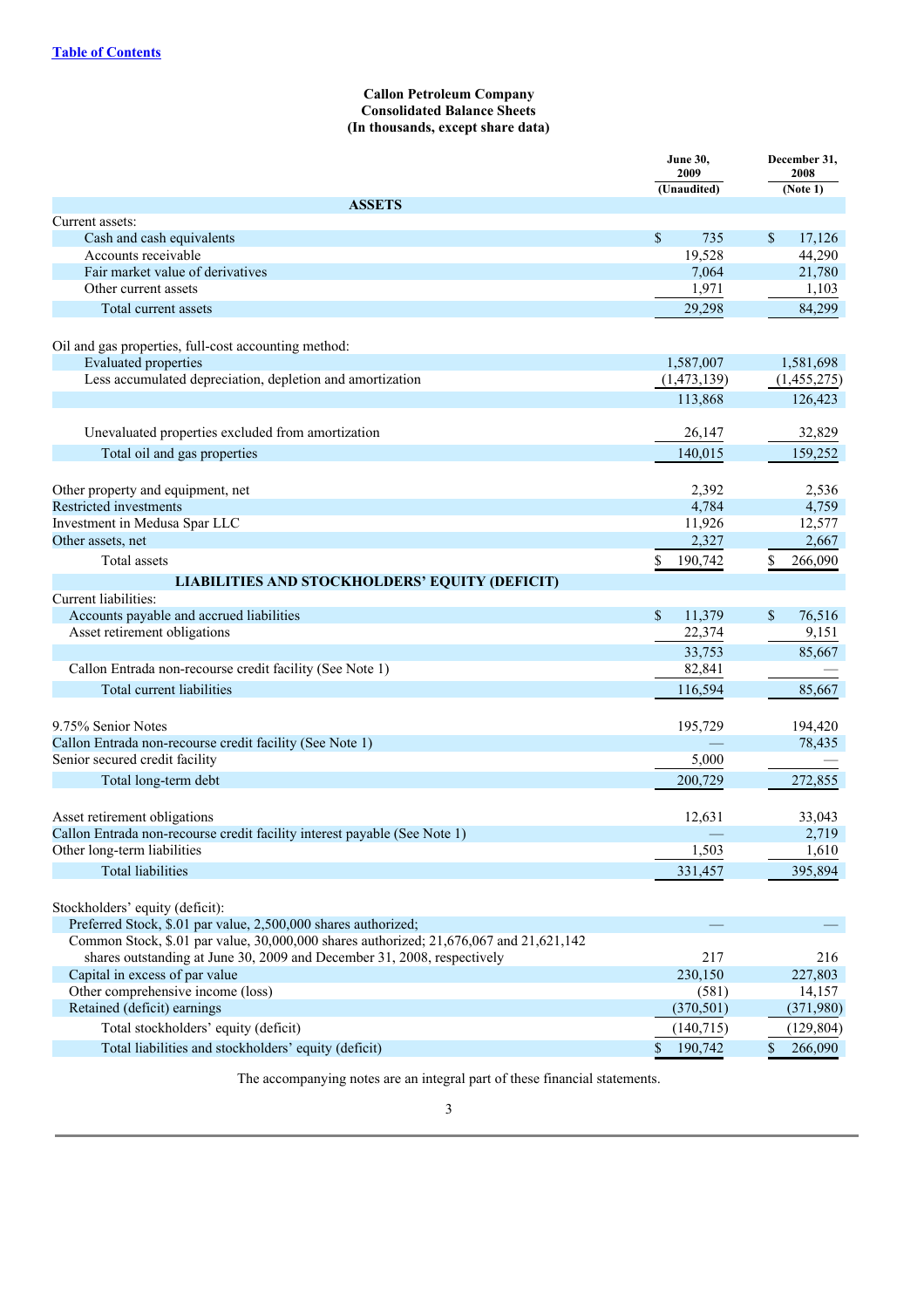### **Callon Petroleum Company Consolidated Statements of Operations (In thousands, except per share amounts) (Unaudited)**

|                                                                           | <b>Three Months Ended</b><br><b>June 30,</b> |            | <b>Six Months Ended</b><br>June 30, |            |
|---------------------------------------------------------------------------|----------------------------------------------|------------|-------------------------------------|------------|
|                                                                           | 2009                                         | 2008       | 2009                                | 2008       |
| Operating revenues:                                                       |                                              |            |                                     |            |
| Oil sales                                                                 | \$18,971                                     | \$28,554   | \$34,923                            | \$53,650   |
| Gas sales                                                                 | 6,054                                        | 19,475     | 14,917                              | 39,339     |
| Total operating revenues                                                  | 25,025                                       | 48,029     | 49,840                              | 92,989     |
| Operating expenses:                                                       |                                              |            |                                     |            |
| Lease operating expenses                                                  | 4,656                                        | 4,870      | 8,695                               | 10,048     |
| Depreciation, depletion and amortization                                  | 8,452                                        | 15,218     | 17,865                              | 30,247     |
| General and administrative                                                | 5,391                                        | 2,943      | 7,210                               | 5,595      |
| Accretion expense                                                         | 795                                          | 952        | 1,833                               | 1,984      |
| Total operating expenses                                                  | 19,294                                       | 23,983     | 35,603                              | 47,874     |
| Income from operations                                                    | 5,731                                        | 24,046     | 14,237                              | 45,115     |
| Other (income) expenses:                                                  |                                              |            |                                     |            |
| Interest expense                                                          | 4,854                                        | 4,434      | 9,636                               | 14,374     |
| Callon Entrada non-recourse credit facility interest expense (See Note 1) | 1,935                                        | 321        | 3,491                               | 321        |
| Other (income) expense                                                    | 61                                           | (379)      | (34)                                | (851)      |
| Loss on early extinguishment of debt                                      |                                              | 11,871     |                                     | 11,871     |
| Total other (income) expenses                                             | 6.850                                        | 16,247     | 13,093                              | 25,715     |
| Income (loss) before income taxes                                         | (1, 119)                                     | 7,799      | 1,144                               | 19,400     |
| Income tax expense                                                        | 24                                           | 2,730      |                                     | 6,812      |
| Income (loss) before equity in earnings of Medusa Spar LLC                | (1,143)                                      | 5,069      | 1,144                               | 12,588     |
| Equity in earnings of Medusa Spar LLC                                     | 218                                          | 84         | 335                                 | 197        |
| Net income (loss) available to common shares                              | \$<br>(925)                                  | \$5,153    | \$1,479                             | \$12,785   |
| Net income (loss) per common share:                                       |                                              |            |                                     |            |
| <b>Basic</b>                                                              | (0.04)<br>\$                                 | \$<br>0.25 | 0.07<br>\$                          | 0.61<br>\$ |
| Diluted                                                                   | \$<br>(0.04)                                 | \$<br>0.23 | \$<br>0.07                          | \$<br>0.58 |
| Shares used in computing net income per common share:                     |                                              |            |                                     |            |
| <b>Basic</b>                                                              | 21,645                                       | 20,966     | 21,626                              | 20,919     |
| Diluted                                                                   | 21,645                                       | 22,074     | 21,626                              | 21,859     |

The accompanying notes are an integral part of these financial statements.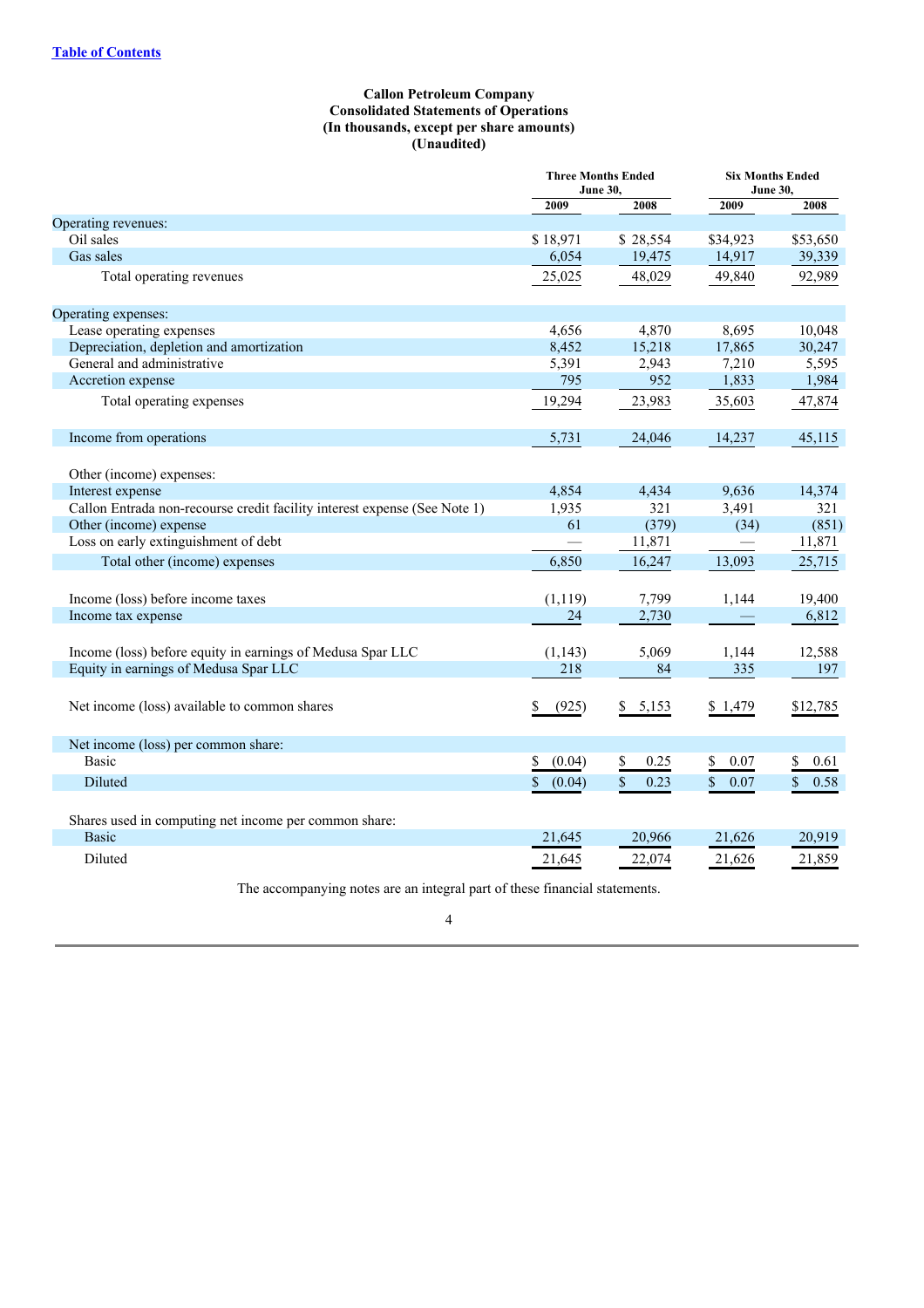#### **Callon Petroleum Company Consolidated Statements of Cash Flows (In thousands) (Unaudited)**

|                                                                               |                         | <b>Six Months Ended</b> |
|-------------------------------------------------------------------------------|-------------------------|-------------------------|
|                                                                               | <b>June 30,</b><br>2009 | <b>June 30,</b><br>2008 |
| Cash flows from operating activities:                                         |                         |                         |
| Net income                                                                    | \$1,479                 | 12,785<br>\$            |
| Adjustments to reconcile net income to cash provided by operating activities: |                         |                         |
| Depreciation, depletion and amortization                                      | 18,285                  | 30,615                  |
| Accretion expense                                                             | 1,833                   | 1,984                   |
| Amortization of deferred financing costs                                      | 1,481                   | 1,580                   |
| Callon Entrada non-recourse credit facility non-cash interest expense         | 1,687                   |                         |
| Non-cash loss on early extinguishment of debt                                 |                         | 5,598                   |
| Equity in earnings of Medusa Spar LLC                                         | (335)                   | (197)                   |
| Deferred income tax expense                                                   |                         | 6,812                   |
| Non-cash charge related to compensation plans                                 | 1,184                   | 1,546                   |
| Excess tax benefits from share-based payment arrangements                     |                         | (1, 435)                |
| Changes in current assets and liabilities:                                    |                         |                         |
| Accounts receivable                                                           | 6,441                   | (2, 470)                |
| Other current assets                                                          | (868)                   | 3,226                   |
| Current liabilities                                                           | (28,993)                | 3,482                   |
| Change in gas balancing receivable                                            | 155                     | 732                     |
| Change in gas balancing payable                                               | (123)                   | 359                     |
| Change in other long-term liabilities                                         | 16                      | (6)                     |
| Change in other assets, net                                                   | (189)                   | (702)                   |
| Cash provided by operating activities                                         | 2,053                   | 63,909                  |
|                                                                               |                         |                         |
| Cash flows from investing activities:                                         |                         |                         |
| Capital expenditures                                                          | (24, 430)               | (78, 441)               |
| Proceeds from sale of mineral interests                                       |                         | 167,493                 |
| Distribution from Medusa Spar LLC                                             | 986                     | 108                     |
| Cash (used in) provided by investing activities                               | (23, 444)               | 89,160                  |
|                                                                               |                         |                         |
| Cash flows from financing activities:                                         |                         |                         |
| Proceeds from senior secured credit facility                                  | 9,337                   | 51,435                  |
| Payments on senior secured credit facility                                    | (4, 337)                | (216,000)               |
| Equity issued related to stock incentive plans                                |                         | (1, 133)                |
| Excess tax benefits from share-based payment arrangements                     |                         | 1,435                   |
| Cash provided by (used in) financing activities                               | 5.000                   | (164, 263)              |
| Net decrease in cash and cash equivalents                                     | (16,391)                | (11, 194)               |
| Cash and cash equivalents:                                                    |                         |                         |
| Balance, beginning of period                                                  | 17.126                  | 53,250                  |
| Balance, end of period                                                        | \$<br>735               | \$<br>42,056            |
|                                                                               |                         |                         |

The accompanying notes are an integral part of these financial statements.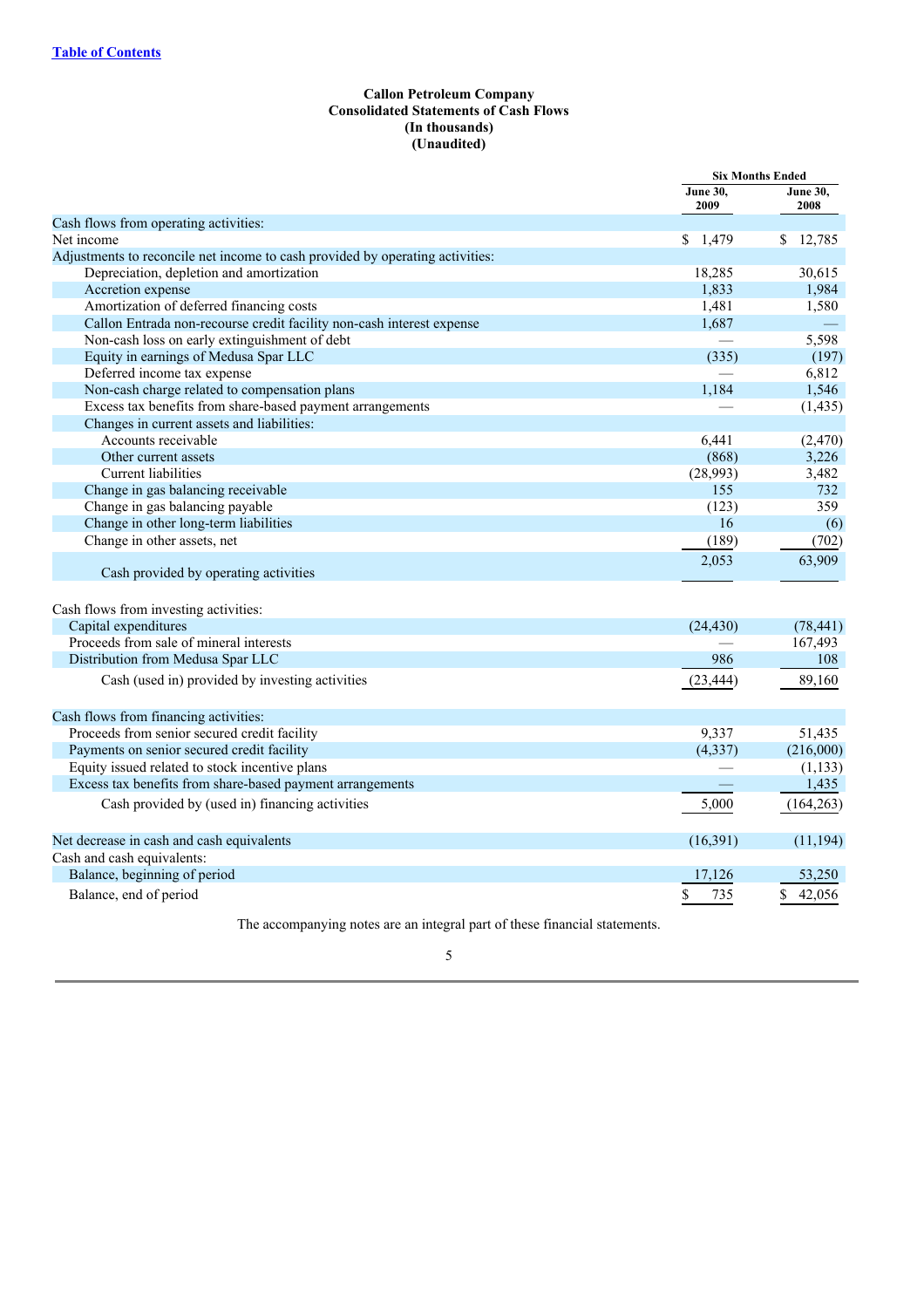#### **CALLON PETROLEUM COMPANY**

#### **NOTES TO CONSOLIDATED FINANCIAL STATEMENTS June 30, 2009**

#### **1. Callon Entrada Non-Recourse Credit Facility**

A wholly-owned subsidiary of Callon Petroleum Company (the "Company" or "Callon"), Callon Entrada Company ("Callon Entrada"), entered into a credit agreement with CIECO Energy (Entrada) LLC, ("CIECO Entrada") pursuant to which Callon Entrada was entitled to borrow up to \$150 million, plus interest expense incurred of up to \$12 million, to finance the development of the Entrada project prior to the abandonment in November 2008. The debt was to be repaid by production from the Entrada field. As a result of abandoning the project and the lease expiring June 1, 2009, Callon Entrada's only source of payment is from the sale of equipment purchased but not used for the Entrada project. The agreement bears interest at six-month LIBOR (as in effect on the first day of each interest period) plus 375 basis points and is subject to customary representations, warranties, covenants and events of default. The interest rate increased by 400 basis points as of April 2, 2009 due to a notice of default received from CIECO Entrada which is discussed below. As of June 30, 2009, \$78.4 million of principal and \$4.4 million of interest were outstanding under this facility.

On April 2, 2009, Callon Entrada received a notice from CIECO Entrada advising Callon Entrada that certain alleged events of default occurred under the non-recourse credit agreement relating to failure to pay interest when due and the breach of various other covenants related to the decision to abandon the Entrada project. The notice of default received from CIECO Entrada invoked CIECO Entrada's rights under the Callon Entrada non-recourse credit agreement to accelerate payment of the principal and interest due. The acceleration of payment causes the principal and interest balances under the Callon Entrada non-recourse credit agreement to be reclassified as of June 30, 2009 to current liabilities from long-term liabilities under U.S. generally accepted accounting principles ("GAAP"). Under GAAP the Company is currently required to consolidate the financial statements and results of operations of Callon Entrada. Callon Entrada's non-recourse liability is reflected in a separate line item in the consolidated financial statements. The assets of Callon Entrada, including the stock, are pledged to CIECO Entrada and are shown in the consolidating condensed financial statements below. Based on the advice of counsel, the Company believes that Callon and its subsidiaries (other than Callon Entrada) did not guarantee and are not otherwise obligated to repay the principal, accrued interest or any other amount which may become due under the Callon Entrada credit facility. However, Callon has entered into a customary indemnification agreement pursuant to which it agrees to indemnify the lenders under the Callon Entrada credit facility against Callon Entrada's misappropriation of funds, non-performance of certain covenants, excluding the events of default discussed above, and similar matters. In addition, Callon also guaranteed the obligations of Callon Entrada to fund its proportionate share of any operating costs related to the Entrada project that Callon Entrada may, from time to time, expressly approve under the Entrada joint operating agreement. Callon also has guaranteed Callon Entrada's payment of all amounts to plug and abandon wells and related facilities for a breach of law, rule or regulation (including environmental laws) and for any losses of CIECO Entrada attributable to gross negligence of Callon Entrada. The well for which Callon Entrada is responsible for was plugged and abandoned in the fourth of quarter of 2008 and the Company believes that there are no additional costs related to abandoning that well.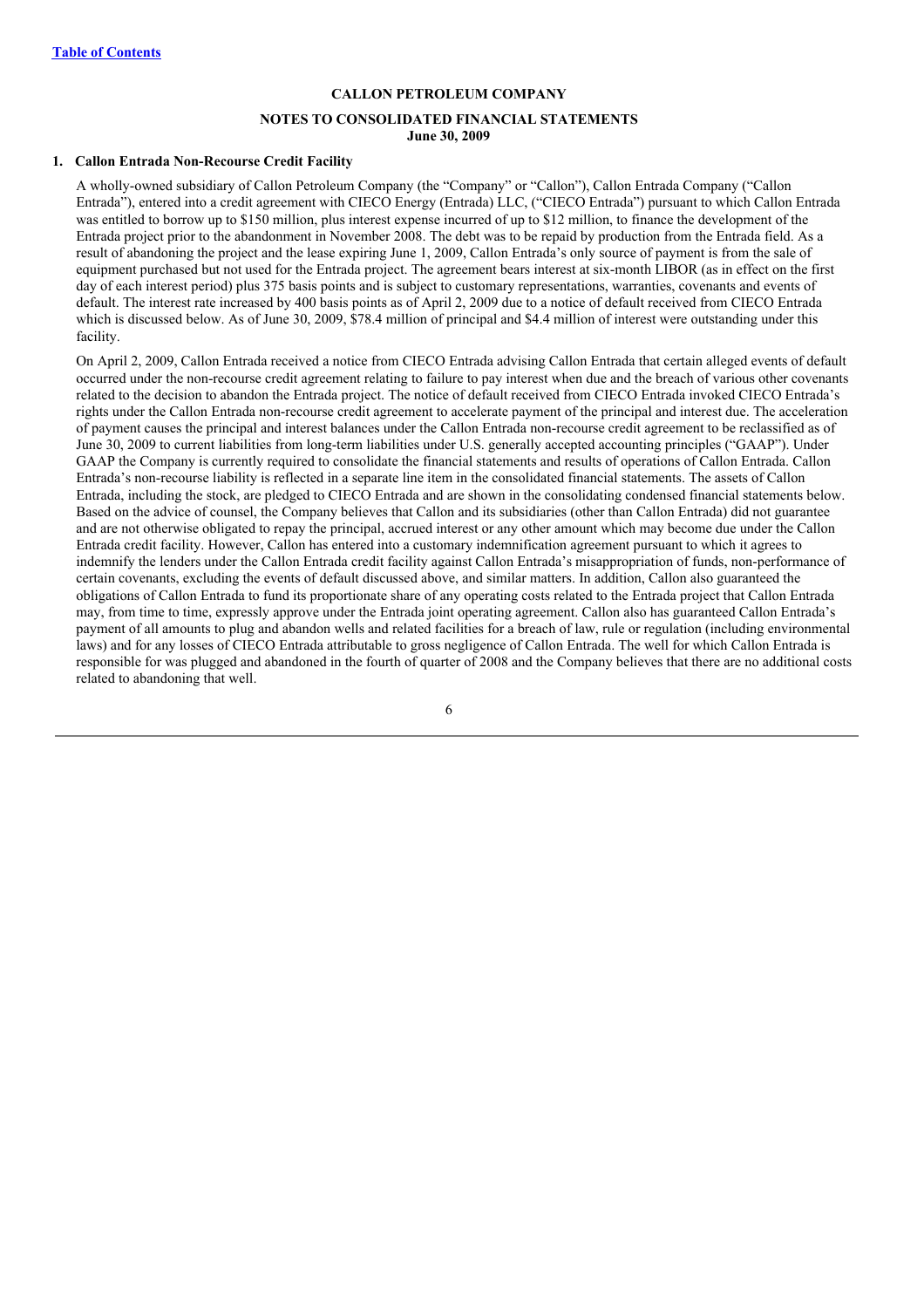Prior to abandonment of the Entrada project, CIECO Entrada failed to fund two loan requests totaling \$40 million under the Callon Entrada non-recourse credit agreement. These loan requests were to cover Callon Entrada's share of the cost incurred to develop the Entrada field up to the suspension of the project. Such amounts were subsequently funded by the Company. The Company continues to discuss with CIECO its failure to fund the \$40 million in loan requests. No assurances can be made regarding the outcome of discussions. The Company does not believe that we have waived any of our rights under the agreements with CIECO Entrada or its parent, CIECO Energy (U.S.) LLC ("CIECO").

As of June 30, 2009, the wind down of the Entrada project was substantially complete and substantially all of the costs had been paid. The lease expired June 1, 2009 and reverted to the Minerals Management Service. In addition, the sale of equipment purchased for the Entrada project, but not used, is in progress. As of June 2009, Callon Entrada has collected \$1.8 million in sales proceeds from the sale of equipment, net to its interest, which was applied to unpaid interest expense as required under the Callon Entrada non-recourse credit facility. The Company believes that the amount of future operating costs of Callon Entrada, for which the Company would be responsible for, is not significant.

Below are consolidating condensed financial statements of Callon Petroleum Company presented to demonstrate that Callon Entrada does not have sufficient assets available to pay down the balance owed under the Callon Entrada non-recourse credit facility as a result of the abandonment and reversion of this lease of the Entrada project.

#### **Callon Petroleum Company Consolidating Condensed Financial Information as of and for the Six Months ended June 30, 2009**

|                                                      |             | Callon       |              |
|------------------------------------------------------|-------------|--------------|--------------|
|                                                      | Callon      | and Other    | Callon       |
|                                                      | Entrada     | Subsidiaries | Consolidated |
| <b>Balance Sheet (in thousands)</b>                  |             |              |              |
|                                                      |             |              |              |
| Total current assets                                 | \$<br>1,238 | \$28,060     | S<br>29,298  |
| Total oil and gas properties                         |             | 140,015      | 140,015      |
| Other property and equipment                         |             | 2,392        | 2,392        |
| Other assets                                         |             | 19,037       | 19,037       |
| Total assets                                         | 1,238       | \$189,504    | \$190,742    |
| Other current liabilities                            | \$2,842     | \$30,911     | \$<br>33,753 |
| Callon Entrada non-recourse credit facility          | 82,841      |              | 82,841       |
| Total current liabilities                            | 85,683      | 30,911       | 116,594      |
| Total long-term debt                                 |             | 200,729      | 200,729      |
| Total other long-term liabilities                    |             | 14,134       | 14,134       |
| Total stockholder's equity (deficit)                 | (84, 445)   | (56,270)     | (140, 715)   |
| Total liabilities and stockholders' equity (deficit) | 1,238<br>\$ | \$189,504    | 190,742      |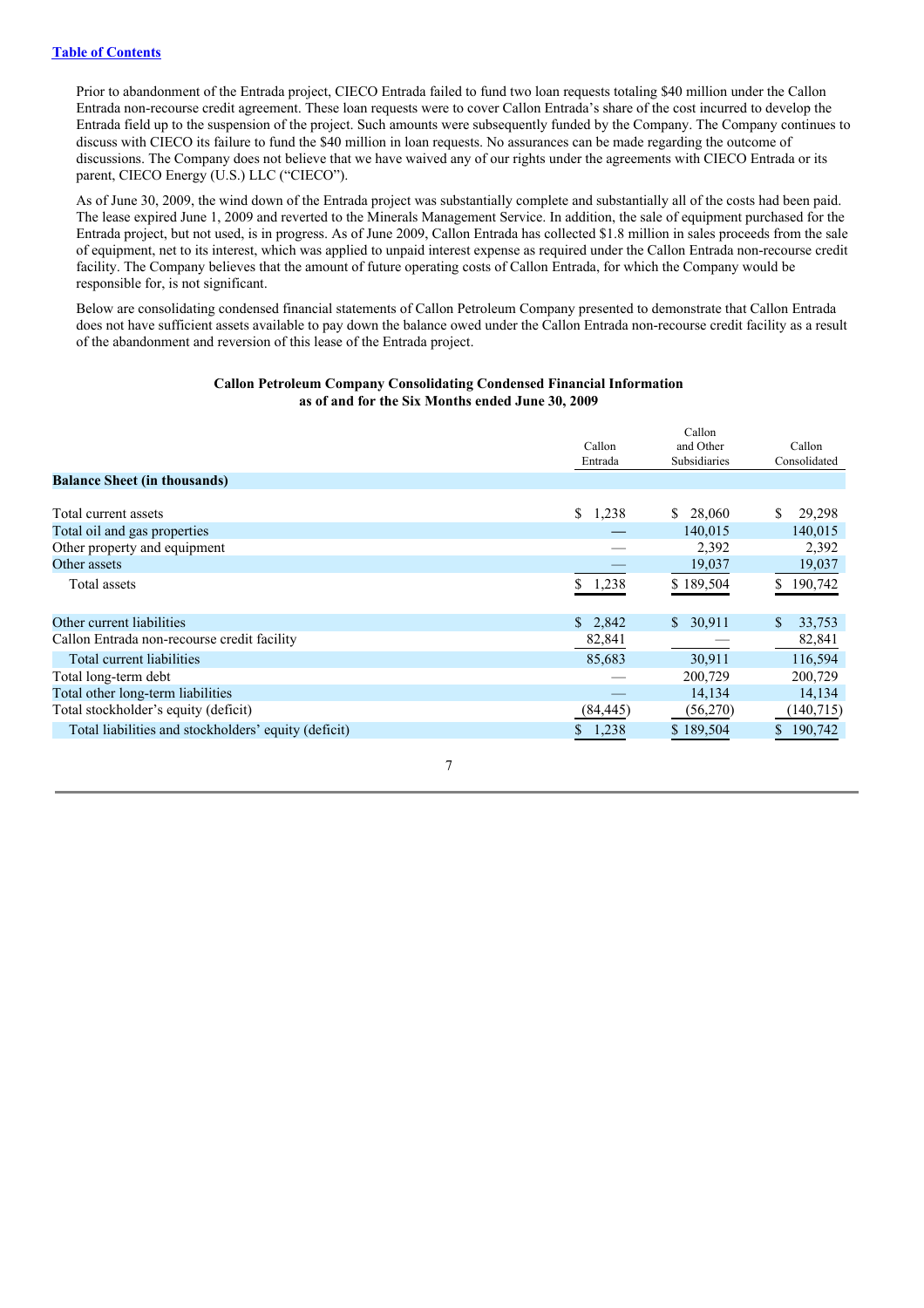|                                                            |               | Callon       |              |
|------------------------------------------------------------|---------------|--------------|--------------|
|                                                            | Callon        | and Other    | Callon       |
|                                                            | Entrada       | Subsidiaries | Consolidated |
| <b>Statement of Operations (in thousands)</b>              |               |              |              |
|                                                            |               |              |              |
| Total operating revenues                                   | \$            | 49,840<br>\$ | \$<br>49,840 |
| Total operating expenses                                   | 56            | 35,547       | 35,603       |
|                                                            |               |              |              |
| Income from operations                                     | (56)          | 14,293       | 14,237       |
| Interest expense                                           | 3,491         | 9,636        | 13,127       |
| Other (income) expenses                                    | (6)           | (28)         | (34)         |
|                                                            |               |              |              |
| Income (loss) before income taxes                          | (3,541)       | 4,685        | 1,144        |
| Income tax expense                                         |               |              |              |
| Income (loss) before equity in earnings of Medusa Spar LLC | (3,541)       | 4,685        | 1,144        |
| Equity in earnings of Medusa Spar LLC                      |               | 335          | 335          |
|                                                            |               |              |              |
| Net (loss) income                                          | $$$ $(3,541)$ | 5,020<br>S   | 1,479<br>\$  |

|                                                                                                                                           | Callon<br>Entrada | Callon<br>and Other<br>Subsidiaries | Callon<br>Consolidated           |
|-------------------------------------------------------------------------------------------------------------------------------------------|-------------------|-------------------------------------|----------------------------------|
| <b>Statement of Cash Flows (in thousands)</b>                                                                                             |                   |                                     |                                  |
| Net cash (used in) provided by operating activities<br>Net cash used in investing activities<br>Net cash provided by financing activities | \$ (5,057)        | 7.110<br>S.<br>(23, 444)<br>5,000   | S<br>2.053<br>(23, 444)<br>5,000 |
| Net decrease in cash and cash equivalents<br>Cash and cash equivalents at beginning of the period                                         | (5,057)<br>5,218  | (11, 334)<br>11,908                 | (16,391)<br>17,126               |
| Cash and cash equivalents at end of the period                                                                                            | 161               | 574                                 | 735                              |

#### **2. General**

The financial information presented as of any date other than December 31, 2008 has been prepared from the books and records of the Company without audit. Financial information as of December 31, 2008 has been derived from the audited financial statements of the Company, but does not include all disclosures required by U.S. generally accepted accounting principles. In the opinion of management, all adjustments, consisting only of normal recurring adjustments, necessary for the fair presentation of the financial information for the periods indicated, have been included. For further information regarding the Company's accounting policies, refer to the Consolidated Financial Statements and related notes for the year ended December 31, 2008 included in the Company's Annual Report on Form 10-K filed March 19, 2009. The results of operations for the three-month and six-month periods ended June 30, 2009 are not necessarily indicative of future financial results.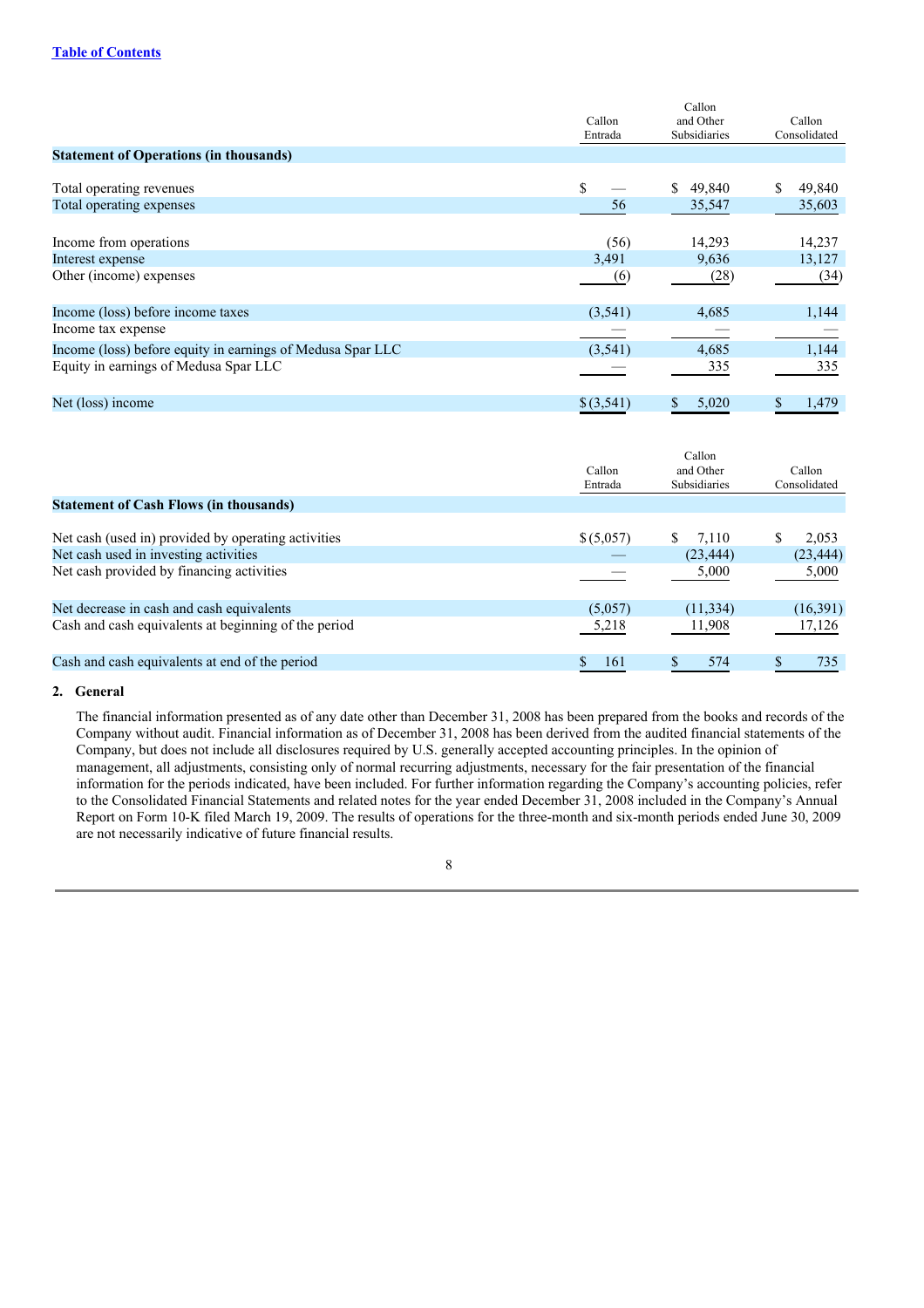#### **3. Net Income Per Share**

Basic net income per share was computed by dividing net income by the weighted average number of shares of common stock outstanding during the period. Diluted net income per common share was determined on a weighted average basis using common shares issued and outstanding adjusted for the effect of stock options and restricted stock considered common stock equivalents computed using the treasury stock method.

A reconciliation of the basic and diluted net income per share computation is as follows (in thousands, except per share amounts):

|                                                                                                 | <b>Three Months Ended</b><br><b>June 30,</b> |             | <b>Six Months Ended</b><br><b>June 30,</b> |            |
|-------------------------------------------------------------------------------------------------|----------------------------------------------|-------------|--------------------------------------------|------------|
|                                                                                                 | 2009                                         | 2008        | 2009                                       | 2008       |
| (a) Net income (loss)                                                                           | (925)<br>S.                                  | 5,153<br>S. | \$1,479                                    | \$12,785   |
| (b) Weighted average shares outstanding                                                         | 21,645                                       | 20,966      | 21,626                                     | 20,919     |
| Dilutive impact of stock options                                                                |                                              | 253         |                                            | 225        |
| Dilutive impact of warrants                                                                     |                                              | 599         |                                            | 526        |
| Dilutive impact of restricted stock                                                             |                                              | 256         |                                            | 189        |
| (c) Weighted average shares outstanding for diluted net income per<br>share                     | 21,645                                       | 22,074      | 21,626                                     | 21,859     |
| Basic net income (loss) per share (a/b)                                                         | (0.04)<br>S.                                 | 0.25<br>S   | 0.07<br>S.                                 | 0.61<br>S. |
| Diluted net income (loss) per share $(a/c)$                                                     | \$<br>(0.04)                                 | \$<br>0.23  | \$<br>0.07                                 | 0.58<br>S. |
| Shares excluded due to the exercise / grant price being greater than the<br>average share price |                                              |             |                                            |            |
| Stock options                                                                                   | 1,003                                        |             | 1,003                                      |            |
| Warrants                                                                                        | 365                                          |             | 365                                        |            |
| Restricted stock                                                                                | 634                                          |             | 634                                        |            |

#### **4. Long-Term Debt**

Long-term debt consisted of the following at:

|                                                             | <b>June 30.</b><br>2009 | December 31,<br>2008 |
|-------------------------------------------------------------|-------------------------|----------------------|
|                                                             |                         | (In thousands)       |
| Senior Secured Credit Facility (matures September 25, 2012) | 5.000                   |                      |
| 9.75% Senior Notes (due 2010), net of discount              | 195,729                 | 194.420              |
| Callon Entrada non-recourse credit agreement                |                         | 78,435               |
| Total long-term debt                                        | \$200,729               | 272,855              |

**Senior Secured Credit Facility.** On September 25, 2008, the Company completed a \$250 million second amended and restated senior secured credit agreement, which matures on September 25, 2012, with Union Bank N.A. ("Union Bank") as administrative agent and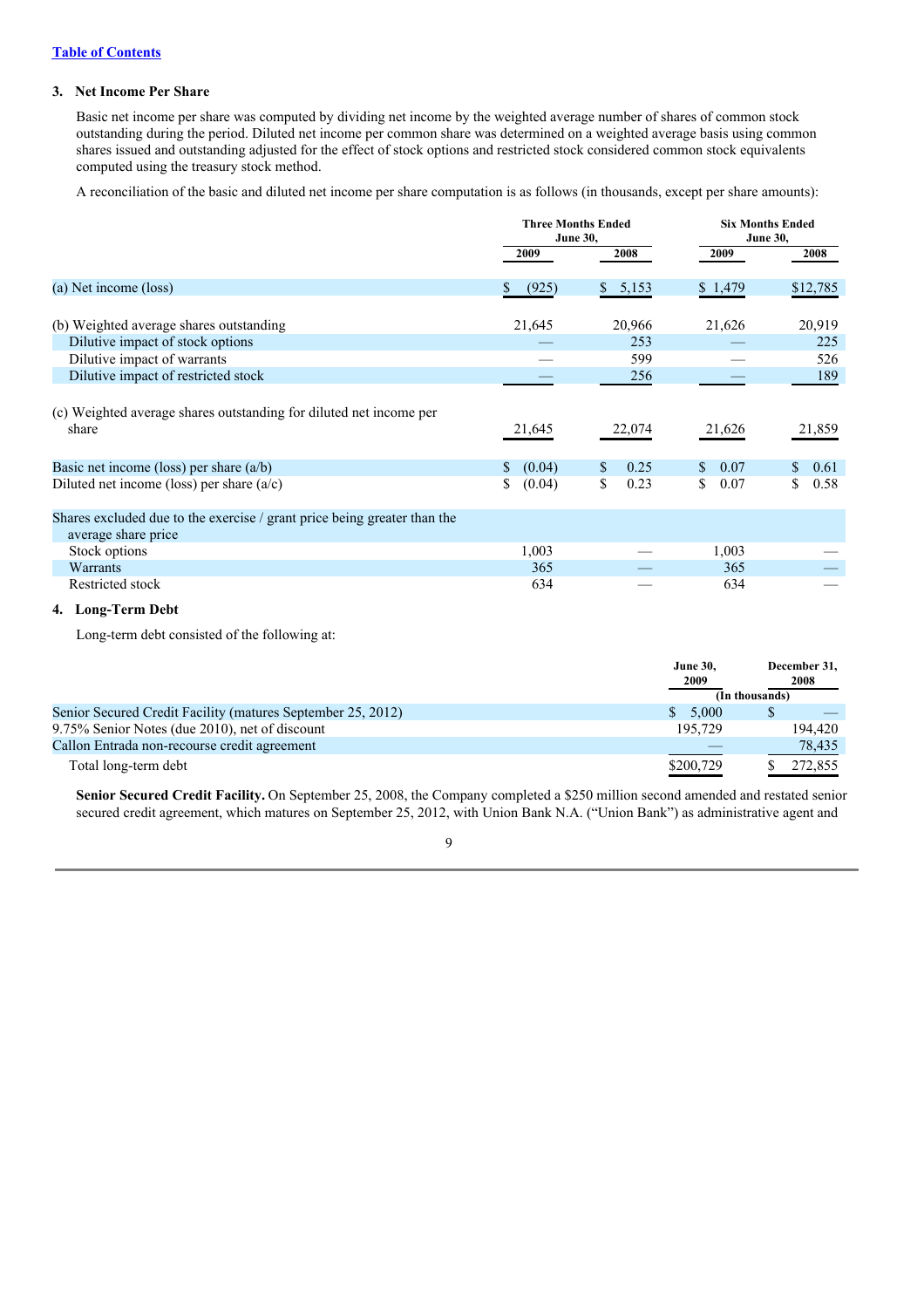issuing lender. On March 19, 2009, the Company entered into the first amendment of the Second Amended and Restated Credit Agreement ("the Amendment") which states that a default under the Callon Entrada non-recourse credit facility (described in Note 1) would not constitute a default under the Company's senior secured credit facility. The Amendment set the borrowing base at \$48 million and implemented a Monthly Commitment Reduction (MCR) commencing on June 1, 2009 in the amount of \$4.33 million per month. The borrowing base and MCR are both subject to re-determination August 1, 2009 and quarterly thereafter. As of August 1, 2009, the Company had received a preliminary notice from Union Bank that the redetermined borrowing base would be approximately \$35.0 million with the MCR increasing to approximately \$4.7 million. Borrowings under the credit agreement are secured by mortgages covering the Company's major fields excluding the Entrada field. As of June 30, 2009, there was \$5 million outstanding under the agreement with a weighted average interest rate of 2.05% and \$38.7 million, subject to MCR, available for future borrowings under the senior secured credit agreement.

On April 1, 2009, Diamond Offshore Drilling, Inc. ("Diamond") called on an outstanding letter of credit for CIECO's share of the settlement for the termination of the Ocean Victory drilling contract in the amount of \$7.3 million. Callon paid its share, in the amount of \$7.3 million, in March 2009. The remaining balance of the letter of credit was cancelled on April 2, 2009 by Diamond. The Company continues to discuss with CIECO its failure to fund the settlement for the termination of the drilling contract. The \$7.3 million due from CIECO for their share of the settlement for the termination of the drilling contract is included in accounts receivable at June 30, 2009.

**Fair Value of Debt.** The fair value of the 9.75% senior notes due in December 2010 is determined at the end of each reporting period using inputs based upon quoted prices for such instruments in active markets. At June 30, 2009, the estimated fair value of the 9.75% senior notes was \$100 million.

**Early Extinguishment of Debt.** On April 8, 2008, the Company completed the sale of a 50% working interest in the Entrada Field to CIECO Entrada for a purchase price of \$175 million with a cash payment of \$155 million at closing and the additional \$20 million payable after the achievement of certain production milestones. Simultaneously with the closing of the CIECO transaction, the Company used the proceeds from the sale, cash on hand and a draw of \$16 million from the senior secured credit agreement, to extinguish a \$200 million senior secured revolving credit agreement, which was secured by a lien on the Entrada properties. Due to the early extinguishment of the \$200 million senior revolving credit facility on April 8, 2008, Callon incurred expenses of \$11.9 million consisting of \$6.3 million in cash pre-payment penalties plus a non-cash charge of \$5.6 million related to the amortization expense associated with the deferred financing costs related to the credit facility.

#### **5. Derivatives**

The Company periodically uses derivative financial instruments to manage oil and gas price risk on a limited amount of its future production and does not use these instruments for

10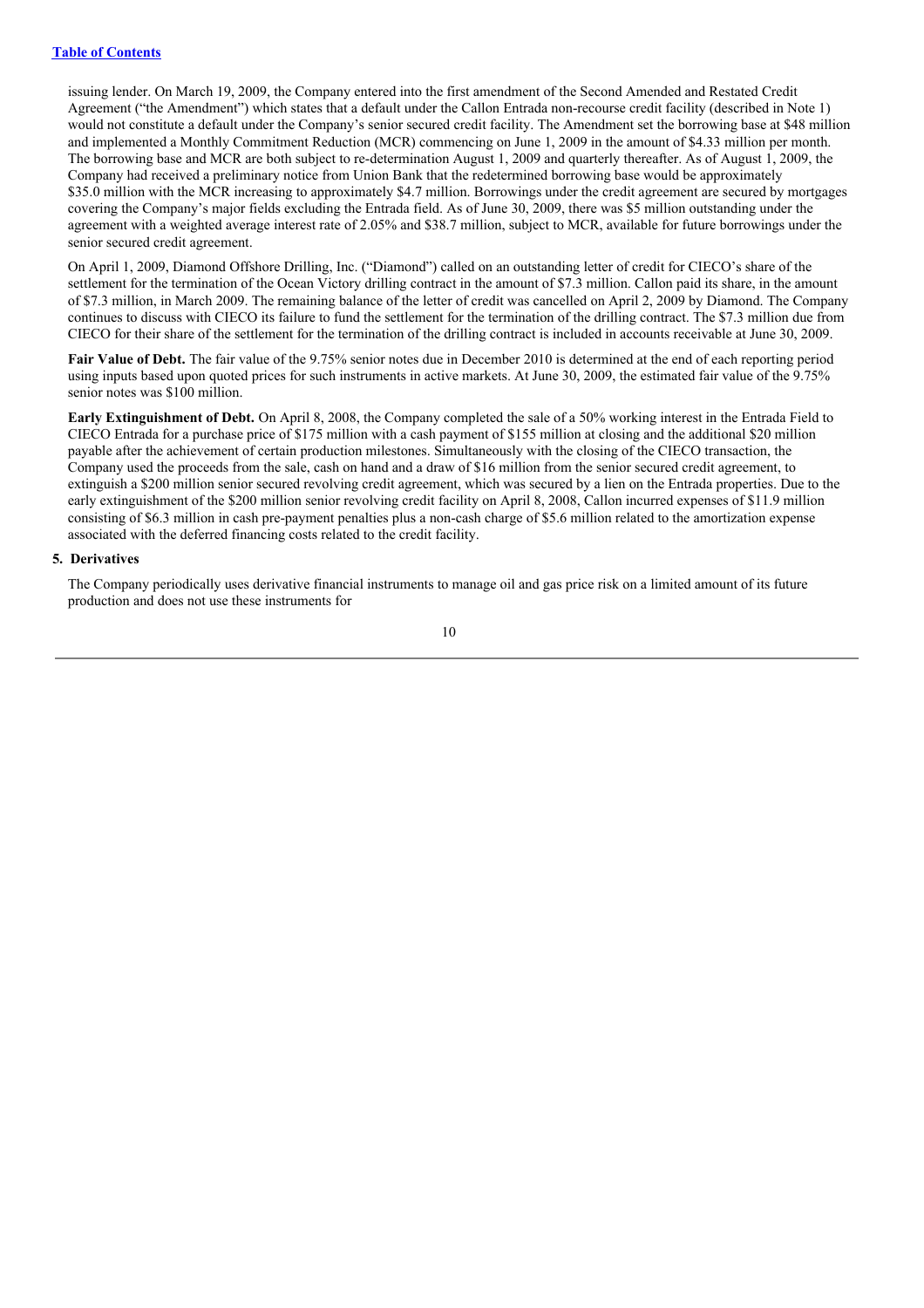trading purposes. Settlements of oil and gas derivative contracts are generally based on the difference between the contract price or prices specified in the derivative instrument and a NYMEX price or other cash or futures index price. Such derivative contracts are accounted for under Statement of Financial Accounting Standards No. 133, "Accounting for Derivative Instruments and Hedging Activities," ("SFAS 133") as amended.

The Company's derivative contracts that are accounted for as cash flow hedges under SFAS 133 are recorded at fair market value and the changes in fair value are recorded through other comprehensive income (loss), net of tax, in stockholders' equity (deficit). The cash settlements on contracts for future production are recorded as an increase or decrease in oil and gas sales. The changes in fair value related to ineffective derivative contracts are recognized as derivative expense (income). The cash settlements on these contracts are also recorded within derivative expense (income).

Cash settlements on effective oil and gas cash flow hedges during the three-month and six-month periods ended June 30, 2009 resulted in an increase in oil and gas sales of \$4.5 million and \$12.4 million, respectively. For the three-month and six-month periods ended June 30, 2008 cash settlements on effective oil and gas cash flow hedges resulted in a decrease in oil and gas sales of \$6.0 million and \$7.8 million, respectively.

The Company's derivative contracts are carried at fair value on our consolidated balance sheet under the caption "Fair Market Value of Derivatives". The oil and gas derivative contracts are settled based upon reported prices on NYMEX. The estimated fair value of these contracts is based upon closing exchange prices on NYMEX and in the case of collars and floors, the time value of options. See Note 7, "Fair Value Measurements."

Listed in the table below are the outstanding oil and gas derivative contracts as of June 30, 2009:

**Collars** 

| Product                    | Volumes per<br>Month | Ouantity<br>Type             | Average<br>Floor<br>Price | Average<br>Ceiling<br>Price | Period                       |
|----------------------------|----------------------|------------------------------|---------------------------|-----------------------------|------------------------------|
| O <sub>il</sub>            | 30,000               | <b>Bbls</b>                  | \$110.00                  | \$175.75                    | 07/09-12/09                  |
| Natural Gas<br>Natural Gas | 100,000<br>75,000    | <b>MMbtu</b><br><b>MMbtu</b> | \$4.50<br>5.00            | \$6.30<br>8.30              | 10/09-12/09<br>$01/10-12/10$ |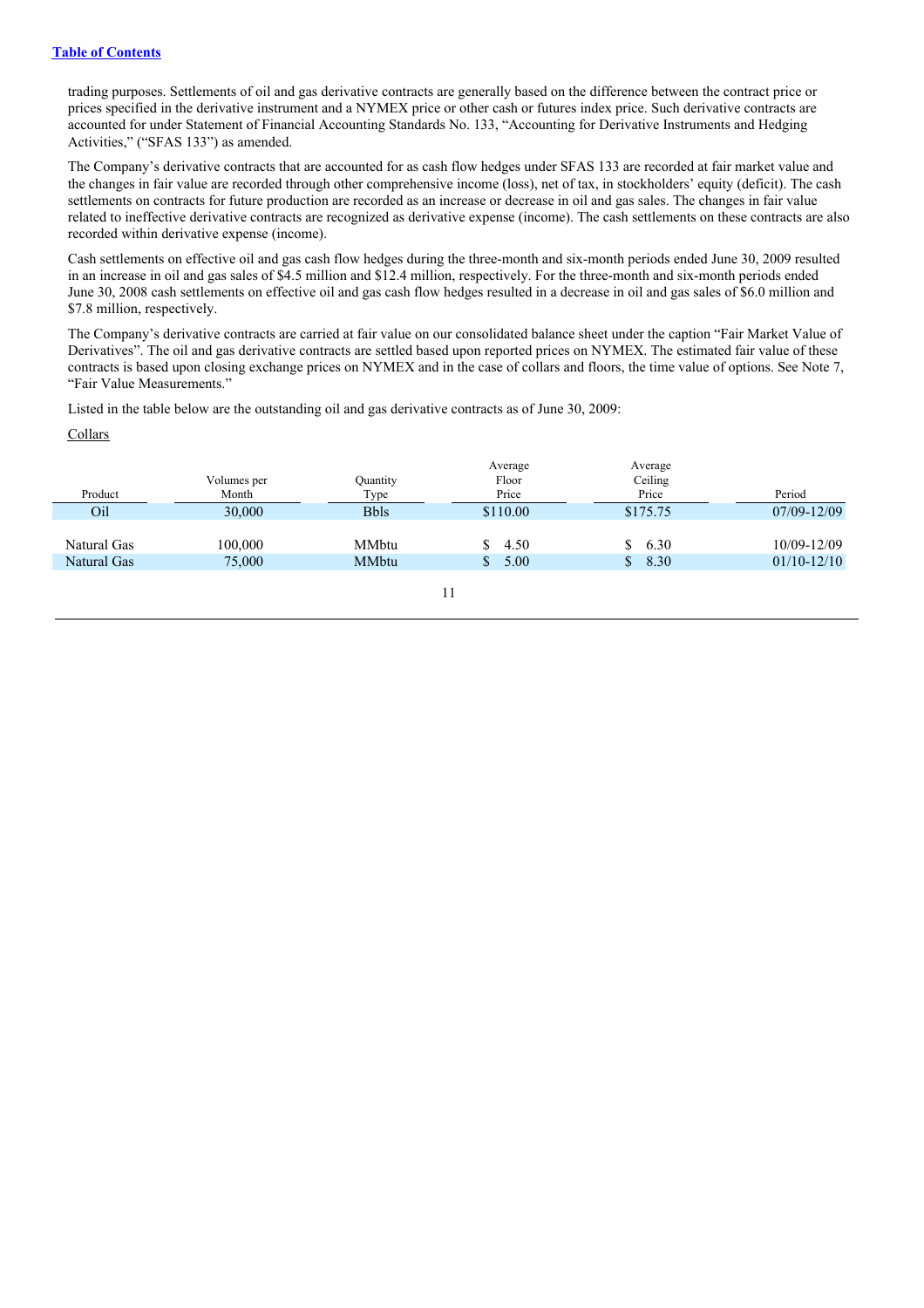## **6. Comprehensive Income (Loss)**

A summary of the Company's comprehensive income (loss) is detailed below (in thousands, net of tax):

|                                     |            | <b>Three Months Ended</b><br><b>June 30.</b> |            | <b>Six Months Ended</b><br><b>June 30.</b> |  |
|-------------------------------------|------------|----------------------------------------------|------------|--------------------------------------------|--|
|                                     | 2009       | 2008                                         | 2009       | 2008                                       |  |
| Net income (loss)                   | (925)      | 5.153                                        | 1.479      | \$12,785                                   |  |
| Other comprehensive income (loss):  |            |                                              |            |                                            |  |
| Change in fair value of derivatives | (7, 815)   | (8,579)                                      | (14, 738)  | (10, 794)                                  |  |
| Total comprehensive income (loss)   | \$ (8,740) | \$ (3,426)                                   | \$(13,259) | 1,991                                      |  |

### **7. Fair Value Measurements**

Statement of Financial Accounting Standards No. 157, ("SFAS 157"), "Fair Value Measurements" defines fair value, establishes a framework for measuring fair value and requires enhanced disclosures about fair value measurements. SFAS 157 establishes a fair value hierarchy which consists of three broad levels that prioritize the inputs to valuation techniques used to measure fair value.

- **•** Level 1 valuations consist of unadjusted quoted prices in active markets for identical assets and liabilities and have the highest priority.
- Level 2 valuations rely on quoted market information for the calculation of fair market value.
- **•** Level 3 valuations are internal estimates and have the lowest priority.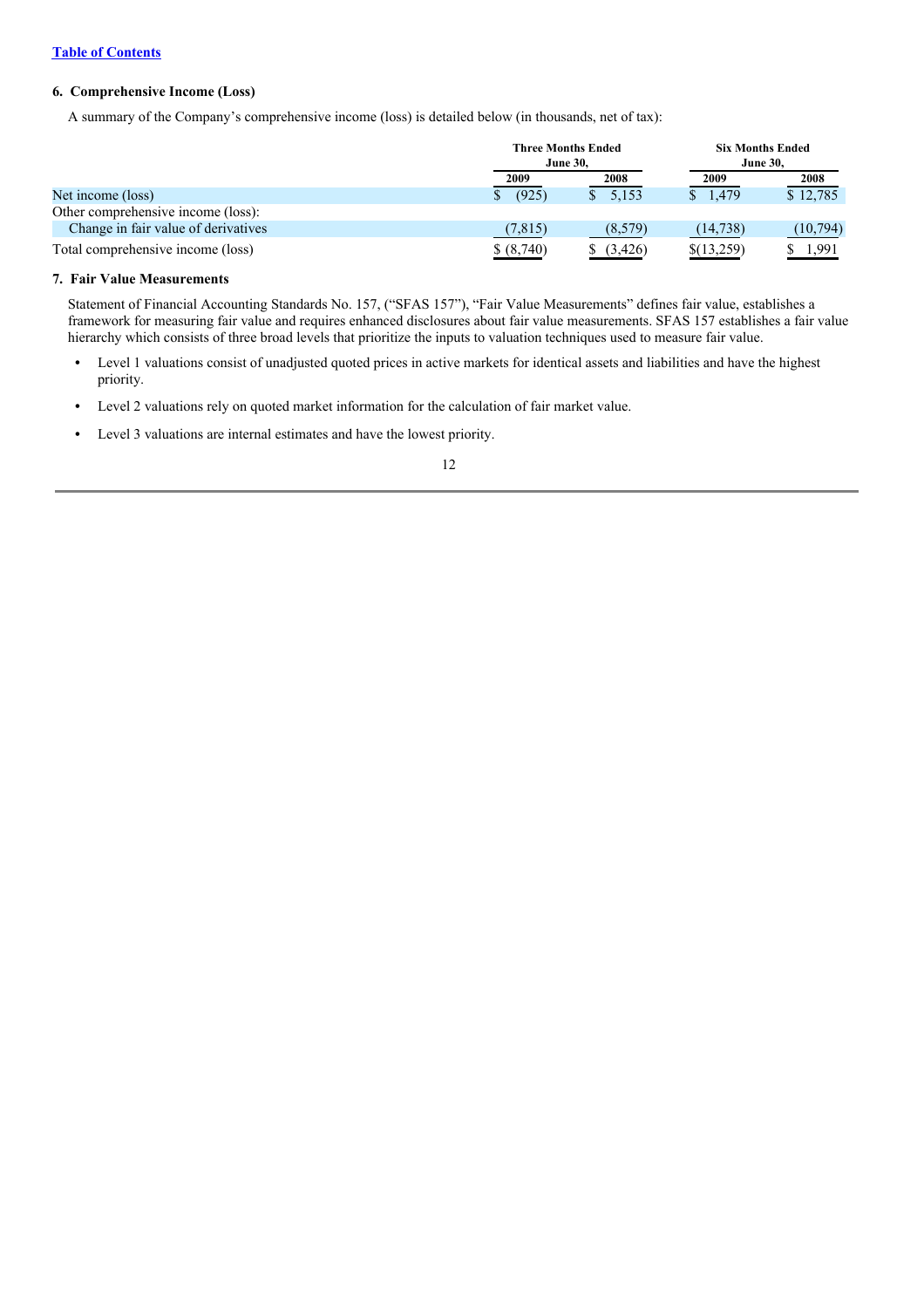Per SFAS 157, the Company has classified its derivatives into these levels depending upon the data relied on to determine the fair values of the derivative instruments. The fair values of collars and natural gas basis swaps are estimated using internal discounted cash flow calculations based upon forward commodity price curves or quotes obtained from counterparties to the agreements and are designated as Level 3. The following table summarizes the valuation of our assets and liabilities measured at fair value on a recurring basis at June 30, 2009 (in thousands):

|                        |           | Fair Value Measurements Using |             |              |               |
|------------------------|-----------|-------------------------------|-------------|--------------|---------------|
|                        | Ouoted    |                               | Significant |              |               |
|                        | Prices in |                               | Other       | Significant  |               |
|                        | Active    |                               | Observable  | Unobservable | Assets        |
|                        | Markets   |                               | Inputs      | Inputs       | (Liabilities) |
|                        | (Level 1) |                               | (Level 2)   | (Level 3)    | At Fair Value |
| Derivative assets      |           |                               |             | 7,064<br>S.  | 7,064         |
| Derivative liabilities |           |                               |             | (22)         | (22)          |
| Total                  |           | __                            | __          | 7.042        | 7.042         |

The table below presents a reconciliation for assets and liabilities measured at fair value on a recurring basis using significant unobservable inputs (Level 3) during the six-month period ended June 30, 2009. The fair values of Level 3 derivative instruments are estimated using proprietary valuation models that utilize both market observable and unobservable parameters. Level 3 instruments presented in the table consist of net derivatives valued using pricing models incorporating assumptions that, in management's judgment, reflect the assumptions a marketplace participant would have used at June 30, 2009 (in thousands):

|                                                                                                                 | Derivatives |
|-----------------------------------------------------------------------------------------------------------------|-------------|
| Balance at January 1, 2009                                                                                      | \$21,780    |
| Total gains or losses (realized or unrealized):                                                                 |             |
| Included in earnings                                                                                            | 12,392      |
| Included in other comprehensive (income) loss                                                                   | (14, 738)   |
| Purchases, issuances and settlements                                                                            | (12, 392)   |
| Balance at June 30, 2009                                                                                        | 7,042       |
| Change in unrealized gains (losses) included in earnings relating to derivatives still held as of June 30, 2009 |             |
|                                                                                                                 |             |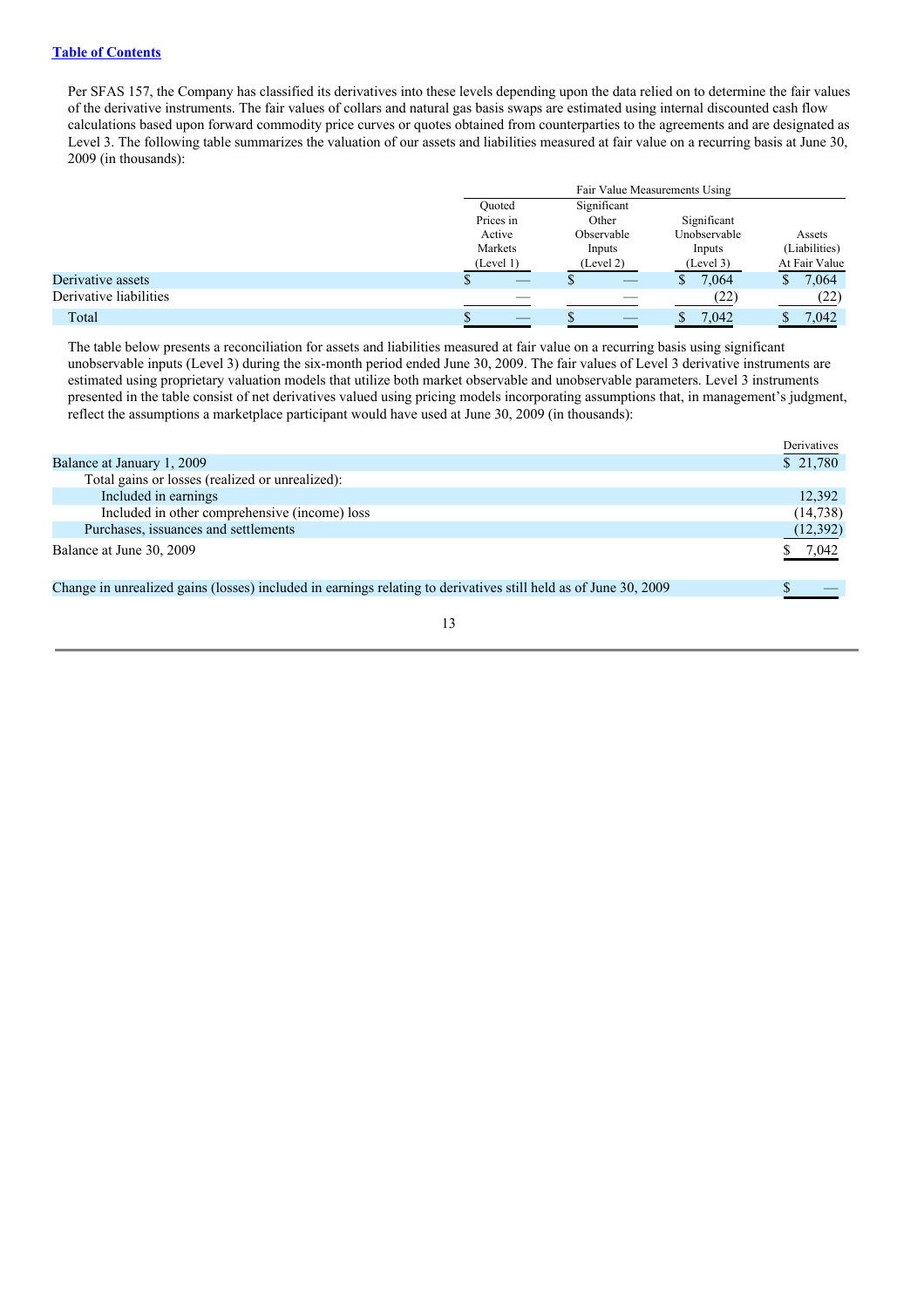#### **8. Income Taxes**

Below is an analysis of deferred income taxes as of June 30, 2009 and December 31, 2008.

|                                             | <b>June 30,</b><br>2009 | December 31,<br>2008 |
|---------------------------------------------|-------------------------|----------------------|
|                                             |                         | (In thousands)       |
| Deferred tax asset:                         |                         |                      |
| Federal net operating loss carryforwards    | \$107,072               | \$<br>68,432         |
| State net operating loss carryforwards      | 55,188                  | 45,939               |
| Statutory depletion carryforwards           | 4,575                   | 4,561                |
| Alternative minimum tax credit carryforward | 375                     | 375                  |
| Asset retirement obligations                | 10,577                  | 13,102               |
| Oil and gas properties                      |                         | 58,061               |
| Other                                       | 30,426                  | 2,241                |
| Valuation allowance                         | (187,920)               | (174, 062)           |
| Total deferred tax asset                    | 20,293                  | 18,649               |
| Deferred tax liability:                     |                         |                      |
| Oil and gas properties                      | 6,833                   |                      |
| Other                                       | 13,460                  | 18,649               |
| Total deferred tax liability                | 20,293                  | 18,649               |
| Net deferred tax asset                      | \$                      | \$                   |

The Company follows the asset and liability method of accounting for deferred income taxes prescribed by Statement of Financial Accounting Standards No. 109 ("SFAS 109") "Accounting for Income Taxes". The statement provides for the recognition of a deferred tax asset for deductible temporary timing differences, capital and operating loss carryforwards, statutory depletion carryforward and tax credit carryforwards, net of a "valuation allowance". The valuation allowance is provided for that portion of the asset, for which it is deemed more likely than not, that it, will not be realized.

As discussed in Notes 5 of the Consolidated Financial Statements for the year ended December 31, 2008 included in the Company's Annual Report on Form 10-K filed March 19, 2009, the Company established a valuation allowance of \$174 million as of December 31, 2008. The Company's tax net operating loss carryforwards increased during the period, due primarily to the abandonment of the Entrada lease which loss had previously been recognized for financial reporting purposes, unrealized hedging losses and other activity generated additional net deferred tax assets of \$14 million during the six months ended June 30, 2009 requiring additional valuation allowance of the same amount.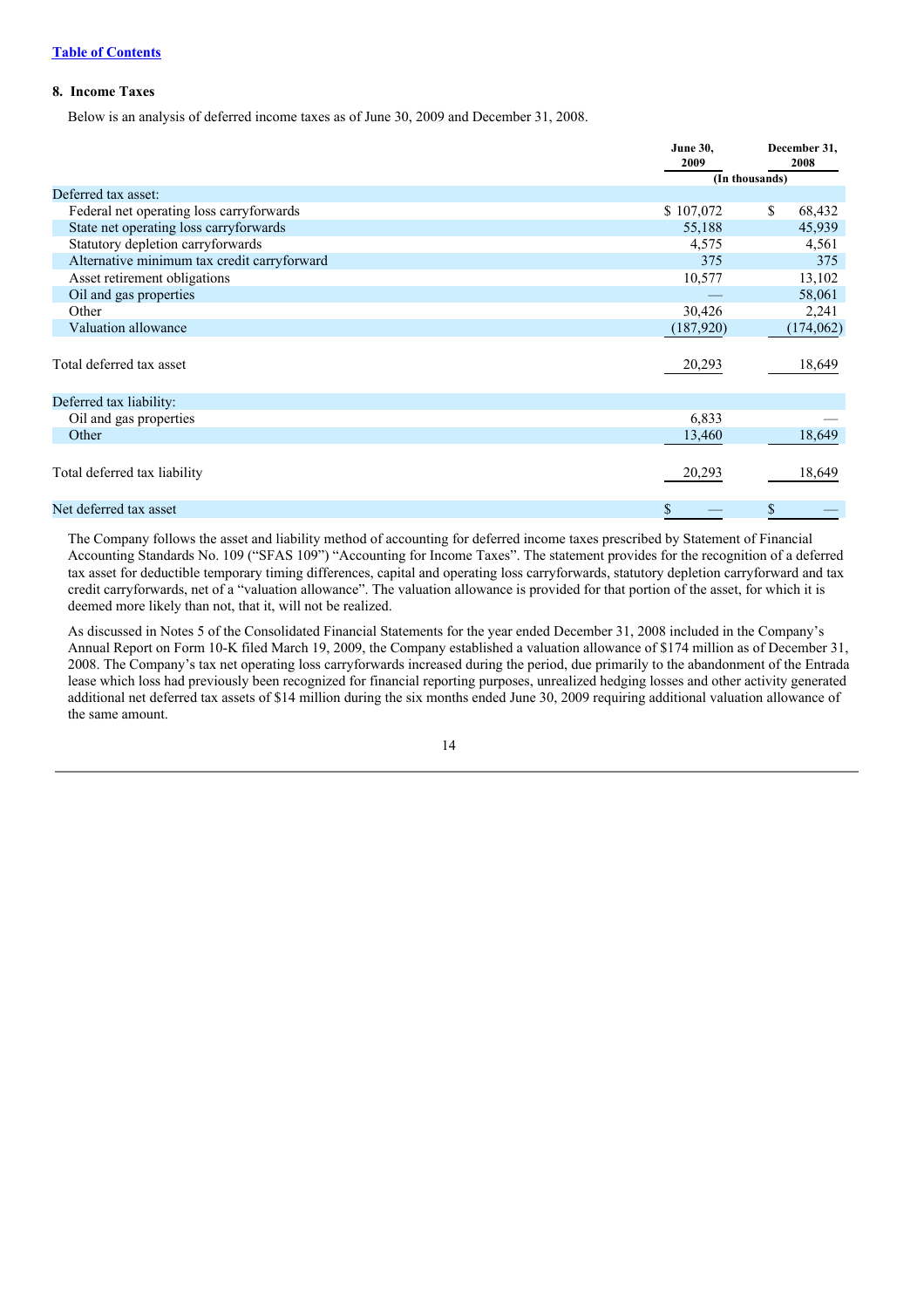#### **9. Asset Retirement Obligations**

The following table summarizes the activity for the Company's asset retirement obligations:

|                                                     | <b>Six Months Ended</b><br><b>June 30, 2009</b> |
|-----------------------------------------------------|-------------------------------------------------|
| Asset retirement obligations at beginning of period | 42,194                                          |
| Accretion expense                                   | 1,833                                           |
| Liabilities incurred                                |                                                 |
| Liabilities settled                                 | (4,250)                                         |
| Revisions to estimate                               | (4,772)                                         |
| Asset retirement obligations at end of period       | 35,005                                          |
| Less: current asset retirement obligations          | (22, 374)                                       |
| Long-term asset retirement obligations              | 12,631                                          |

Assets, primarily U.S. government securities, of approximately \$4.8 million at June 30, 2009, are recorded as restricted investments. These assets are held in abandonment trusts dedicated to pay future abandonment costs for several of the Company's oil and gas properties.

#### **10. Accounting Pronouncements**

In December 2007, the FASB issued Statement of Financial Accounting Standard No. 141R as amended, "Business Combinations", ("SFAS 141R"). The objective of SFAS 141R is to improve the relevance, representational faithfulness, and comparability of the information that a reporting entity provides in its financial reports about a business combination and its effects. To accomplish that, SFAS 141R establishes principles and requirements for how the acquirer (a) recognizes and measurers in its financial statements the identifiable assets acquired, the liabilities assumed, and any noncontrolling interest in the acquiree, (b) recognizes and measures the goodwill acquired in the business combination or a gain from a bargain purchase, and (c) determines what information to disclose to enable users of the financial statements to evaluate the nature and financial effects of the business combination. SFAS 141R is effective for business combinations with an acquisition date on or after the beginning of annual reporting period beginning on or after December 15, 2008. The Company adopted SFAS 141(R) on January 1, 2009 with no impact to its financial statements.

In December 2007, the FASB issued Statement of Financial Accounting Standard No. 160 as amended, "Noncontrolling Interest in Consolidated Financial Statement", (SFAS 160"). The objective of SFAS 160 is to improve the relevance, comparability, and transparency of the financial information that a reporting entity provides in its consolidated financial statements by establishing accounting and reporting standards for the noncontrolling interest in a subsidiary and for the deconsolidation of a subsidiary. SFAS 160 is effective for first year and interim periods within the fiscal year, beginning on or after December 15, 2008. The Company adopted SFAS 160 on January 1, 2009 with no impact to its financial statements.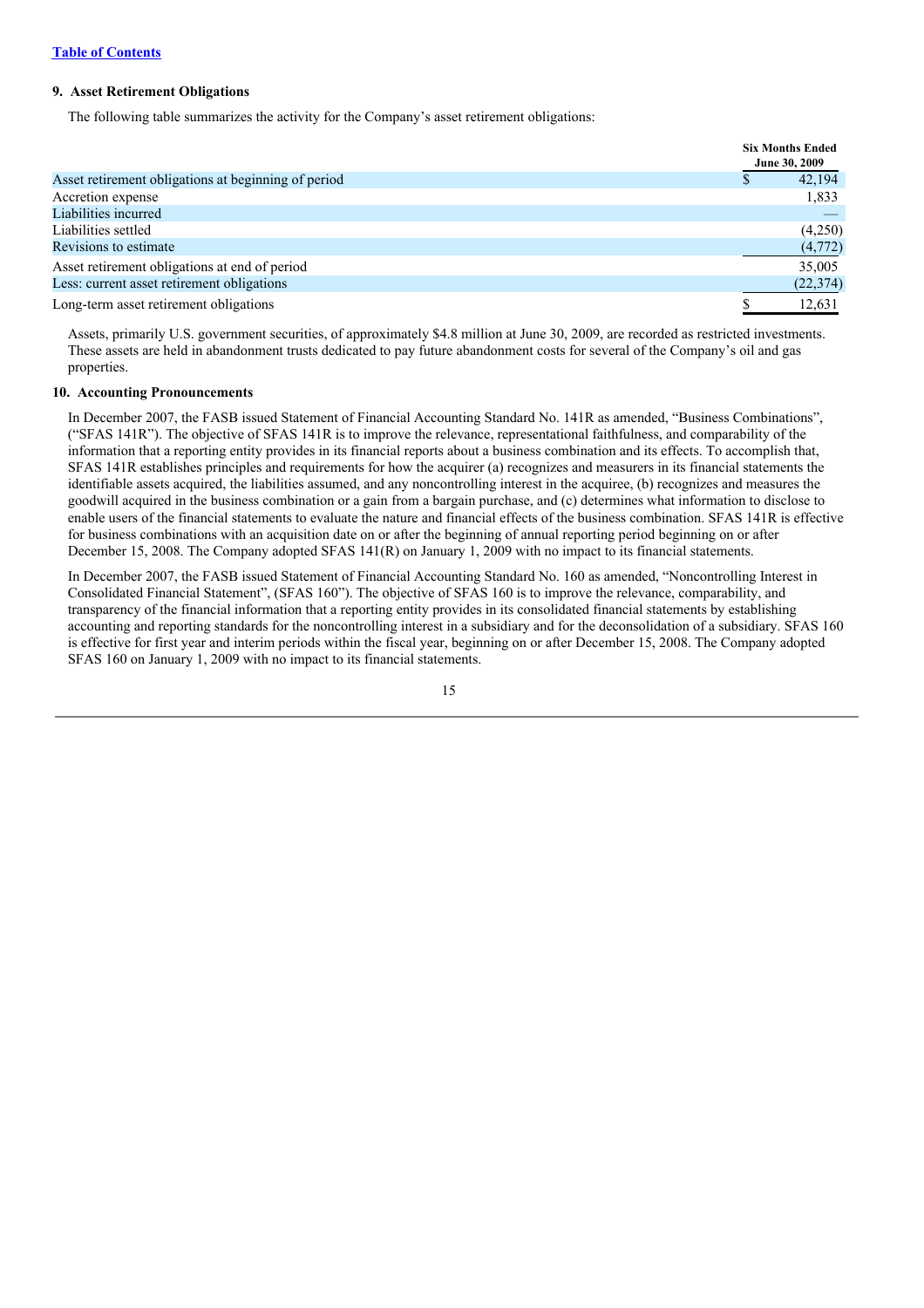Effective January 1, 2009, the Company adopted Statement of Financial Accounting Standard No. 161, "Disclosures about Derivative Instruments and Hedging Activities" — an amendment of SFAS Statement No. 133 ("SFAS 161"). SFAS 161 changes the disclosure requirements for derivative instruments and hedging activities. Under SFAS 161, entities are required to provide enhanced disclosures about (a) how and why an entity uses derivative instruments, (b) how derivative instruments and related hedged items are accounted for under SFAS 133 and its related interpretations, and (c) how derivative instruments and related hedged items affect an entity's financial position, financial performance, and cash flows. SFAS No. 161 must be applied prospectively to all derivative instruments and nonderivative instruments that are designated and qualify as hedging instruments and related hedged items accounted for under SFAS No 133 for all financial statements issued for fiscal years and interim periods beginning after November 15, 2008, with early application encouraged. The Company adopted SFAS No. 161 on January 1, 2009 and has added certain additional disclosures to its financial statements.

In December 2008, the SEC unanimously approved amendments to revise its oil and gas reserves estimation and disclosure requirements. The amendments, among other things;

- **•** allows the use of new technologies to determine proved reserves;
- **•** permits the optional disclosure of probable and possible reserves;
- **•** modifies the prices used to estimate reserves for SEC disclosure purposed to a 12 month average price instead of a period-end price; and
- **•** requires that if a third party is primarily responsible for preparing or auditing the reserve estimates, the company make disclosures relating to the independence and qualifications of the third party, including filing as an exhibit any report received from the third party.

The revised rules are effective January 1, 2010. The new requirements have no impact on the Company's 2009 interim financial statements, but the requirements will be effective for the Company's year-end 2009 financial statements and its 2009 Annual Report on Form 10-K for the year ended December 31, 2009.

In June 2008, FASB issued FASB Staff Position No. EITF 03-6-1, "Determining Whether Instruments Granted in Share-Based Payment Transactions Are Participating Securities". This FASB Staff Position ("FSP") addresses whether instruments granted in share-based payment transactions are participating securities prior to vesting and, therefore, need to be included in the earnings allocation in computing earnings per share under the two-class method described in FASB Statement No. 128, "Earning per Share". The Company adopted this FSP on January 1, 2009 with no impact to its financial statements.

In May 2008, the FASB issued FASB Staff Position No. APB 14-1, Accounting for Convertible Debt Instruments that may not be settled in cash upon conversion (including partial cash settlement). This clarifies that convertible debt instruments that may be settled in cash upon conversion (including partial cash settlement) are not addressed by APB Opinion No. 14, Accounting for Convertible Debt and Debt Issued with Stock Purchase Warrants. Additionally, this FSP specifies that issuers of such instruments should separately account for the liability and equity components in a manner that will reflect the entity's nonconvertible debt borrowing rate when interest cost is recognized in subsequent periods. The Company adopted this FSP on January 1, 2009 with no impact to its financial statements.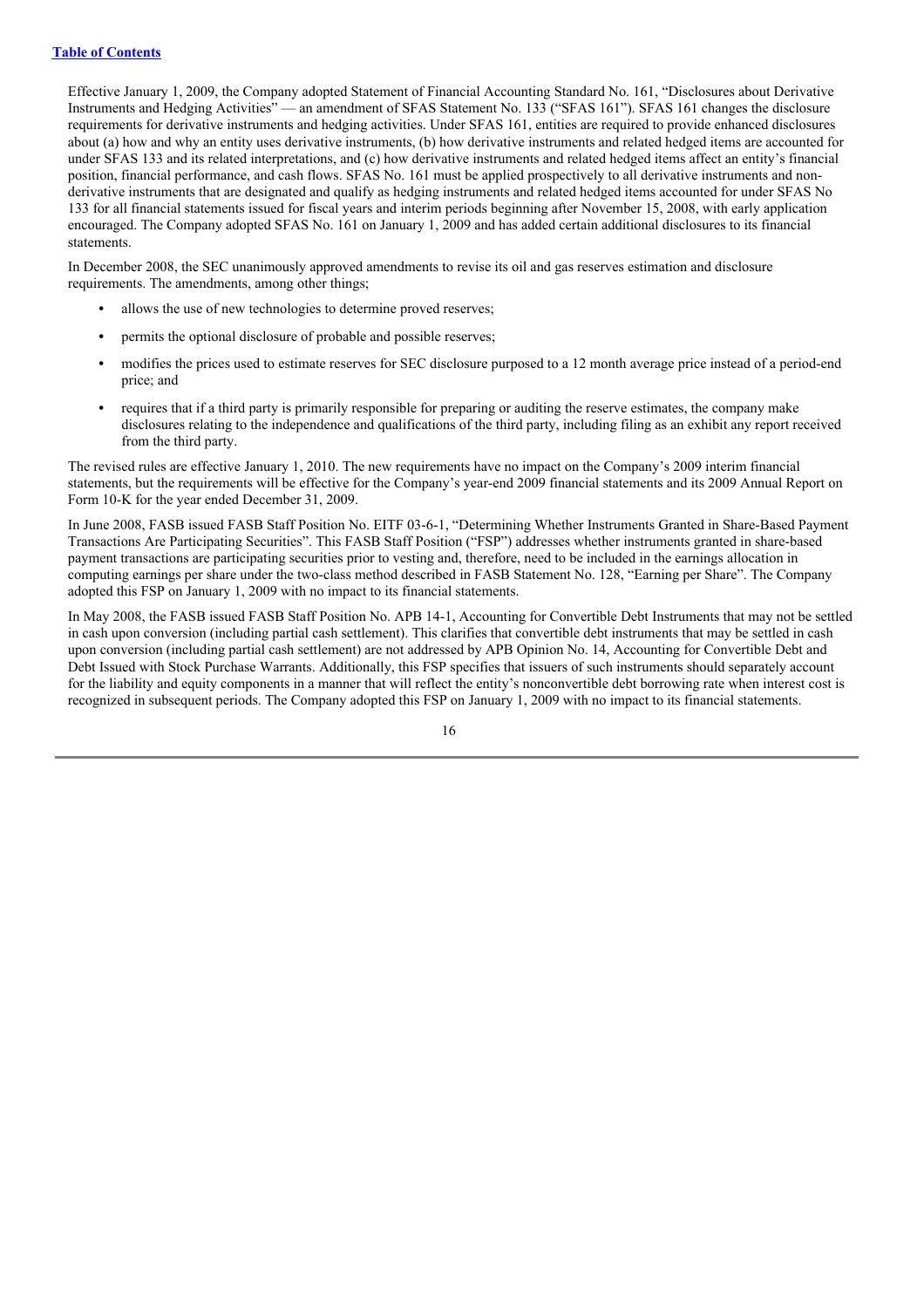In May 2009, the FASB issued Statement of Financial Accounting Standard No. 165, "Subsequent Events" ("SFAS 165"). The objective of SFAS 165 is to establish general standards of accounting for and disclosures of events that occur after the balance sheet date but before financial statements are issued or are available to be issued. SFAS 165 is effective for interim and annual financial periods ending after June 15, 2009. Accordingly, the Company adopted SFAS as of the quarter ended June 30, 2009 with limited impact to its financial statements. The Company has evaluated subsequent events through August 10, 2009

In April 2009, the FASB issued FASB Staff Position No. FAS 141 (R)-1, "Accounting for Assets Acquired and Liabilities Assumed in a Business Combination That Arise from Contingencies" ("FSP 141R"). FSP 141R amends and clarifies SFAS 141R to address application issues raised by preparers, auditors, and members of the legal profession on initial recognition and measurement, subsequent measurement and accounting, and disclosure of assets and liabilities arising from contingencies in a business combination. FSP 141R is effective for assets and liabilities arising from contingencies in business combinations for which the acquisition date is on or after the beginning of the fires annual reporting period beginning on or after December 15, 2008. Accordingly, the Company adopted FSP 141R as of the quarter ended June 30, 2009 with no impact to the Company's financial statements.

In April 2009, the FASB issued FASB Staff Position No. FAS 107-1 and APB 28-1, "Interim Disclosures about Fair Value of Financial Instruments". This FASB Staff Position amends FASB Statement of Financial Accounting Standard No. 107, Disclosures about Fair Value of Financial Instruments, to require disclosures about fair value of financial instruments for interim reporting periods of publicly traded companies as well as in annual financial statements. This FASB Staff Position also amends APB Opinion No. 28, Interim Financial Reporting, to require those disclosures in summarized financial information at interim reporting periods. Accordingly, the Company adopted this FASB Staff Position as of the quarter ended June 30, 2009 with limited impact to the Company's financial statements.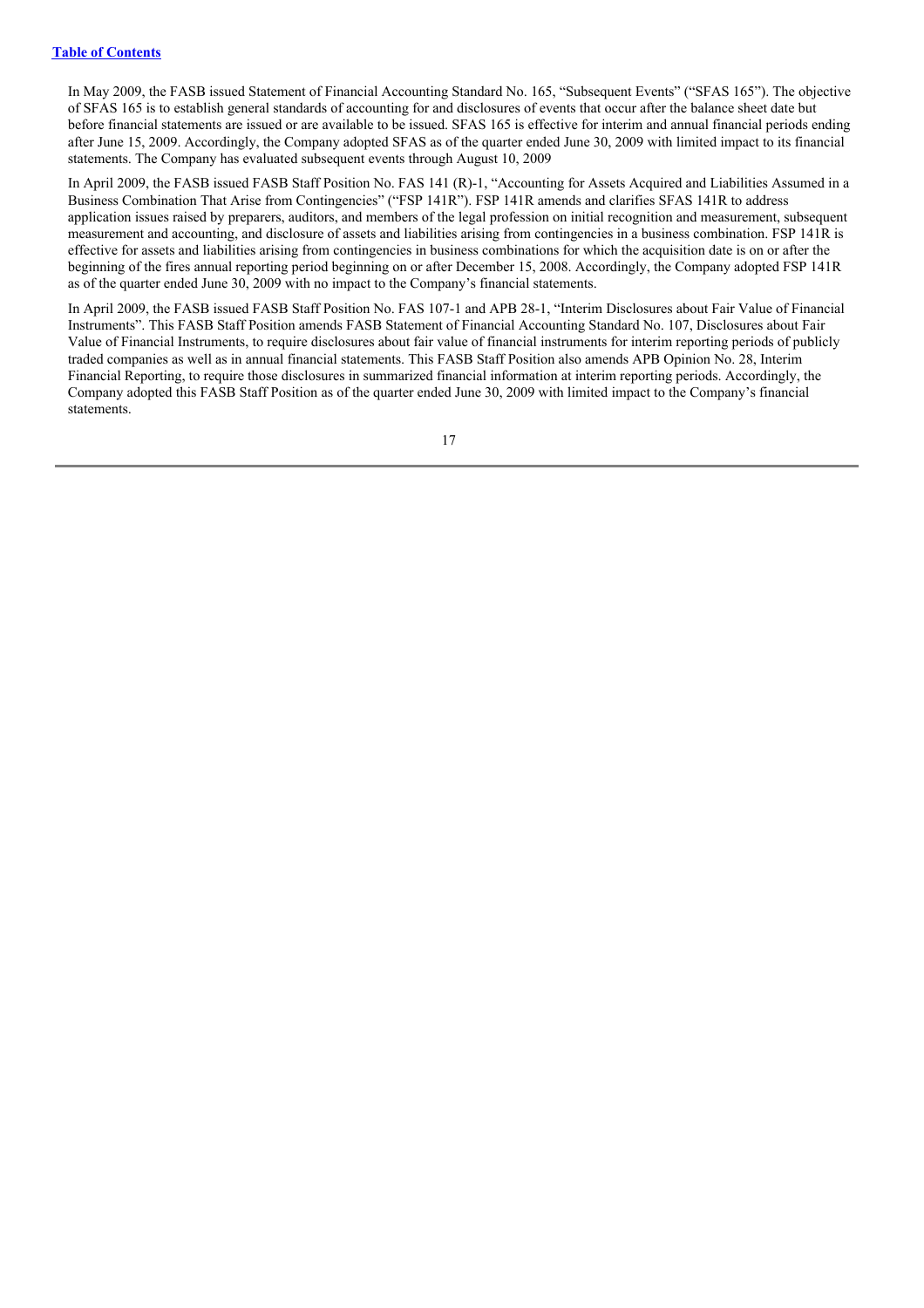#### **Item 2. MANAGEMENT'S DISCUSSION AND ANALYSIS OF FINANCIAL CONDITION AND RESULTS OF OPERATIONS**

#### **Forward-Looking Statements**

This report includes "forward-looking statements" within the meaning of Section 27A of the Securities Act of 1933 and Section 21E of the Securities Exchange Act of 1934. All statements other than statements of historical facts included in this report, including statements regarding our financial position, adequacy of resources, estimated reserve quantities, business strategies, plans, objectives and expectations for future operations and covenant compliance, are forward-looking statements. We can give no assurances that the assumptions upon which such forward-looking statements are based will prove to have been correct. Important factors that could cause actual results to differ materially from our expectations ("Cautionary Statements") are disclosed in the section entitled "Risk Factors" included in our Annual Report on Form 10-K for our most recent fiscal year, elsewhere in this report and from time to time in other filings made by us with the Securities and Exchange Commission. All subsequent written and oral forward-looking statements attributable to us or persons acting on our behalf are expressly qualified by the Cautionary Statements.

#### **General**

The following discussion is intended to assist in an understanding of our financial condition and results of operations. Our consolidated financial statements and notes thereto contain detailed information that should be referred to in conjunction with the following discussion. See Item 8 "Financial Statements and Supplementary Data."

We have been engaged in the exploration, development, acquisition and production of oil and gas properties since 1950. In the past several years, our activities have been focused in the shelf and deepwater areas of the Gulf of Mexico. Production from wells in this area is characterized by high initial production rates and steep decline curves. Accordingly, we are required to make material expenditures to purchase proved oil and gas reserves and to explore for and discover reserves to replace those produced.

*Disruptions in Capital Markets.* The capital markets are experiencing significant disruptions, and many financial institutions have liquidity concerns, prompting government intervention to mitigate pressure on the credit markets. Our primary exposure to the current credit market crisis includes our senior secured credit facility, 9.75% senior notes due December 2010 and counterparty nonperformance risks.

Our senior secured credit facility was committed in the amount of \$70 million as of December 31, 2008. Subsequent to December 31, 2008, our borrowing base redetermination was completed and reduced to \$48 million due to lower commodity prices and reserves. In addition, a Monthly Commitment Reduction ("MCR") was implemented commencing June 1, 2009 in the amount of \$4.33 million per month. As of August 1, 2009, we received a preliminary notice that our redetermined borrowing base would be approximately \$35.0 million with the MCR increasing to approximately \$4.7 million. If not extended, the senior secured credit facility matures in September 25, 2012. Should current credit market tightening be prolonged for several years, future extensions of our senior secured credit facility may contain terms that are less favorable than those of our current credit facility. The amounts which may be outstanding under our senior secured credit facility are limited by a borrowing base, which is established by our lenders and based on the value of our proved reserves using prices, costs and

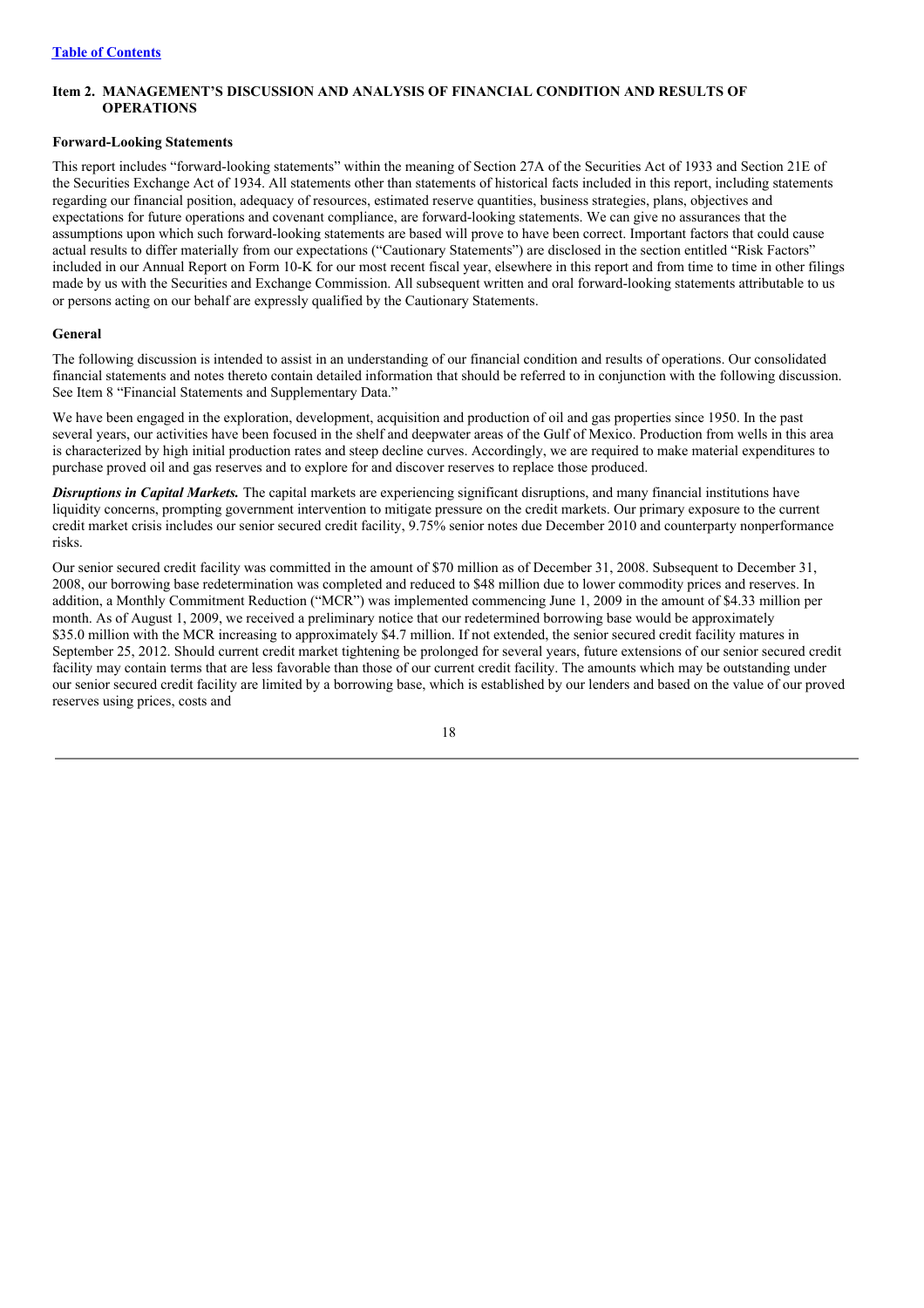other assumptions determined by our lenders. Continued disruptions in the capital markets could cause our lenders to be more restrictive in calculating our borrowing base. See Note 4 to the Consolidated Financial Statements.

We have outstanding \$200 million of 9.75% senior notes due in December 2010. We are actively evaluating several options for a restructuring of our balance sheet and are hopeful to achieve resolution before our 9.75% senior notes become a current liability in December 2009. No assurances can be made as to the results of these efforts. Continued disruptions in the capital markets could make it more difficult or expensive to refinance or restructure these notes when they come due.

Current market conditions also elevate the concern over counterparty risks related to our commodity derivative contracts and trade credit. At June 30, 2009, our open commodity derivative instruments were in a net receivable position with a fair value of \$7.0 million. All of our commodity derivative instruments are with a major financial institution. Should the financial counterparty not perform, we may not realize the benefit of some of our derivative instruments under lower commodity prices and we could incur a loss.

We sell our production to a variety of purchasers. Some of these parties may experience liquidity problems. Credit enhancements have been obtained from some parties in the way of parental guarantees or letters of credit; however, we do not have all of our trade credit enhanced through guarantees or credit support.

*Impairment of Oil and Gas Properties.* If oil and gas prices decrease further or remain depressed for extended periods of time, we may be required to take additional writedowns of the carrying value of our oil and gas properties. We may be required to writedown the carrying value of our oil and gas properties when oil and gas prices are low or if we have substantial downward adjustments to our estimated net proved reserves, increases in our estimates of development costs or deterioration in our exploration results. Under the full-cost method which we use to account for our oil and gas properties, the net capitalized costs of our oil and gas properties may not exceed the present value, discounted at 10%, of future net cash flows from estimated net proved reserves, using period end oil and gas prices or prices as of the date of our auditor's report, plus the lower of cost or fair market value of our unproved properties. If net capitalized costs of our oil and gas properties exceed this limit, we must charge the amount of the excess to earnings. This type of charge will not affect our cash flows, but will reduce the book value of our stockholders' equity. We review the carrying value of our properties quarterly, based on prices in effect as of the end of each quarter or at the time of reporting our results. Once incurred, a writedown of oil and gas properties is not reversible at a later date, even if prices increase.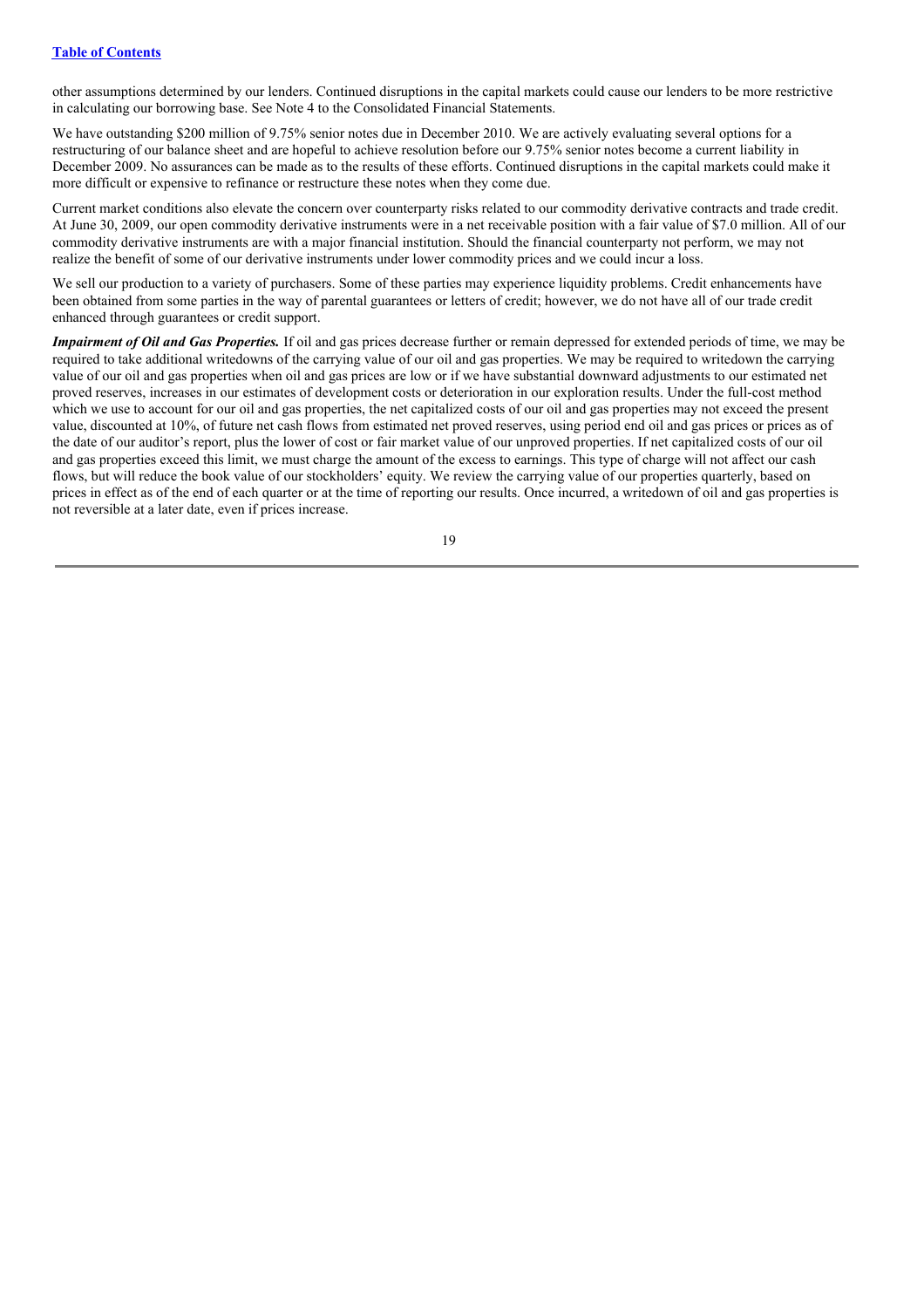*Reduced Prices for Oil and Gas Production.* The United States and world economies are currently in a recession which could last through 2009 and perhaps longer. Both oil and gas prices have undergone significant decline during the second half of 2008 and into 2009 as a result of the reduced economic activity brought on by the recession. Continued lower commodity prices will reduce our cash flows from operations. To mitigate the impact of lower commodity prices on our cash flows, we have entered into crude oil and natural gas commodity derivative contracts for 2009. See Note 5 to our Consolidated Financial Statements. Depending on the length of the current recession, commodity prices may stay depressed or decline further, thereby causing a prolonged downturn, which would further reduce our cash flows from operations. This could cause us to alter our business plans including reducing or delaying our exploration and development program spending and other cost reduction initiatives.

*Abandonment of the Entrada Project.* In late November 2008, we and our joint working interest owner, CIECO Entrada, decided to abandon the Entrada project. Under the terms of our agreements with CIECO Entrada, Callon Entrada is responsible for its share of the costs to plug and abandon the Entrada project, which we estimate to be \$46 million, \$23 million net to Callon Entrada. As of June 30, 2009 the wind down of the Entrada project was substantially complete and most of the costs had been paid. In addition, prior to abandonment of the project, CIECO Entrada failed to fund two loan requests totaling \$40 million under the Callon Entrada non-recourse credit agreement with CIECO Entrada. CIECO Entrada also failed to fund its working interest share of a settlement payment in the amount of \$7.3 million to terminate a drilling contract for the Entrada project. Callon has paid its share of the settlement payment.

We continue to discuss with CIECO Entrada its failure to fund \$40 million in loan requests and its share of a settlement payment to terminate a drilling contract. No assurances can be made regarding the outcome of these discussions. We do not believe that we have waived any of our rights under the agreements with CIECO Entrada or its parent, CIECO.

*The Callon Entrada Non-Recourse Credit Facility.* The Callon Entrada non-recourse credit facility is a direct obligation of Callon Entrada, an indirect, wholly-owned subsidiary of Callon Petroleum Company. The Callon Entrada non-recourse credit facility is secured by a lien on the assets of Callon Entrada which generally are comprised of the Entrada Field and related equipment. Neither Callon Petroleum Company nor any other subsidiary of Callon Petroleum Company guaranteed or otherwise agreed to pay the principal or interest payments due on the Callon Entrada non-recourse credit facility, so such facility is non-recourse to Callon Petroleum Company and its other subsidiaries.

On April 2, 2009, Callon Entrada received a notice from CIECO Entrada advising Callon Entrada that certain alleged events of default occurred under the Callon Entrada non-recourse credit agreement relating to failure to pay interest when due and the breach of various other covenants related to the decision to abandon the Entrada project. The lenders under our senior secured credit facility have amended the Second Amended and Restated Credit Agreement dated September 25, 2008 to state that a default under the Callon Entrada nonrecourse credit facility is not a default under their facility. In addition, this amendment eliminates a possible cross default with regard to our 9.75% senior notes due in December 2010. Accordingly, we do not believe that a default under the Callon Entrada non-recourse credit agreement will have a material negative impact on our financial position, results of operations and cash flows. See Note 1 to the Consolidated Financial Statements.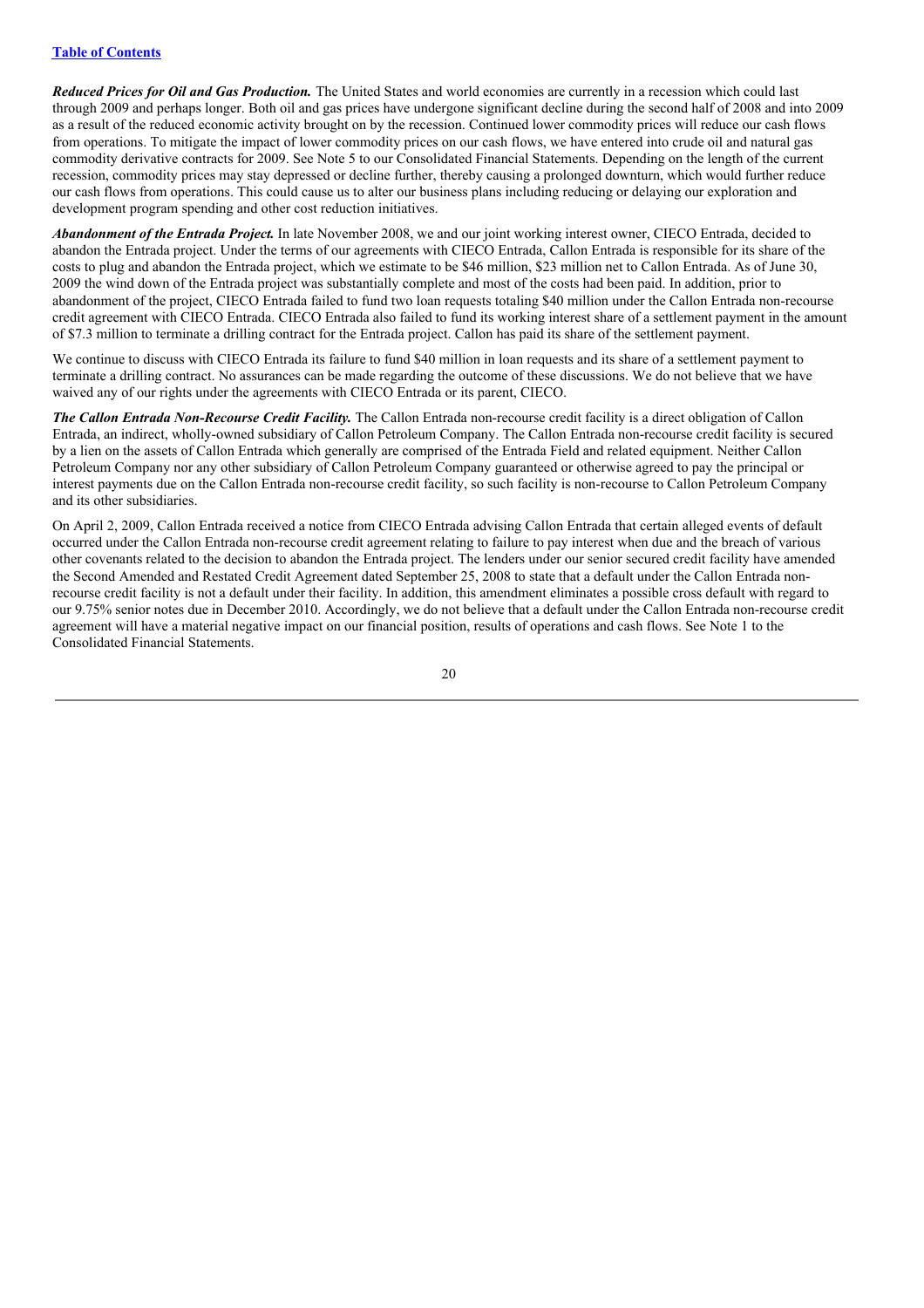#### **Other Events**

On March 16, 2009, we were notified by the New York Stock Exchange that we had fallen below one of the NYSE's continued listing standards. We received this notification pursuant to Rule 802.01B(I) of the NYSE Listed Company Manual because our average market capitalization has been less than \$75 million over a 30-day trading period and our last reported stockholder's equity was less than \$75 million.

We submitted a plan with the NYSE on April 30, 2009, which demonstrated our ability to achieve compliance with Rule 802.01B(I) within an 18 month cure period. On June 12, 2009, the NYSE accepted the plan and our common stock will continue to be listed on the NYSE during the cure period, subject to ongoing monitoring and our compliance with other NYSE continued listing requirements.

#### **Liquidity and Capital Resources**

Our primary sources of capital are cash flows from operations, borrowings from financial institutions and the sale of debt and equity securities. On June 30, 2009, we had cash and cash equivalents of \$735,000 and \$38.7 million of availability under our senior secured credit agreement. Cash provided by operating activities during the six-month period ended June 30, 2009 totaled \$2.1 million, a 97% decrease when compared to the corresponding period in 2008. The decrease in liquidity is attributable to the reduction of accounts payable during the first half of 2009, lower commodity prices and lower production rates on an equivalent basis.

On September 25, 2008, we completed a \$250 million second amended and restated senior secured credit agreement with Union Bank as issuing lender, which matures September 25, 2012. We received preliminary notice from Union Bank that the borrowing base and MCR, which are still under review as of August 1, 2009, are approximately \$35.0 million and \$4.7 million, respectively. Borrowings under the credit agreement are secured by mortgages covering our major fields excluding Entrada. As of June 30, 2009, there was \$5.0 outstanding under the agreement with \$38.7 million, subject to MCR, available for future borrowings. See Note 4 to the Consolidated Financial Statements.

On April 1, 2009, Diamond Offshore Drilling, Inc. ("Diamond") called on the outstanding letter of credit for CIECO Energy (US) Limited's ("CIECO") share of the settlement for the termination of the Ocean Victory drilling contract in the amount of \$7.3 million. We paid our share, in the amount of \$7.3 million, in March 2009. The remaining balance of the letter of credit was cancelled on April 2, 2009 by Diamond. We continue to discuss with CIECO its failure to fund the settlement for the termination of the drilling contract. The \$7.3 million due from CIECO for their share of the settlement for the termination of the drilling contract is recorded as a receivable as of June 30, 2009.

Due to the uncertain economic and commodity price environment, we have designed a flexible capital spending program that will be responsive to conditions that develop during 2009. Our preliminary base capital program, including plugging and abandonment, for 2009 is \$75 million, which is relatively flat with the 2008 budget of \$71 million, excluding the Entrada project. The program includes \$50 million for the acquisition of proved oil and gas properties with development and exploitation upside. However, depending on commodity prices and other economic conditions we experience in 2009, this base capital program may be adjusted up or down. See "Capital Expenditures" for more detail on our capital expenditure forecast for 2009.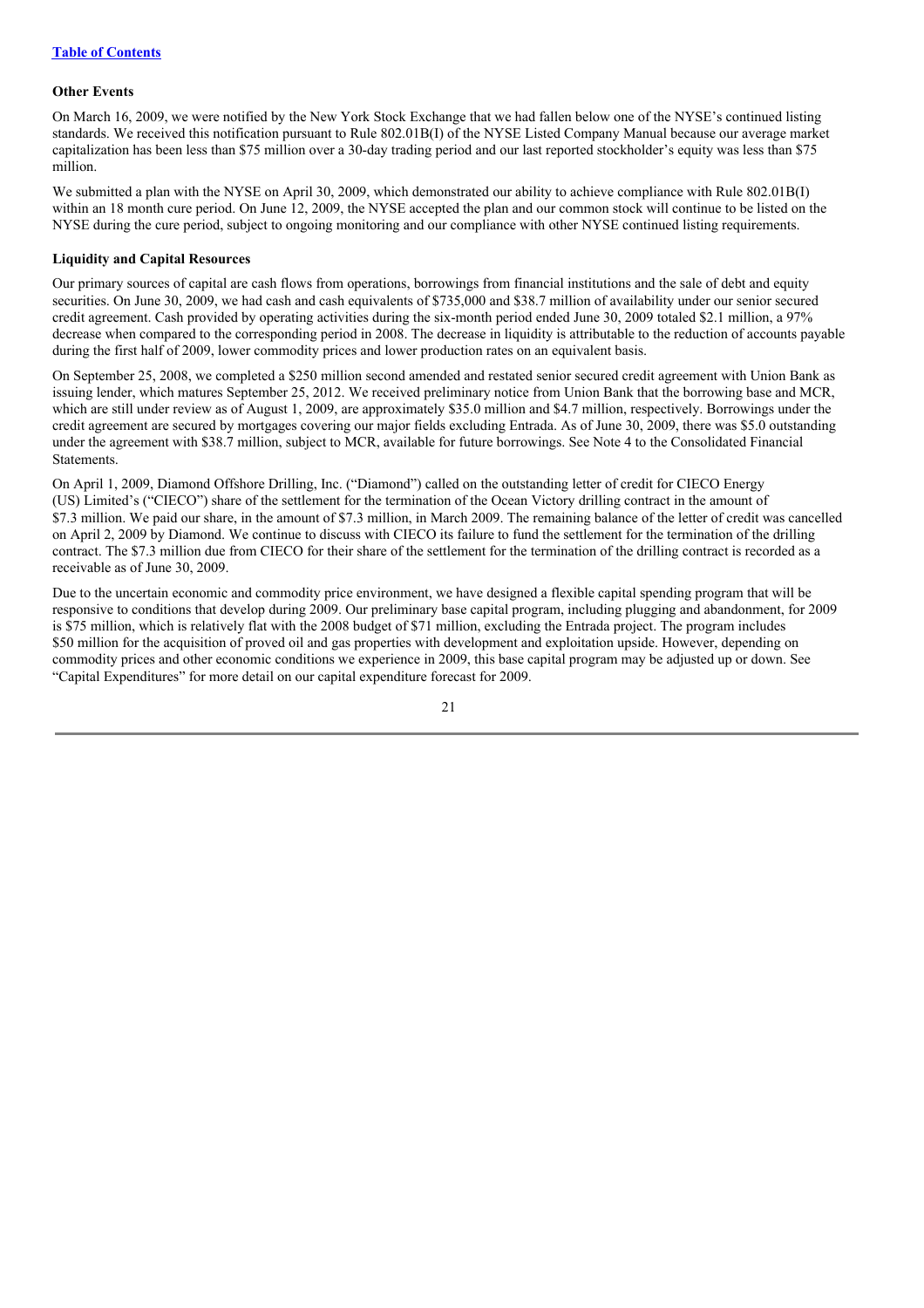We expect that the 2009 budget will be funded primarily from cash flows from operations, cash on hand, and borrowings under our senior secured credit facility and/or other financing. We would expect an increase in our senior secured credit facility borrowing base upon executing an acquisition. We will evaluate the level of capital spending throughout the year based on commodity prices, cash flows from operations and property acquisitions and divestitures.

Inflation has not had a material impact on us and is not expected to have a material impact on us in the immediate future.

The Callon Entrada non-recourse credit facility, which has a balance of \$82.4 million, is a direct obligation of Callon Entrada, an indirect, wholly-owned subsidiary of Callon Petroleum Company. The Callon Entrada non-recourse credit facility is secured by a lien on the stock of Callon Entrada and the assets of Callon Entrada which generally are comprised of the Entrada Field and related equipment. On June 1, 2009 the lease expired and reverted to the Minerals Management Service. At June 30, 2009, there was no value included on the balance sheet for the lease or related equipment. Neither Callon Petroleum Company nor any other subsidiary of Callon Petroleum Company guaranteed or otherwise agreed to pay the principal or interest payments due on the Callon Entrada non-recourse credit facility, so such facility is non-recourse to Callon Petroleum Company and its other subsidiaries.

On April 2, 2009, Callon Entrada received a notice of default from CIECO Entrada advising Callon Entrada that certain events of default occurred under the non-recourse credit agreement relating to failure to pay interest when due and the breach of various other covenants related to the decision to abandon the Entrada project. This notice of default invoked CIECO's Entrada rights under the Callon Entrada non-recourse credit agreement to accelerate payment of the principal and interest due. The acceleration of payment causes the principal and interest balances under the Callon Entrada non-recourse credit agreement to be reclassified as current liabilities from long-term liabilities under U.S. generally accepted accounting principles ("GAAP"). Under GAAP, we are currently required to consolidate the financial statements and results of operations of Callon Entrada which results in Callon Entrada's non-recourse liability being reflected in a separate line item in the consolidated financial statements. See Note 1 to the Consolidated Financial Statements for more information regarding the deficiency in assets of Callon Entrada with which to repay the non-recourse credit facility.

The Indenture governing our 9.75% Senior Notes due 2010 and our senior secured credit facility contain various covenants, including restrictions on additional indebtedness and payment of cash dividends. In addition, our senior secured credit agreement contains covenants for maintenance of certain financial ratios. We were in compliance with these covenants at June 30, 2009. See Note 7 of the Consolidated Financial Statements for the year ended December 31, 2008 included in our Annual Report on Form 10-K filed March 19, 2009 for a more detailed discussion of long-term debt.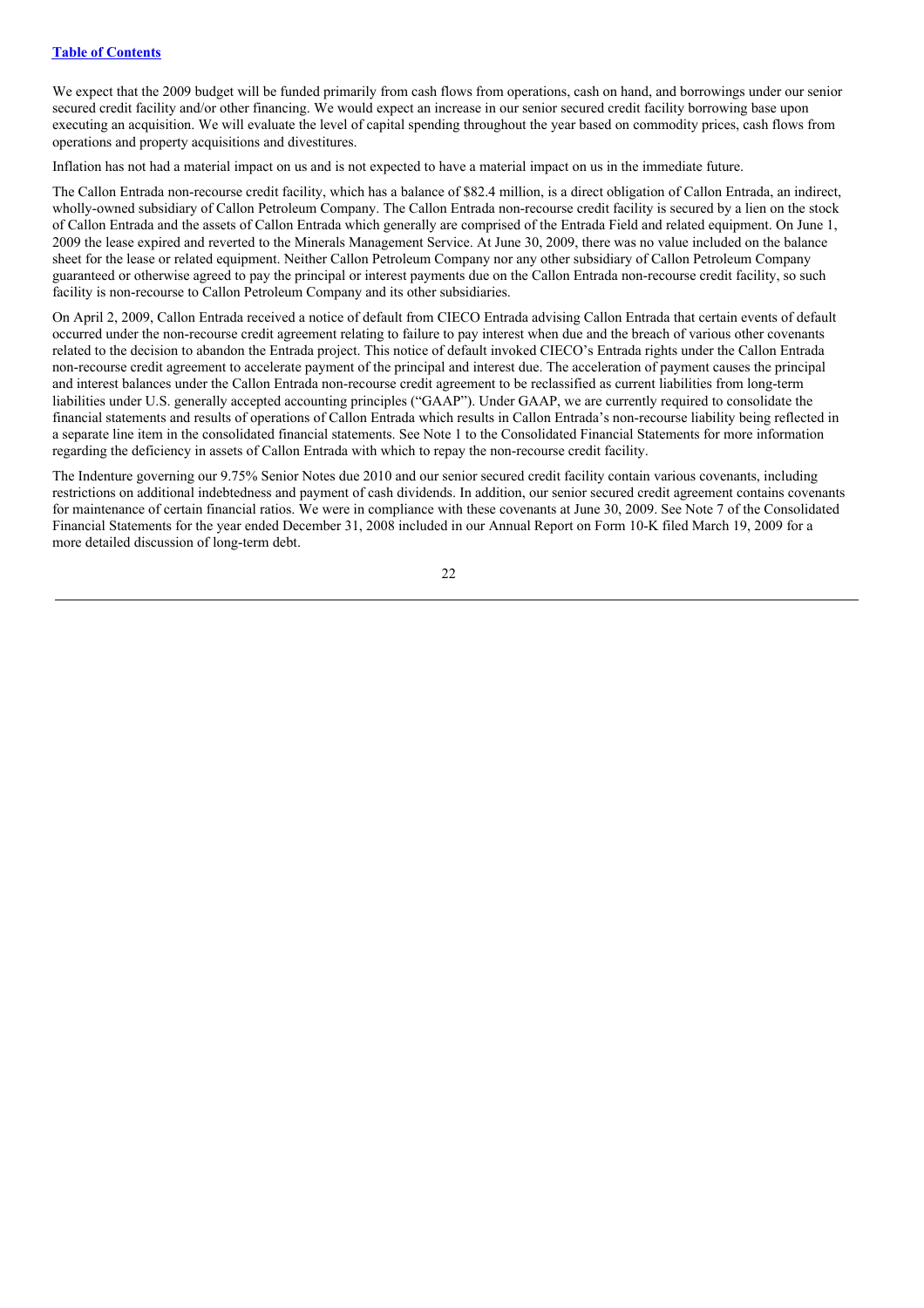The following table describes our outstanding contractual obligations (in thousands) as of June 30, 2009:

| Contractual<br><b>Obligations</b> | Total     | <b>Less Than</b><br><b>One Year</b> | One-Three<br>Years | <b>Four-Five</b><br>Years | <b>After-Five</b><br>Years |
|-----------------------------------|-----------|-------------------------------------|--------------------|---------------------------|----------------------------|
| Senior Secured Credit Facility    | \$5,000   |                                     | 5.000              | __                        |                            |
| 9.75% Senior Notes                | 200,000   |                                     | 200,000            |                           |                            |
| Throughput Commitments:           |           |                                     |                    |                           |                            |
| Medusa Oil Pipeline               | 188       | 56                                  | 81                 | 31                        | 20                         |
|                                   | \$205,188 | 56                                  | \$205,081          | 31                        | 20                         |

#### **Capital Expenditures**

Capital expenditures on an accrual basis were \$7.7 million for the six-months ended June 30, 2009. Included in this amount was capitalized interest of approximately \$1.7 million and capitalized general and administrative costs allocable directly to exploration and development projects of approximately \$4.4 million. The remainder of the capital expended primarily includes the cost of seismic data, leases and plugging and abandonment costs.

Capital expenditures for the remainder of 2009 are projected to be \$60.5 million and include:

- **•** proved producing property acquisitions;
- **•** development costs on our legacy properties;
- **•** the cost of seismic data and leases; and
- **•** capitalized interest and general and administrative costs.

In addition, we are projecting to spend \$6.8 million for the remainder of 2009 for asset retirement obligations.

#### **Off-Balance Sheet Arrangements**

We have a 10% ownership interest in Medusa Spar LLC ("LLC"), which is a limited liability company that owns a 75% undivided ownership interest in the deepwater Spar production facilities on our Medusa Field in the Gulf of Mexico. We contributed a 15% undivided ownership interest in the production facility to the LLC in return for approximately \$25 million in cash and a 10% ownership interest in the LLC. The LLC earns a tariff based upon production volume throughput from the Medusa area. We are obligated to process our share of production from the Medusa Field and any future discoveries in the area through the Spar production facilities. This arrangement allowed us to defer the cost of the Spar production facility over the life of the Medusa Field. The balance of Medusa Spar LLC is owned by Oceaneering International, Inc. and Murphy Oil Corporation. We are accounting for our 10% ownership interest in the LLC under the equity method.

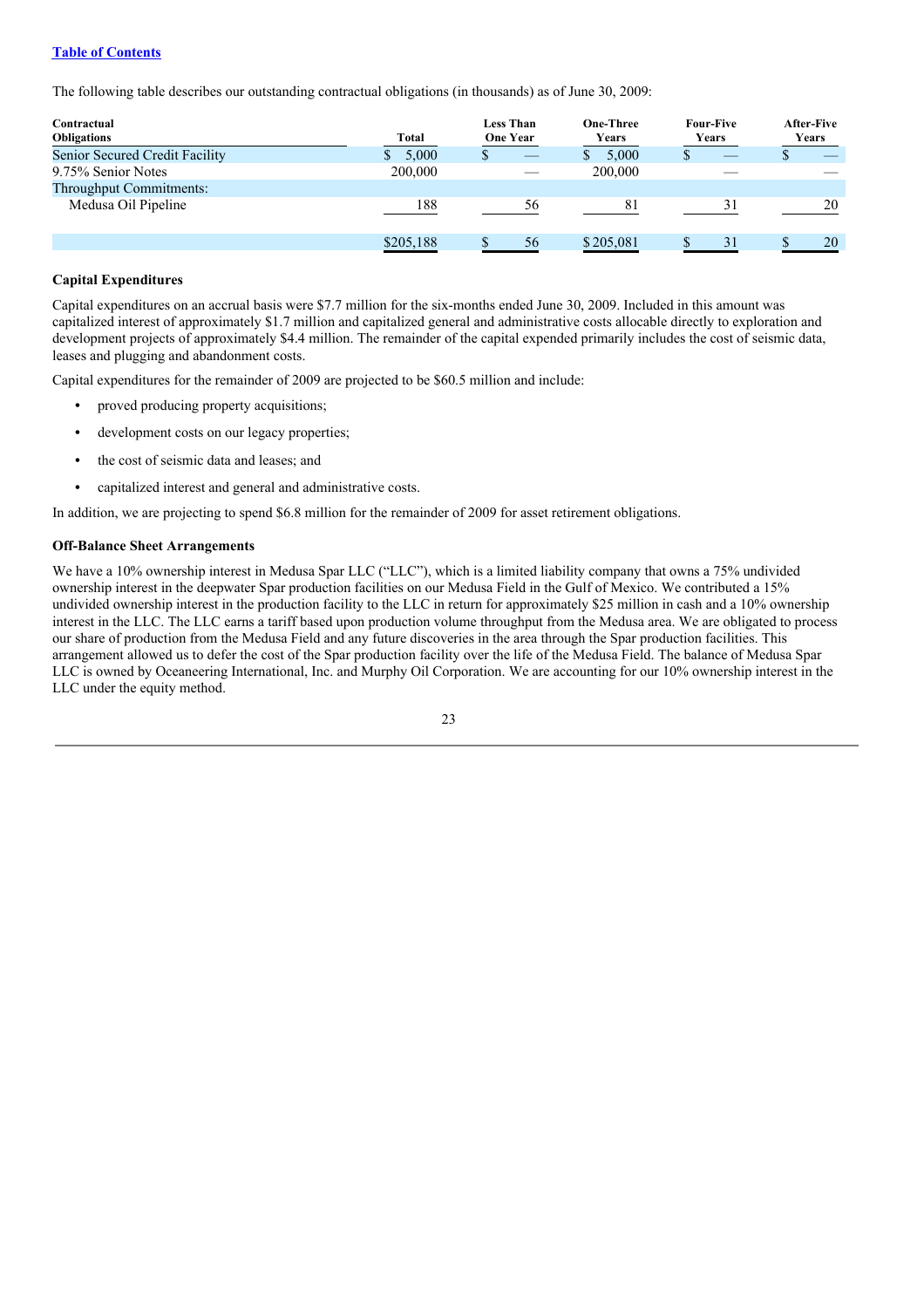# **Results of Operations**

The following table sets forth certain unaudited operating information with respect to the Company's oil and gas operations for the periods indicated:

|                                                     |                       | <b>Three Months Ended</b><br><b>June 30,</b> | <b>Six Months Ended</b><br><b>June 30,</b> |             |  |
|-----------------------------------------------------|-----------------------|----------------------------------------------|--------------------------------------------|-------------|--|
|                                                     | 2009                  | 2008                                         | 2009                                       | 2008        |  |
| Net production:                                     |                       |                                              |                                            |             |  |
| Oil (MBbls)                                         | 263                   | 286                                          | 526                                        | 575         |  |
| Gas (MMcf)                                          | 1,433                 | 1,668                                        | 2,880                                      | 3,759       |  |
| Total production (MMcfe)                            | 3,010                 | 3,382                                        | 6,036                                      | 7,211       |  |
| Average daily production (MMcfe)                    | 33.1                  | 37.2                                         | 33.3                                       | 39.6        |  |
| Average sales price:                                |                       |                                              |                                            |             |  |
| $Oil$ (Bbls) (a)                                    | 72.22<br>\$           | 99.99<br>\$                                  | \$<br>66.39                                | 93.27<br>\$ |  |
| Gas (Mcf)                                           | 4.22                  | 11.67                                        | 5.18                                       | 10.46       |  |
| Total (Mcfe)                                        | 8.32                  | 14.20                                        | 8.26                                       | 12.90       |  |
| Oil and gas revenues:                               |                       |                                              |                                            |             |  |
| Oil revenue                                         | \$18,971              | 28,554<br>\$                                 | \$34,923                                   | \$53,650    |  |
| Gas revenue                                         | 6,054                 | 19,475                                       | 14,917                                     | 39,339      |  |
| Total                                               | \$25,025              | \$<br>48,029                                 | \$49,840                                   | \$92,989    |  |
| Oil and gas production costs:                       |                       |                                              |                                            |             |  |
| Lease operating expenses                            | $\mathbb{S}$<br>4,656 | $\mathbf S$<br>4,870                         | $\mathbb{S}$<br>8,695                      | \$10,048    |  |
|                                                     |                       |                                              |                                            |             |  |
| Additional per Mcfe data:                           |                       |                                              |                                            |             |  |
| Sales price                                         | $\mathbf S$<br>8.32   | \$<br>14.20                                  | 8.26<br>\$                                 | 12.90<br>\$ |  |
| Lease operating expense                             | 1.55                  | 1.44                                         | 1.44                                       | 1.39        |  |
| Operating margin                                    | \$<br>6.77            | 12.76<br>\$                                  | 6.82<br>S                                  | 11.51<br>\$ |  |
|                                                     |                       |                                              |                                            |             |  |
| Depletion, depreciation and amortization            | 2.81<br>\$            | \$<br>4.50                                   | 2.96<br>S                                  | 4.19<br>S   |  |
| General and administrative (net of management fees) | \$<br>1.79            | \$<br>0.87                                   | $\mathbf{s}$<br>1.19                       | \$<br>0.78  |  |

(a) Below is a reconciliation of the average NYMEX price to the average realized sales price per barrel of oil:

| Average NYMEX oil price                    | 59.62  | 123.98  | 51.35  | \$110.94 |
|--------------------------------------------|--------|---------|--------|----------|
| Basis differential and quality adjustments | (3.30) | (4.06)  | (3.68) | (3.95)   |
| Transportation                             | (1.36) | (1.34)  | (1.35) | (1.30)   |
| Hedging                                    | 17.26  | (18.59) | 20.07  | (12.42)  |
| Average realized oil price                 | 72.22  | 99.99   | 66.39  | 93.27    |
|                                            |        |         |        |          |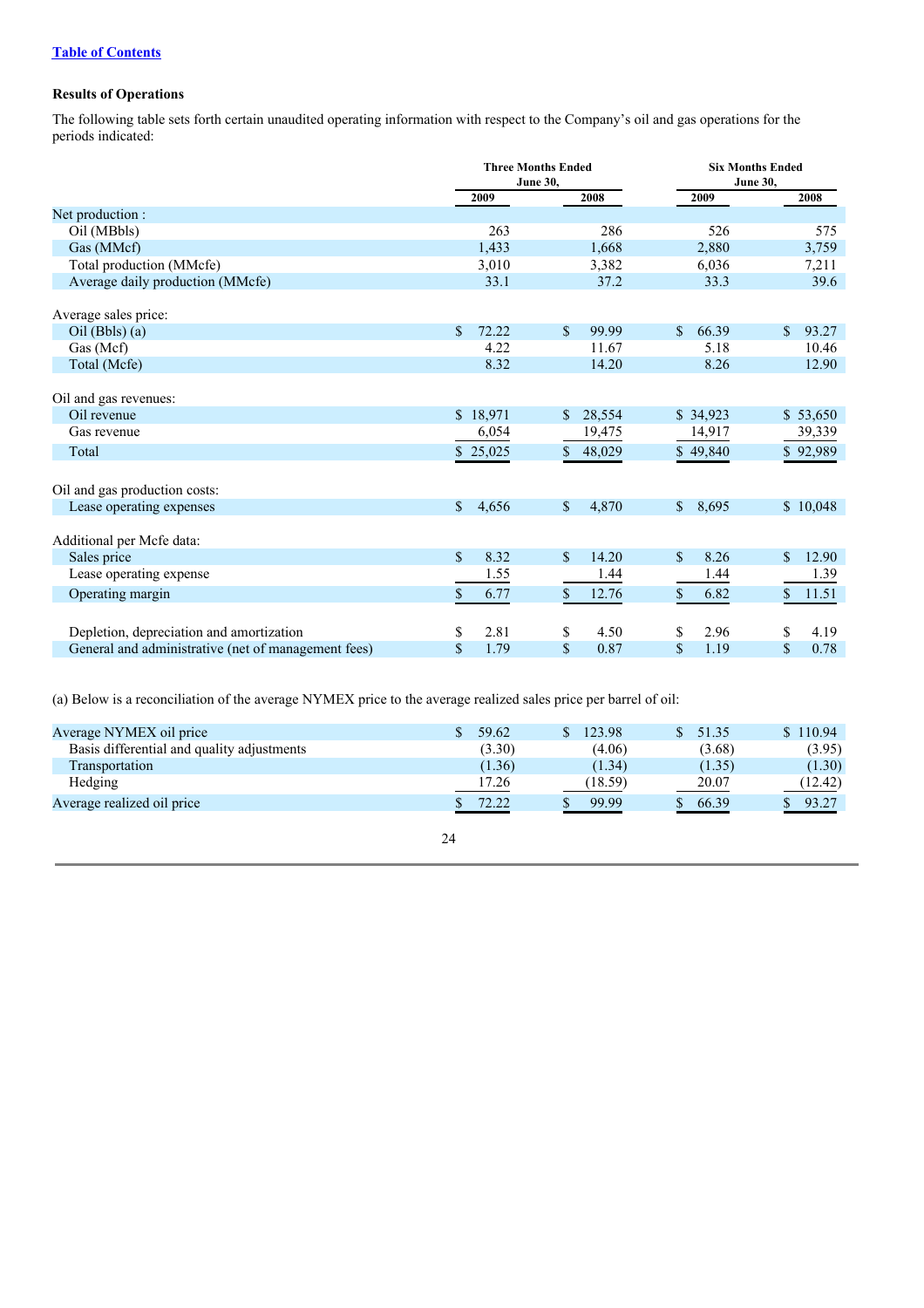#### Comparison of Results of Operations for the Three Months Ended June 30, 2009 and the Three Months Ended June 30, 2008.

#### Oil and Gas Production and Revenues

Total oil and gas revenues were \$25.0 million in the second quarter of 2009 compared to \$48.0 million in the second quarter of 2008. Total production on an equivalent basis for the second quarter of 2009 decreased by 12% compared to the second quarter of 2008 and oil and gas prices on a Mcfe basis for the second quarter of 2009 decreased 41% compared to 2008.

Gas production during the second quarter of 2009 totaled 1.4 billion cubic feet (Bcf) and generated \$6.1 million in revenues compared to 1.7 Bcf and \$19.5 million in revenues during the same period in 2008. The average gas price after hedging impact for the second quarter of 2009 was \$4.22 per thousand cubic feet of natural gas ("Mcf") compared to \$11.67 per Mcf for the same period in 2008. Approximately 14% of the 15% decrease in 2009 production was due to a lower number of producing wells, with the remaining 1% resulting from normal and expected declines in production from our older properties. Four of our gas wells were shut-in during 2008 due to early water production and are now scheduled for plugging and abandonment. In addition, our High Island Block A-540 well was shut in during the second quarter of 2008, due to a plugged flowline, which management has determined uneconomic to repair.

Oil production during the second quarter of 2009 totaled 263,000 barrels and generated \$19.0 million in revenues compared to 286,000 barrels and \$28.6 million in revenues for the same period in 2008. The average oil price received after hedging impact in the second quarter of 2009 was \$72.22 per barrel compared to \$99.99 per barrel in the second quarter of 2008. The 8% decrease in 2009 production was attributable to normal and expected declines in production and our High Island Block A-540, described above.

#### Lease Operating Expenses

Lease operating expenses were \$4.7 million for the three-month period ended June 30, 2009, a 4% decrease when compared to the same period in 2008. The decrease was primarily due to a lower number of producing wells. Four of our gas wells were shut-in during 2008 due to early water production and are now scheduled for plugging and abandonment. In addition, our High Island Block A-540 well was shut in during the second quarter of 2008, due to a plugged flowline, which management determined uneconomic to repair.

### Depreciation, Depletion and Amortization

Depreciation, depletion and amortization for the three-month period ended June 30, 2009 and 2008 was \$8.5 million and \$15.2 million, respectively. The 44% decrease was due to lower production volumes as well as a lower depletion rate resulting from the full-cost ceiling writedown which was recorded in the fourth quarter of 2008.

#### Accretion Expense

Accretion expense was \$795,000 and \$952,000 for the three-month periods ended June 30, 2009 and 2008 and represents accretion of our asset retirement obligations. See Note 9 to the Consolidated Financial Statements.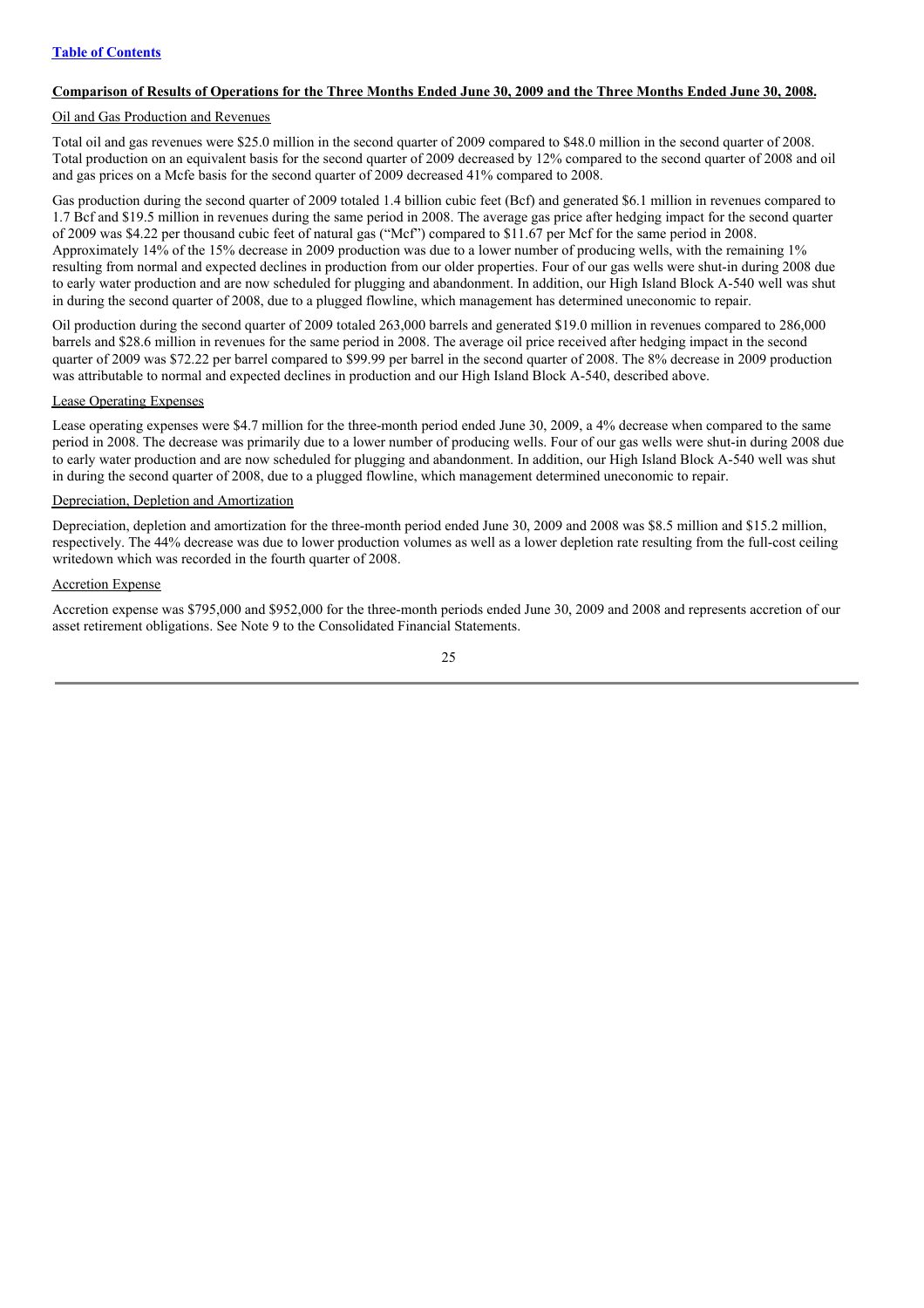#### General and Administrative

General and administrative expenses, net of amounts capitalized, were \$5.4 million and \$2.9 million for the three-month period ended June 30, 2009 and 2008, respectively. The 83% increase was primary due to the \$2.2 million of nonrecurring expenses for staffing reductions and retirements which were incurred during the second quarter of 2009.

#### Interest Expense

Interest expense on Callon related debt obligations increased to \$4.9 million during the three-month period ended June 30, 2009, compared to \$4.4 million during the three-month period ended June 30, 2008. The increase is due to a larger outstanding loan balance for our senior secured credit facility. See Note 4 to the Consolidated Financial Statements for details.

#### Callon Entrada Non- Recourse Credit Facility Interest Expense

The Callon Entrada non-recourse credit facility incurred interest expense for the three-month periods ended June 30, 2009 and 2008 of \$1.9 million and \$321,000, respectively. The increase was due to a larger outstanding loan balance for the three-month period ended June 30, 2009 and an increase in the interest rate due to the notice of default received from CIECO on April 2, 2009. See Note 1 to the Consolidated Financial Statements for details.

#### Loss on Early Extinguishment of Debt

Due to the early extinguishment of the \$200 million senior revolving credit facility on April 8, 2008, Callon incurred expenses of \$11.9 million consisting of \$6.3 million in cash pre-payment penalties plus a non-cash charge of \$5.6 million in the second quarter of 2008 related to the amortization expense associated with the deferred financing costs related to the credit facility. See Note 4 to the Consolidated Financial Statements.

#### Income Taxes

Income tax expense was \$24,000 and \$2.7 million for the three-month periods ended June 30, 2009 and 2008, respectively. We established a valuation allowance of \$174 million as of December 31, 2008. We revised the valuation allowance in the second quarter of 2009 as a result of current year ordinary income, the impact of which is included in our effective tax rate. See Note 8 to the Consolidated Financial Statements.

26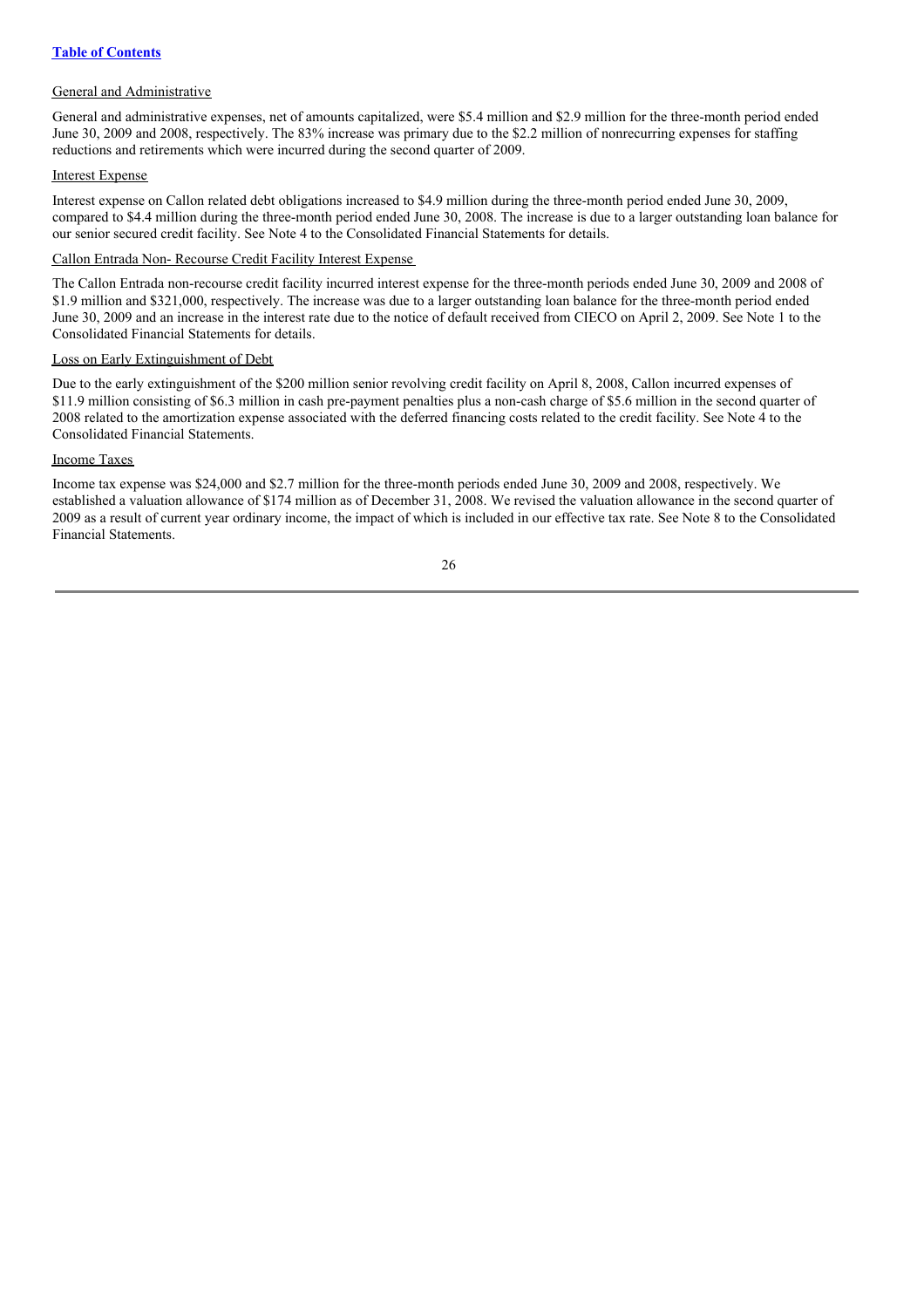## Comparison of Results of Operations for the Six Months Ended June 30, 2009 and the Six Months Ended June 30, 2008.

#### Oil and Gas Production and Revenues

Total oil and gas revenues were \$49.8 million in the first six-months of 2009 compared to \$93.0 million in the same period in 2008. Total production on an equivalent basis during the six-month period ended June 30, 2009 decreased by 17% compared to the six-month period ended June 30, 2008 and oil and gas prices on a Mcfe basis for the same period of 2009 decreased 36% compared to 2008.

Gas production during the first half of 2009 totaled 2.9 billion cubic feet (Bcf) and generated \$14.9 million in revenues compared to 3.8 Bcf and \$39.3 million in revenues during the same period in 2008. The average gas price after hedging impact for the six-month period ended June 30, 2009 was \$5.18 per Mcf compared to \$10.46 per Mcf for the same period in 2008. Approximately 21% of the 24% decrease in 2009 production was due to a lower number of producing wells, with the remaining 3% resulting from normal and expected declines in production from our older properties. Four of our gas wells were shut-in during 2008 due to early water production and are now scheduled for plugging and abandonment. In addition, our High Island Block A-540 well was shut in during the second quarter of 2008, due to a plugged flowline, which management has determined uneconomic to repair.

Oil production during the six-months ended June 30, 2009 totaled 526,000 barrels and generated \$34.9 million in revenues compared to 575,000 barrels and \$53.7 million in revenues for the same period in 2008. The average oil price received after hedging impact for the six-month period ended June 30, 2009 was \$66.39 per barrel compared to \$93.27 per barrel during the same period in 2008. The 9% decrease in 2009 production was attributable to normal and expected declines in production and our High Island Block A-540, described above.

#### Lease Operating Expenses

Lease operating expenses were \$8.7 million for the six-month period ended June 30, 2009, a 13% decrease when compared to the same period in 2008. The decrease was primarily due to a lower number of producing wells. Four of our gas wells were shut-in during 2008 due to early water production and are now scheduled for plugging and abandonment. In addition, our High Island Block A-540 well was shut in during the second quarter of 2008, due to a plugged flowline, which management determined uneconomic to repair.

#### Depreciation, Depletion and Amortization

Depreciation, depletion and amortization for the six-month period ended June 30, 2009 and 2008 was \$17.9 million and \$30.2 million, respectively. The 41% decrease was due to lower production volumes as well as a lower depletion rate resulting from the full-cost ceiling writedown which was recorded in the fourth quarter of 2008.

#### Accretion Expense

Accretion expense was \$1.8 million and \$2.0 million for the six-month periods ended June 30, 2009 and 2008 and represents accretion of our asset retirement obligations. See Note 9 to the Consolidated Financial Statements.

#### General and Administrative

General and administrative expenses, net of amounts capitalized, were \$7.2 million and \$5.6 million for the six-month period ended June 30, 2009 and 2008, respectively. The 29% increase was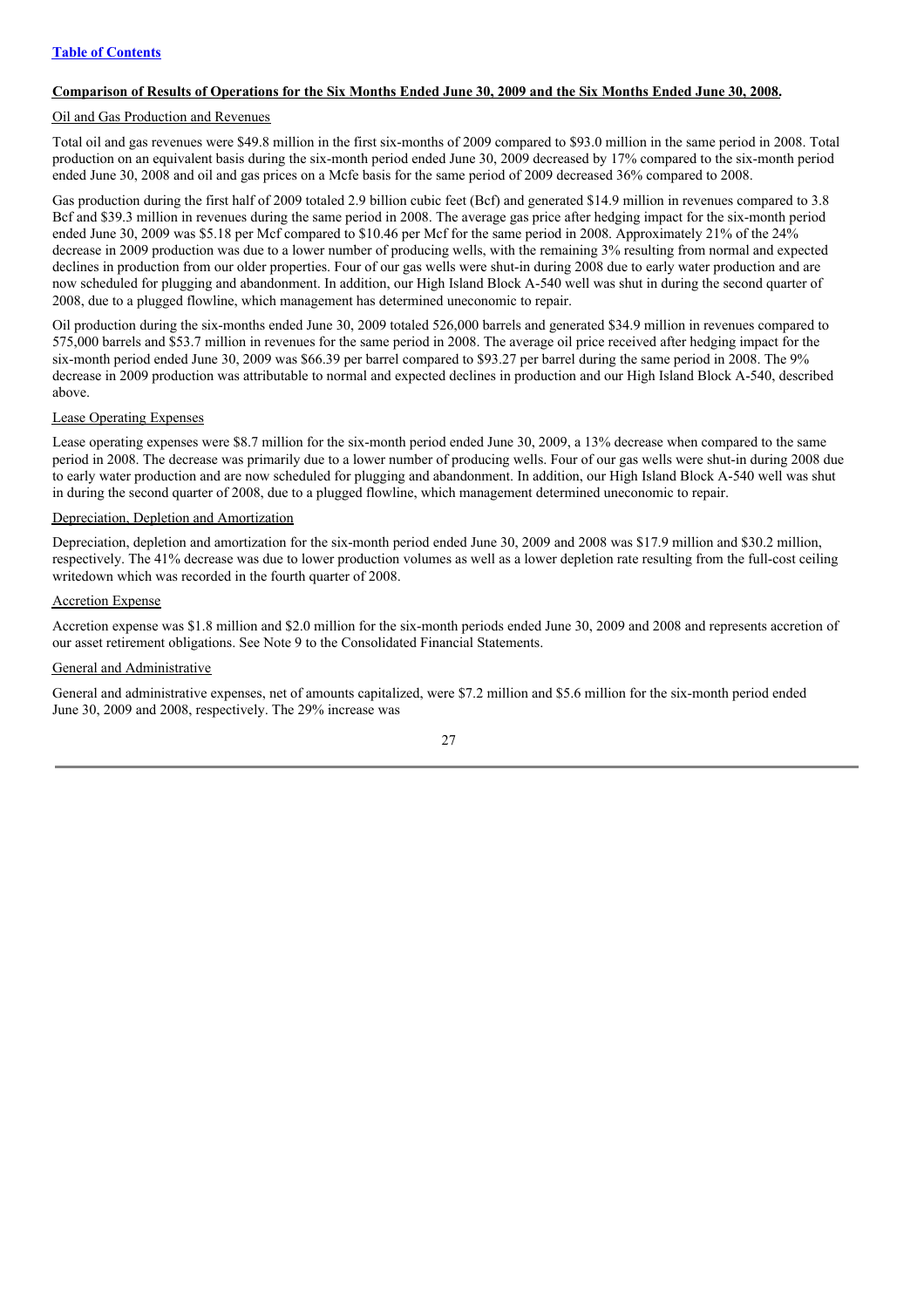primarily due to the \$2.2 million of nonrecurring expenses for staffing reductions and retirements. The increase was slightly offset by the adjustment recorded in the first quarter for 75% of the incentive compensation pool which was not awarded, due to current industry conditions and its impact on our recent performance.

#### Interest Expense

Interest expense due to Callon related debt obligations decreased to \$9.6 million during the six-month period ended June 30, 2009, compared to \$14.4 million during the six-month period ended June 30, 2008. The 33% decrease was due to the retirement in April 2008 of the \$200 million senior revolving credit facility associated with the Entrada acquisition. See Note 4 to the Consolidated Financial Statements for details.

# Callon Entrada Non- Recourse Credit Facility Interest Expense

Callon Entrada non-recourse credit facility incurred interest expense for the six-month periods ended June 30, 2009 and 2008 of \$3.5 million and \$321,000, respectively. The increase was due to a larger outstanding loan balance for the six-month period ended June 30, 2009 and an increase in the interest rate due to the notice of default received from CIECO on April 2, 2009. See Note 1 to the Consolidated Financial Statements for details.

#### Loss on Early Extinguishment of Debt

Due to the early extinguishment of the \$200 million senior revolving credit facility on April 8, 2008, Callon incurred expenses of \$11.9 million consisting of \$6.3 million in cash pre-payment penalties plus a non-cash charge of \$5.6 million in the second quarter of 2008 related to the amortization expense associated with the deferred financing costs related to the credit facility. See Note 4 to the Consolidated Financial Statements.

#### Income Taxes

Income tax expense was zero and \$6.8 million for the six-month periods ended June 30, 2009 and 2008, respectively. We established a valuation allowance of \$174 million as of December 31, 2008. We revised the valuation allowance in the second half of 2009 as a result of current year ordinary income, the impact of which is included in our effective tax rate. See Note 8 to the Consolidated Financial Statements.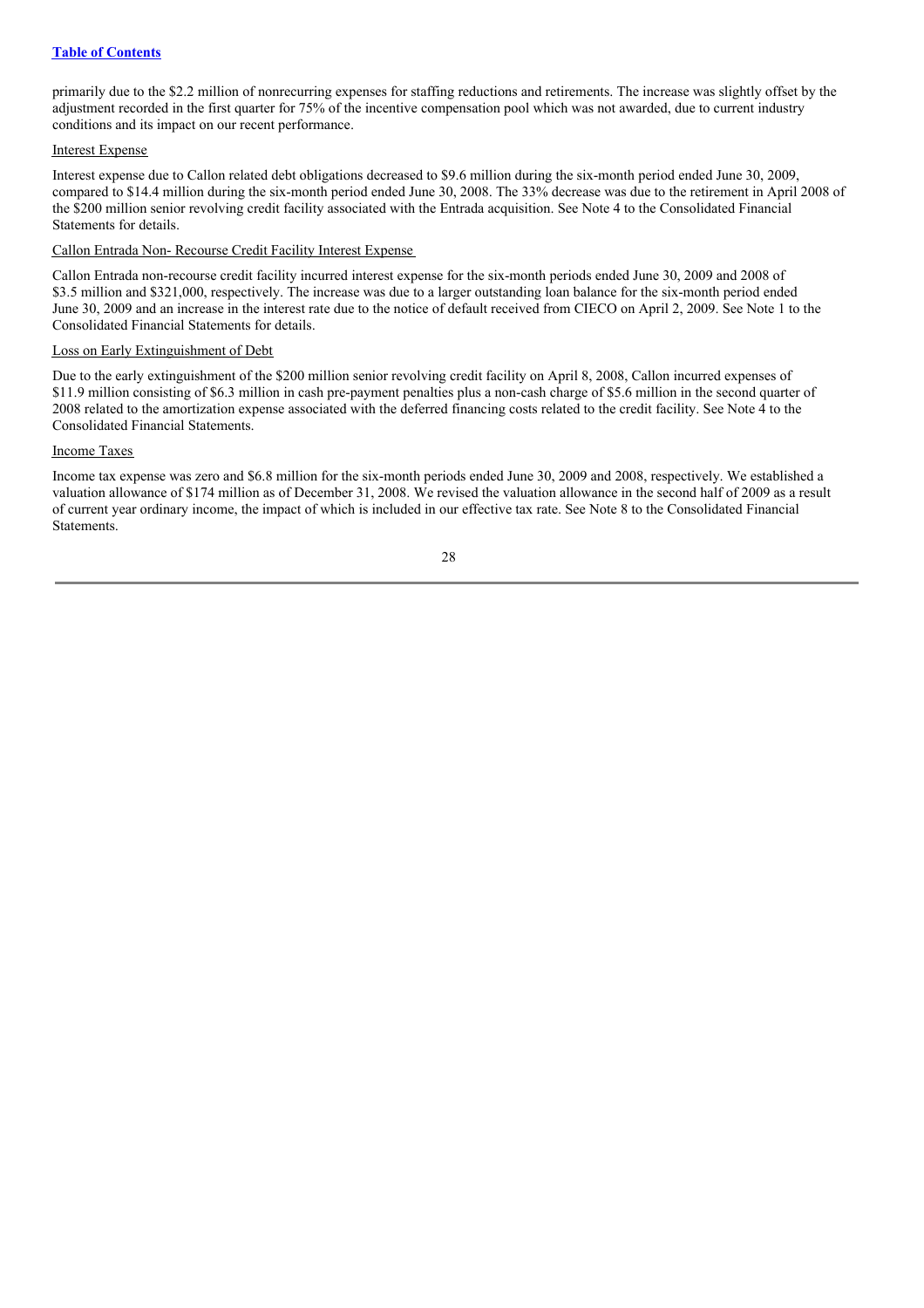### **Item 3. QUANTITATIVE AND QUALITATIVE DISCLOSURES ABOUT MARKET RISK**

#### **Commodity Price Risk**

The Company's revenues are derived from the sale of its crude oil and natural gas production. The prices for oil and gas remain extremely volatile and sometimes experience large fluctuations as a result of relatively small changes in supply, weather conditions, economic conditions and government actions. From time to time, the Company enters into derivative financial instruments to manage oil and gas price risk.

The Company may utilize fixed price "swaps," which reduce the Company's exposure to decreases in commodity prices and limit the benefit the Company might otherwise have received from any increases in commodity prices.

The Company may utilize price "collars" to reduce the risk of changes in oil and gas prices. Under these arrangements, no payments are due by either party as long as the market price is above the floor price and below the ceiling price set in the collar. If the price falls below the floor, the counter-party to the collar pays the difference to the Company, and if the price rises above the ceiling, the counter-party receives the difference from the Company.

Callon may purchase "puts" which reduce the Company's exposure to decreases in oil and gas prices while allowing realization of the full benefit from any increases in oil and gas prices. If the price falls below the floor, the counter-party pays the difference to the Company.

The Company enters into these various agreements from time to time to reduce the effects of volatile oil and gas prices and does not enter into derivative transactions for speculative purposes. However, certain of the Company's derivative positions may not be designated as hedges for accounting purposes.

See Note 5 to the Consolidated Financial Statements for a description of the Company's outstanding derivative contracts at June 30, 2009.

#### **Item 4. CONTROLS AND PROCEDURES**

Evaluation of Disclosure Controls and Procedures. Disclosure controls and procedures include, without limitation, controls and procedures designed to ensure that information required to be disclosed by an issuer in the reports that it files or submits under the Securities Exchange Act of 1934, as amended, is accumulated and communicated to the issuer's management, including its principal executive and principal financial officers, or persons performing similar functions, as appropriate to allow timely decisions regarding required disclosure. The Company's principal executive and principal financial officers have concluded that the Company's disclosure controls and procedures (as defined in Rules 13a-15(e) and 15d-15(e) under the Securities Exchange Act of 1934 (the "Exchange Act")) were effective as of June 30, 2009.

There were no changes in the Company's internal control over financial reporting that occurred during the Company's last fiscal quarter that have materially affected, or are reasonably likely to materially affect, the Company's internal control over financial reporting.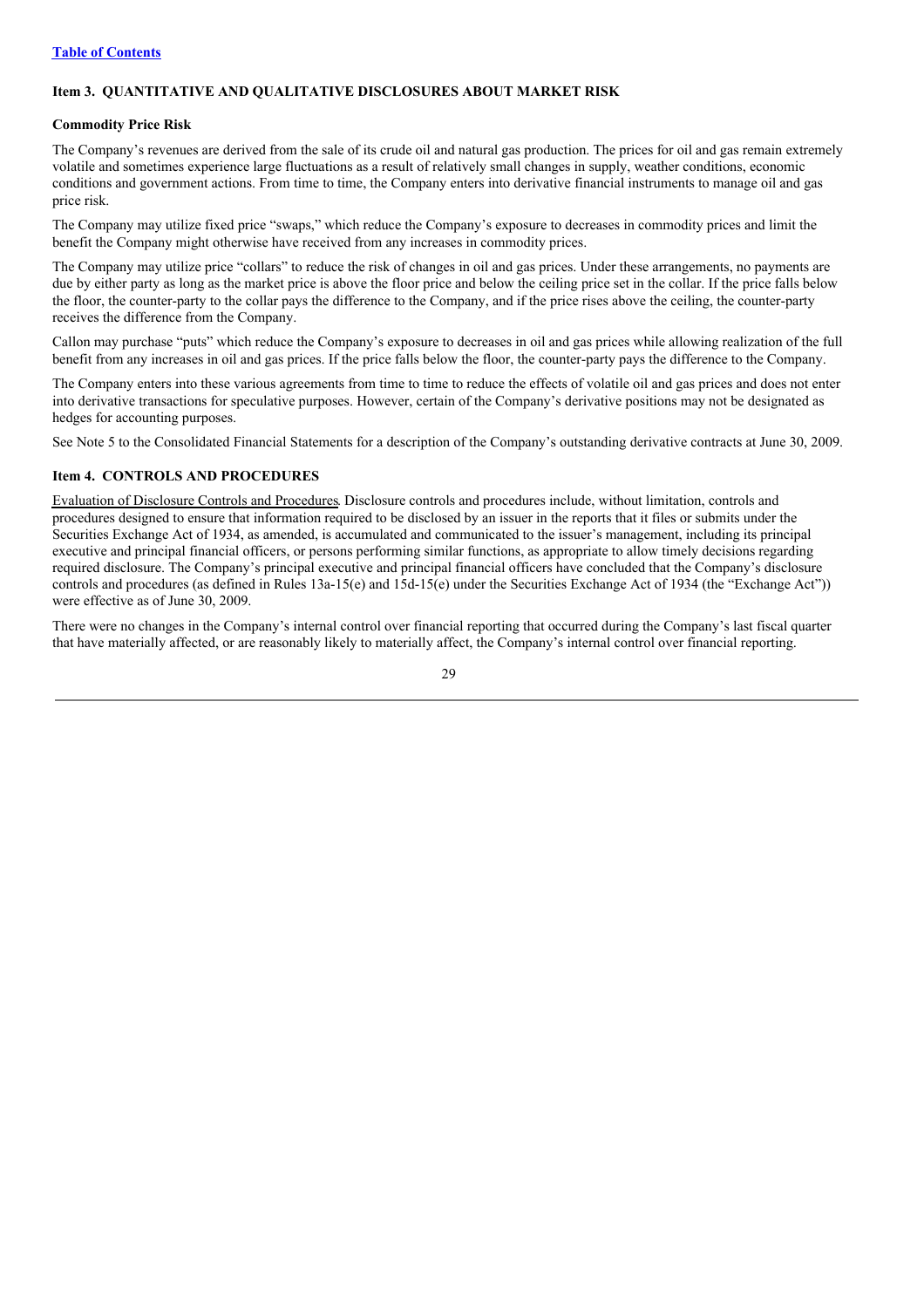#### **CALLON PETROLEUM COMPANY**

#### **PART II. OTHER INFORMATION**

#### **Item 1A. RISK FACTORS**

There have been no material changes from the Risk Factors disclosed in Item 1. of our Annual Report on Form 10-K for the year ended December 31, 2008.

#### **Item 6. EXHIBITS**

Exhibits

- 3. Articles of Incorporation and By-Laws
	- 3.1 Certificate of Incorporation of the Company, as amended (incorporated by reference from Exhibit 3.1 of the Company's Annual Report on Form 10-K for the year ended December 31, 2003 filed March 15, 2004, File No. 001-14039)
	- 3.2 Bylaws of the Company (incorporated by reference from Exhibit 3.2 of the Company's Registration Statement on Form S-4, filed August 4, 1994, Reg. No. 33-82408)
- 4. Instruments defining the rights of security holders, including indentures
	- 4.1 Specimen Common Stock Certificate (incorporated by reference from Exhibit 4.1 of the Company's Registration Statement on Form S-4, filed August 4, 1994, Reg. No. 33-82408)
	- 4.2 Rights Agreement between Callon Petroleum Company and American Stock Transfer & Trust Company, Rights Agent, dated March 30, 2000 (incorporated by reference from Exhibit 99.1 of the Company's Registration Statement on Form 8-A, filed April 6, 2000, File No. 001- 14039)
	- 4.3 Form of Warrant entitling certain holders of the Company's 10.125% Senior Subordinated Notes due 2002 to purchase common stock from the Company (incorporated by reference to Exhibit 4.13 of the Company's Form 10-Q for the period ended June 30, 2002, File No. 001-14039)
	- 4.4 Form of Warrants dated December 8, 2003 and December 29, 2003 entitling lenders under the Company's \$185 million amended and restated Senior Unsecured Credit Agreement, dated December 23, 2003, to purchase common stock from the Company (incorporated by reference to Exhibit 4.14 of the Company's Annual Report on Form 10-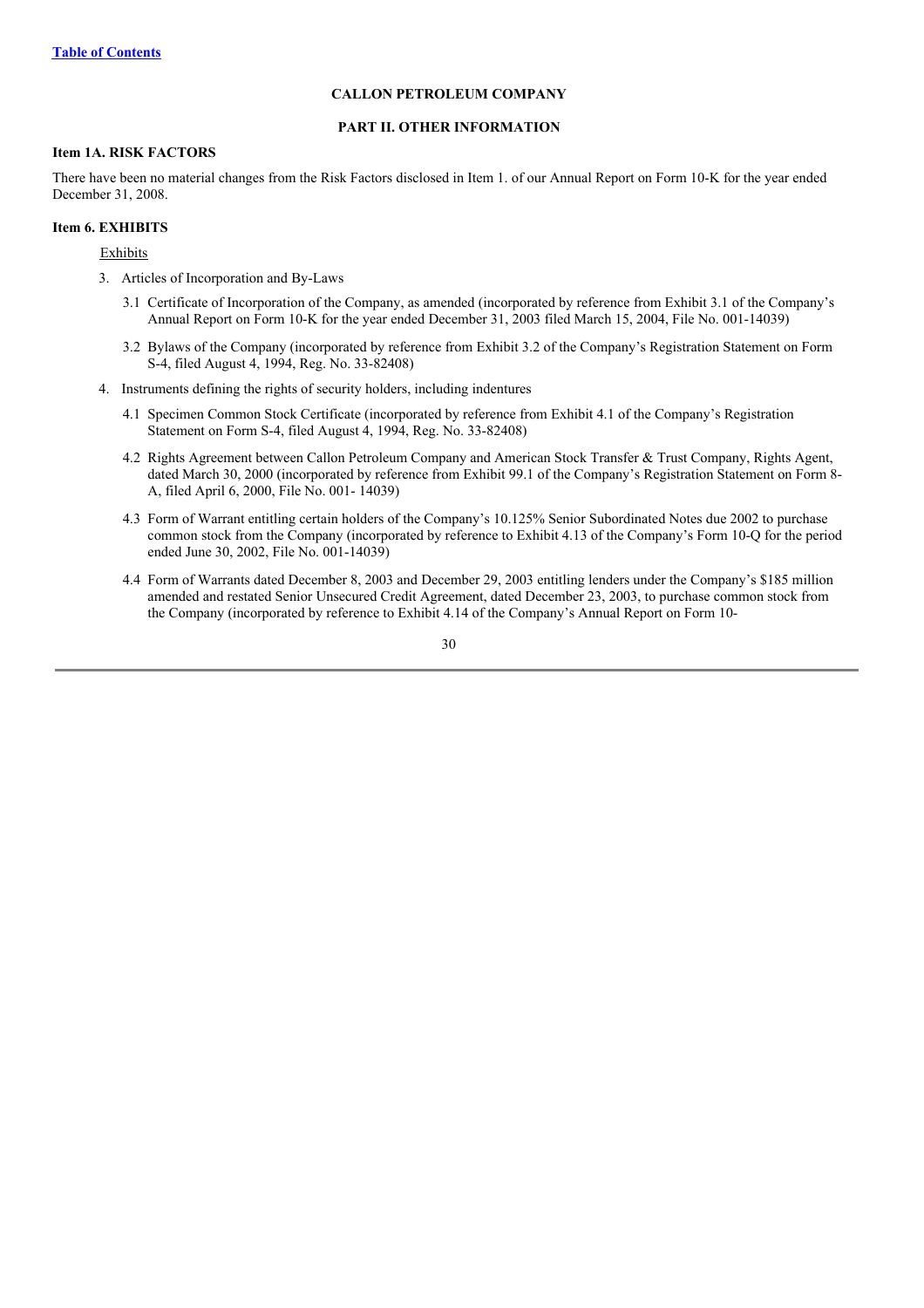K for the year ended December 31, 2003, File No. 001-14039)

- 4.5 Indenture for the Company's 9.75% Senior Notes due 2010, dated March 15, 2004, between Callon Petroleum Company and American Stock Transfer & Trust Company (incorporated by reference to Exhibit 4.16 of the Company's Quarterly Report on Form 10-Q for the period ended March 31, 2004, File No. 001-14039)
- 4.6 Supplemental Indenture dated April 4, 2008 (incorporated by reference to Exhibit 10.1 of the Company's Report on Form 8-K filed on April 9, 2008)
- 10. Material Contracts
	- 10.1 Callon Petroleum Company Nonqualified Stock Option Award Agreement, dated June 1, 2009, between Callon Petroleum Company and Steven B. Hinchman
	- 10.2 Callon Petroleum Company Performance Share Award Agreement, dated June 1, 2009, between Callon Petroleum Company and Steven B. Hinchman
- 31. Certifications
	- 31.1 Certification of Chief Executive Officer pursuant to Section 302 of the Sarbanes-Oxley Act of 2002
	- 31.2 Certification of Chief Financial Officer pursuant to Section 302 of the Sarbanes-Oxley Act of 2002
- 32. Section 1350 Certifications
	- 32.1 Certification of Chief Executive Officer pursuant to Section 906 of the Sarbanes-Oxley Act of 2002
	- 32.2 Certification of Chief Financial Officer pursuant to Section 906 of the Sarbanes-Oxley Act of 2002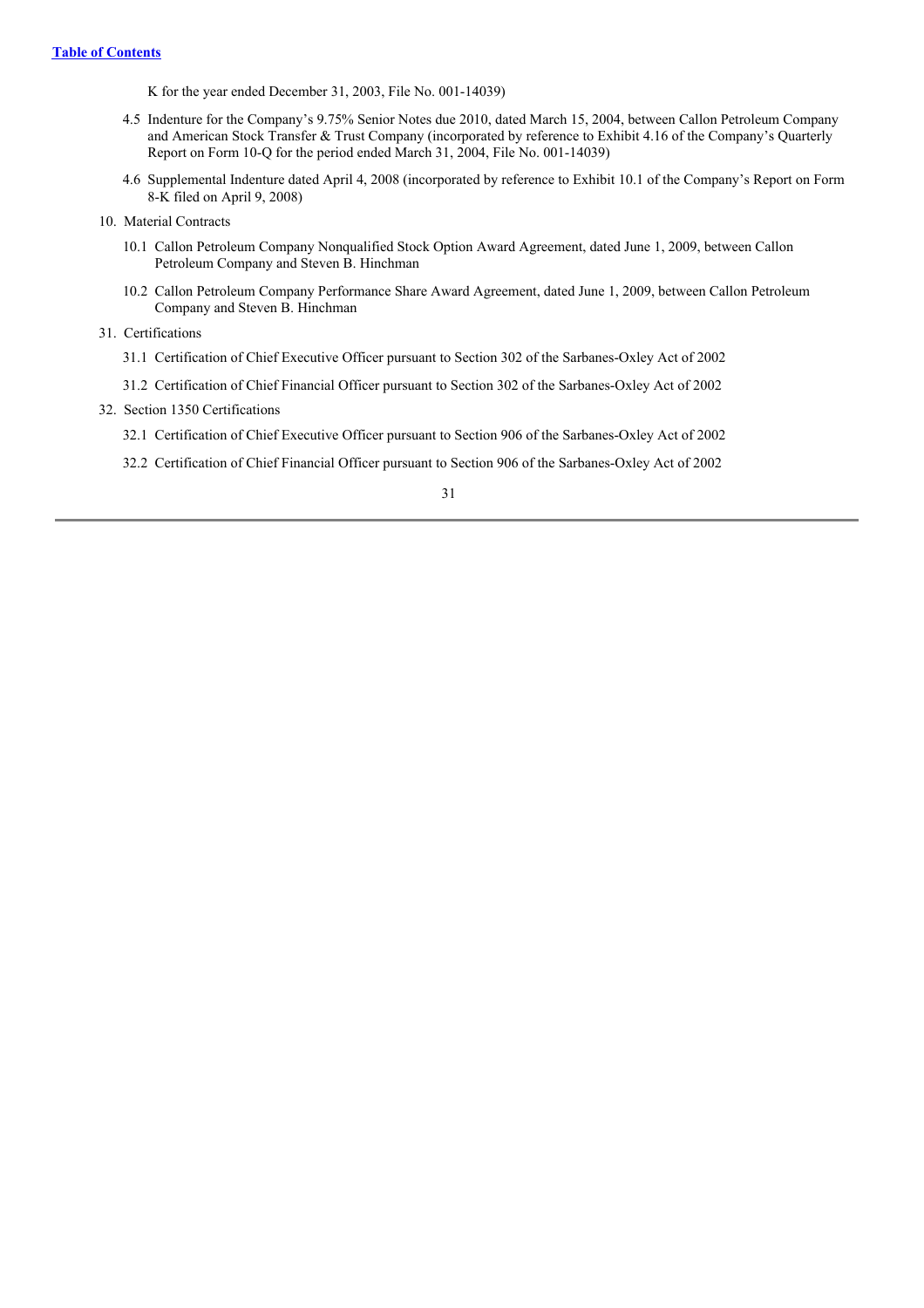#### **SIGNATURES**

Pursuant to the requirements of the Securities Exchange Act of 1934, the registrant has duly caused this report to be signed on its behalf by the undersigned thereunto duly authorized.

#### **CALLON PETROLEUM COMPANY**

Date: August 10, 2009 By: /s/ B.F. Weatherly

B.F. Weatherly, Executive Vice-President and Chief Financial Officer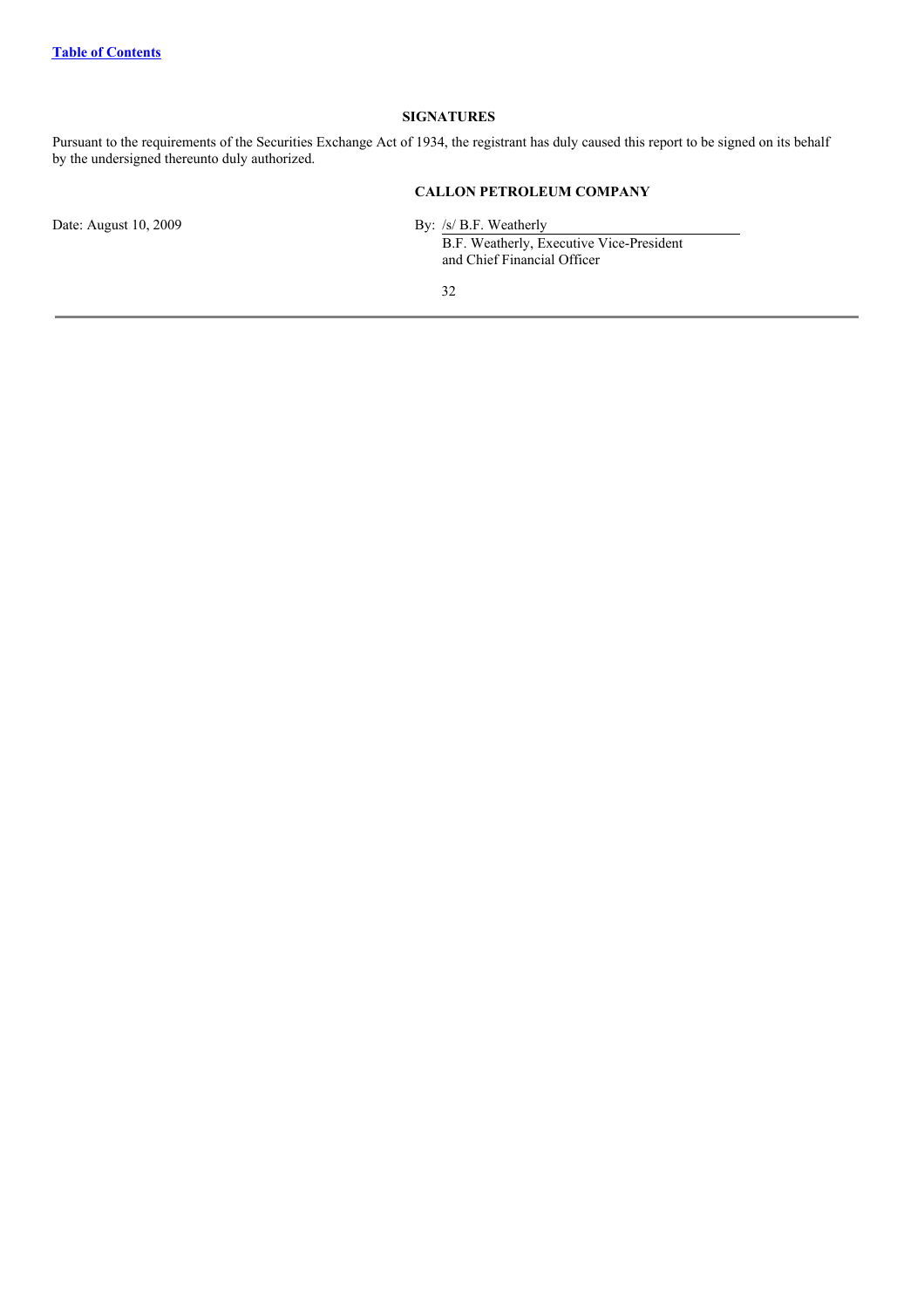#### **Exhibit Index**

#### **Exhibit Number Title of Document**

- 3. Articles of Incorporation and By-Laws
	- 3.1 Certificate of Incorporation of the Company, as amended (incorporated by reference from Exhibit 3.1 of the Company's Annual Report on Form 10-K for the year ended December 31, 2003 filed March 15, 2004, File No. 001-14039)
	- 3.2 Bylaws of the Company (incorporated by reference from Exhibit 3.2 of the Company's Registration Statement on Form S-4, filed August 4, 1994, Reg. No. 33-82408)
- 4. Instruments defining the rights of security holders, including indentures
	- 4.1 Specimen Common Stock Certificate (incorporated by reference from Exhibit 4.1 of the Company's Registration Statement on Form S-4, filed August 4, 1994, Reg. No. 33-82408)
	- 4.2 Rights Agreement between Callon Petroleum Company and American Stock Transfer & Trust Company, Rights Agent, dated March 30, 2000 (incorporated by reference from Exhibit 99.1 of the Company's Registration Statement on Form 8-A, filed April 6, 2000, File No. 001- 14039)
	- 4.3 Form of Warrant entitling certain holders of the Company's 10.125% Senior Subordinated Notes due 2002 to purchase common stock from the Company (incorporated by reference to Exhibit 4.13 of the Company's Form 10-Q for the period ended June 30, 2002, File No. 001-14039)
	- 4.4 Form of Warrants dated December 8, 2003 and December 29, 2003 entitling lenders under the Company's \$185 million amended and restated Senior Unsecured Credit Agreement, dated December 23, 2003, to purchase common stock from the Company (incorporated by reference to Exhibit 4.14 of the Company's Annual Report on Form 10-K for the year ended December 31, 2003, File No. 001-14039)
	- 4.5 Indenture for the Company's 9.75% Senior Notes due 2010, dated March 15, 2004, between Callon Petroleum Company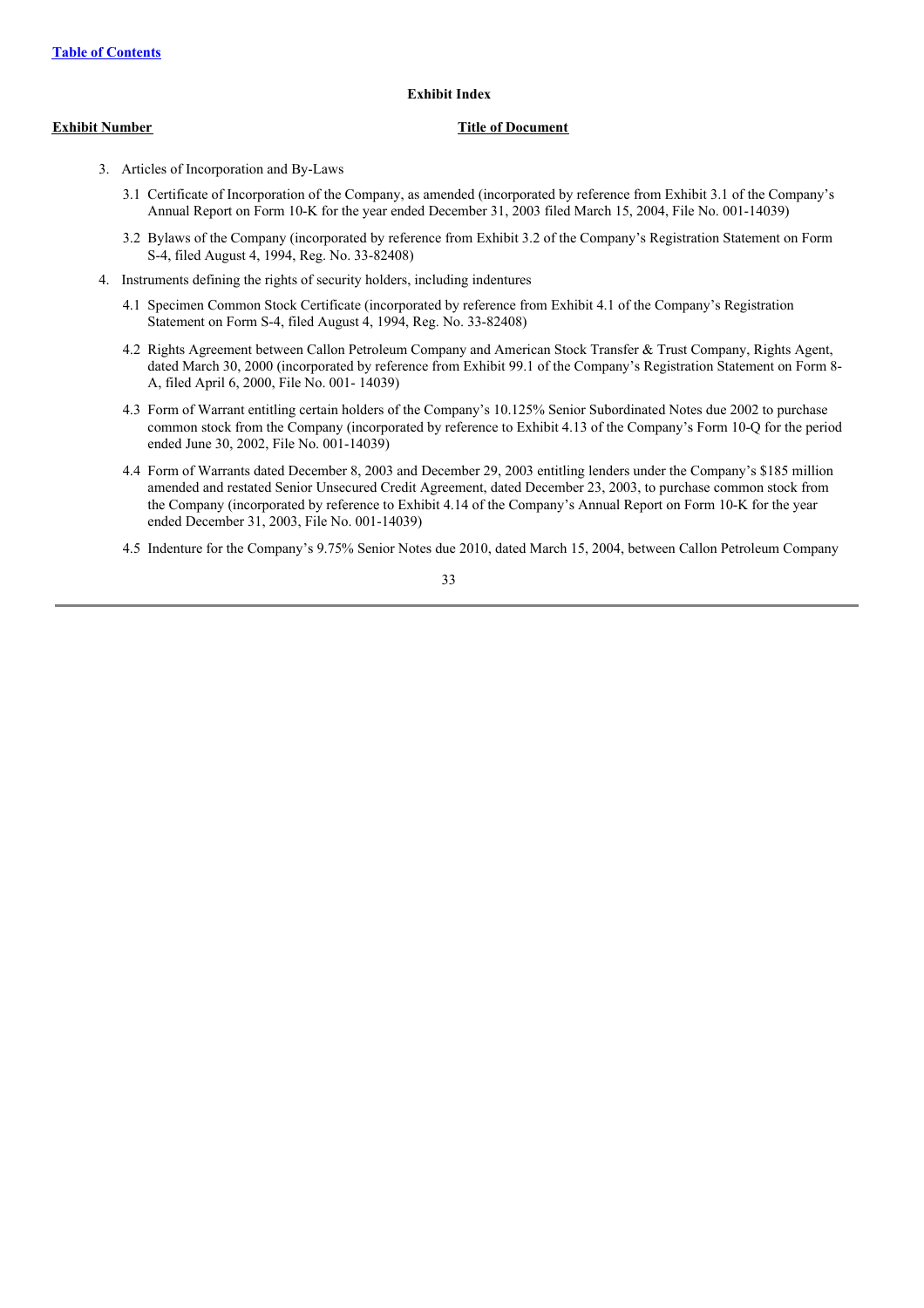and American Stock Transfer & Trust Company (incorporated by reference to Exhibit 4.16 of the Company's Quarterly Report on Form 10-Q for the period ended March 31, 2004, File No. 001-14039)

- 4.6 Supplemental Indenture dated April 4, 2008 (incorporated by reference to Exhibit 10.1 of the Company's Report on Form 8-K filed on April 9, 2008)
- 10. Material Contracts
	- 10.1 Callon Petroleum Company Nonqualified Stock Option Award Agreement, dated June 1, 2009, between Callon Petroleum Company and Steven B. Hinchman
	- 10.2 Callon Petroleum Company Performance Share Award Agreement, dated June 1, 2009, between Callon Petroleum Company and Steven B. Hinchman
- 31. Certifications
	- 31.1 Certification of Chief Executive Officer pursuant to Section 302 of the Sarbanes-Oxley Act of 2002
	- 31.2 Certification of Chief Financial Officer pursuant to Section 302 of the Sarbanes-Oxley Act of 2002

#### 32. Section 1350 Certifications

- 32.1 Certification of Chief Executive Officer pursuant to Section 906 of the Sarbanes-Oxley Act of 2002
- 32.2 Certification of Chief Financial Officer pursuant to Section 906 of the Sarbanes-Oxley Act of 2002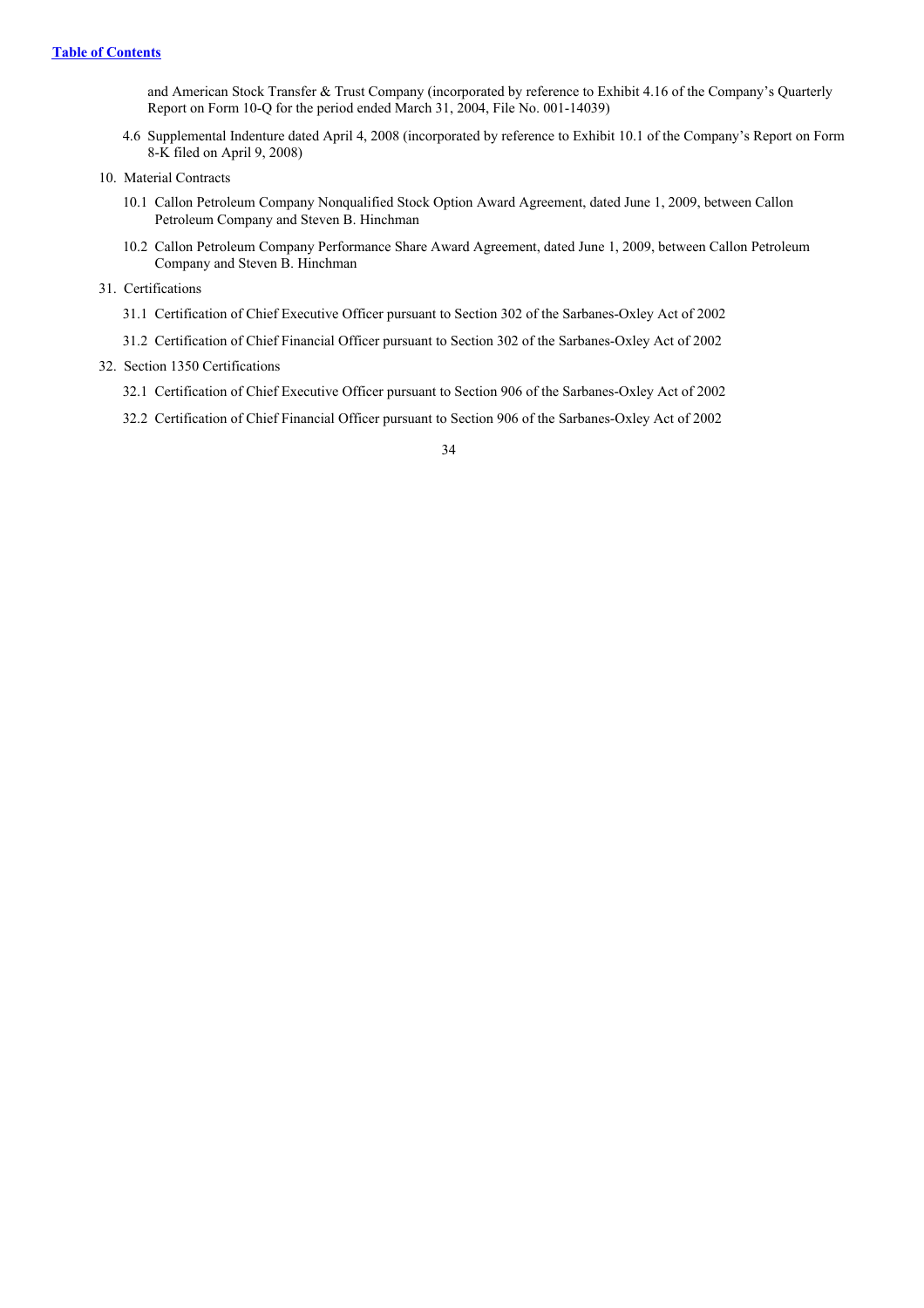#### **CALLON PETROLEUM COMPANY NONQUALIFIED STOCK OPTION AWARD AGREEMENT**

THIS NONQUALIFIED STOCK OPTION AWARD AGREEMENT (this "**Agreement**") is entered into this 1st day of June, 2009, between Callon Petroleum Company, a Delaware corporation (the "**Company**") and Steven B. Hinchman ("**Grantee**"), an employee of the Company. The Compensation Committee of the Company (the "**Committee**") has this day authorized the grant of the option set forth below to Grantee.

NOW, THEREFORE, in consideration of the mutual covenants herein contained, the parties do hereby agree as follows:

1. **Grant of Option**. Subject to all of the terms, conditions and provisions of this Agreement, the Company hereby grants to Grantee a nonqualified stock option (the "**Option**") pursuant to which Grantee shall have the right and option to purchase from the Company all or any part of an aggregate of 500,000 shares of the common stock of the Company, \$.01 par value per share (the "**Common Stock**"), which shares shall consist of authorized but unissued shares or issued shares reacquired by the Company. The Option is intended to comply with the provisions governing nonqualified stock options under the final Treasury Regulations issued on April 17, 2007, in order to exempt the Option from application of Section 409A of the Internal Revenue Code of 1986, as amended (the "**Code**").

2. **Option Price**. The option or purchase price payable by Grantee to the Company in exercise of the Option shall be \$2.755 per share, being the average opening and closing price of the Common Stock of the Company on this date (the "**Grant Date**"). Upon exercise of the Option, the Grantee shall pay to the Company, in full, the option price for the shares of Common Stock issuable pursuant to such exercise with cash or Common Stock (valued at fair market value on the date of such exercise). For purposes of exercise of the Option, fair market value shall mean the closing price of the Common Stock of the Company on the date of exercise.

3. **Vesting**. Subject to paragraphs (4), (5), (6), (7), (8), (9), and (10) hereof, Grantee shall be eligible to exercise that portion of the Option becoming vested pursuant to the vesting schedule set forth below:

- (a) 166,666 of the gross option shares on such date that the Company's Common Stock closes above \$5.00 per share on the NYSE for a period of twenty (20) consecutive trading days;
- (b) 166,667 of the gross option shares on such date that the Company's Common Stock closes above \$10.00 per share on the NYSE for a period of twenty (20) consecutive trading days; and
- (c) 166,667 of the gross option shares on such date that the Company's Common Stock closes above \$15.00 per share on the NYSE for a period of twenty (20) consecutive trading days.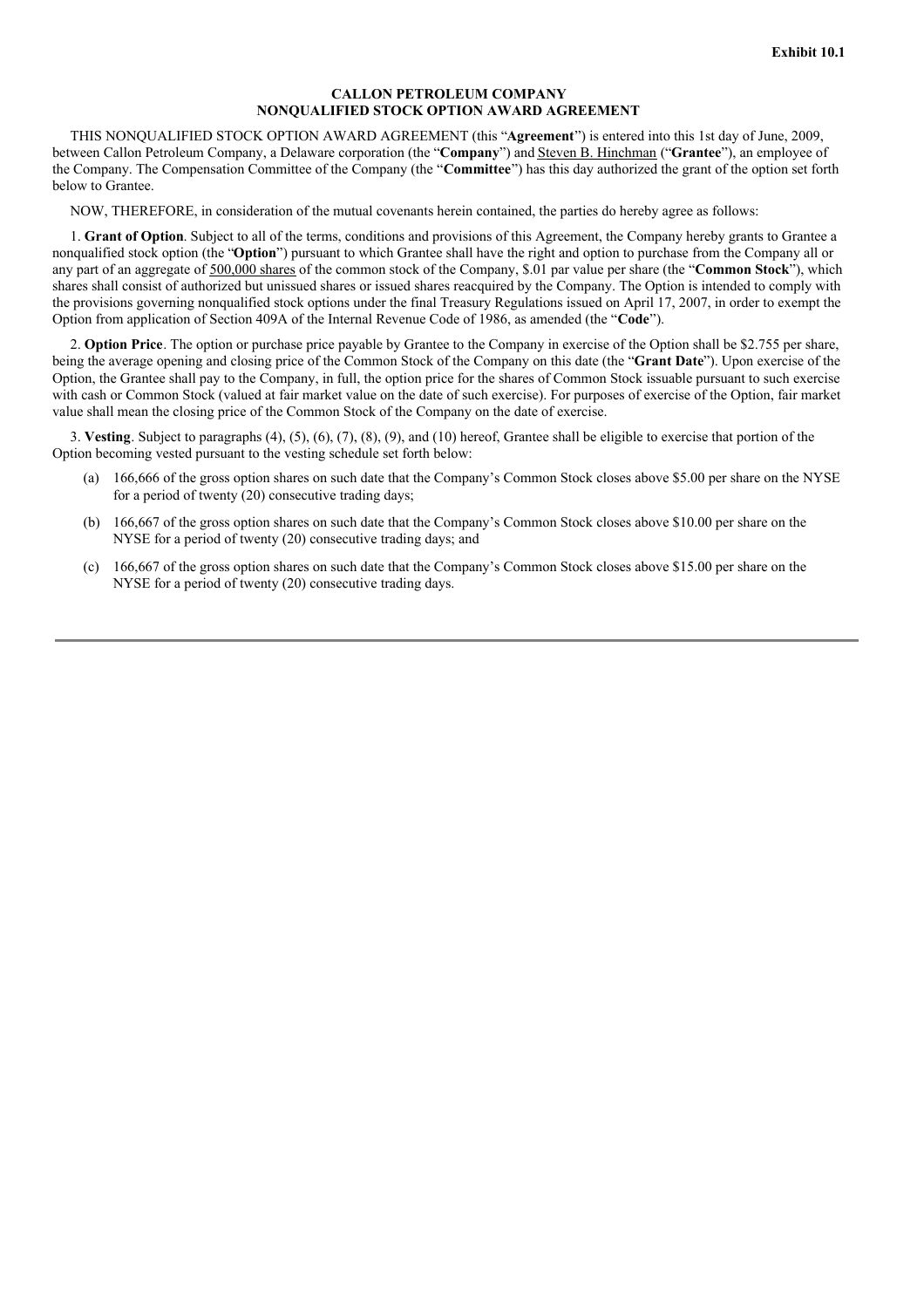4. **Change in Control**. Notwithstanding paragraph (3) hereof, upon a Change in Control, all unvested portions of the Option shall automatically vest. For purposes hereof, a "**Change in Control**" shall have occurred if any of the following occur:

- (a) Change in Ownership. A change in ownership of the Company occurs on the date that any "Person" (as defined in below), other than (1) the Company or any of its subsidiaries, (2) a trustee or other fiduciary holding securities under an employee benefit plan of the Company or any of its Affiliates, (3) an underwriter temporarily holding stock pursuant to an offering of such stock, or (4) a corporation owned, directly or indirectly, by the shareholders of the Company in substantially the same proportions as their ownership of the Company's stock, acquires ownership of the Company's stock that, together with stock held by such Person, constitutes more than fifty percent (50%) of the total fair market value or total voting power of the Company's stock. However, if any Person is considered to own already more than fifty percent (50%) of the total fair market value or total voting power of the Company's stock, the acquisition of additional stock by the same Person is not considered to be a Change of Control; or
- (b) Change in Effective Control. Even though the Company may not have undergone a change in ownership under paragraph (a) above, a change in the effective control of the Company occurs on the date during any twelve (12) month period when a majority of members of the Board of Directors (the "**Board**") is replaced by directors whose appointment or election is not endorsed by a majority of the Board before the date of the appointment or election; provided, however, that any such director shall not be considered to be endorsed by the Board if his or her initial assumption of office occurs as a result of an actual or threatened solicitation of proxies or consents by or on behalf of a Person other than the Board; or
- (c) Change in Ownership of Substantial Portion of Assets. A change in the ownership of a substantial portion of the Company's assets occurs on the date that a Person acquires (or has acquired during the twelve (12) month period ending on the date of the most recent acquisition by such Person) assets of the Company, that have a total gross fair market value equal to at least eighty percent (80%) of the total gross fair market value of all of the Company's assets immediately before such acquisition or acquisitions. However, there is no Change in Control when there is such a transfer to an entity that is controlled by the shareholders of the Company immediately after the transfer, through a transfer to (i) a shareholder of the Company

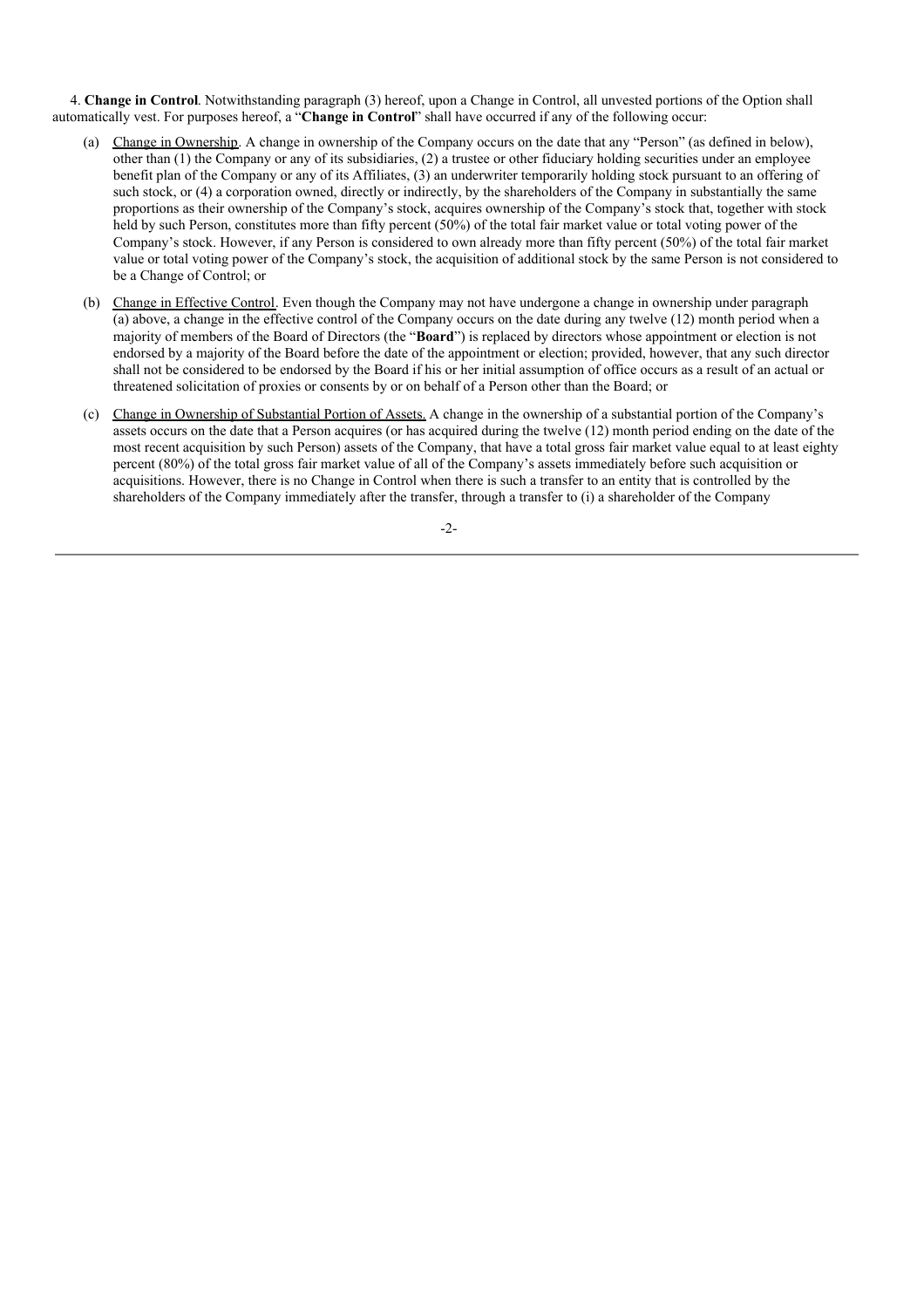(immediately before the asset transfer) in exchange for or with respect to the Company's stock; (ii) an entity, at least fifty percent (50%) of the total value or voting power of the stock of which is owned, directly or indirectly, by the Company; (iii) a Person that owns directly or indirectly, at least fifty percent (50%) of the total value or voting power of the Company's outstanding stock; or (iv) an entity, at least fifty percent (50%) of the total value or voting power of the stock of which is owned by a Person that owns, directly or indirectly, at least fifty percent (50%) of the total value or voting power of the Company's outstanding stock.

For purposes of this paragraph (4),

- "**Person**" shall have the meaning given in Section  $7701(a)(1)$  of the Code. Person shall include more than one Person acting as a group as defined by the final Treasury Regulations issued under Section 409A of the Code.
- (ii) "**Affiliate**" shall have the meaning set forth in Rule 12b-2 promulgated under Section 12 of the Securities Exchange Act of 1934, as amended.

The provisions of this paragraph (4) shall be interpreted in accordance with the requirements of the final Treasury Regulations issued under Section 409A of the Code, it being the intent of the parties that this paragraph (4) shall be in compliance with the requirements of said Section of the Code and said Regulations.

5. **Termination of Employment upon Death**. Notwithstanding paragraph (3) hereof, in the event Grantee's employment with the Company is terminated due to the death of Grantee, the Option granted pursuant to this Agreement shall be deemed to be one hundred percent (100%) vested on the date of death and may be exercised by Grantee's estate, or by a person who acquires the right to exercise such Option by bequest or inheritance or by reason of the death of Grantee, provided that such option exercise occurs within the earlier of (i) the remaining term of the Option under paragraph (12), and (ii) one (1) year after Grantee's death.

6. **Termination of Employment upon Disability or Retirement**. Notwithstanding paragraph (3) hereof, in the event Grantee's employment with the Company is terminated due to the Disability or Retirement of Grantee, all unvested portions of the Option granted pursuant to this Agreement shall automatically vest and become freely exercisable. For purposes hereof, "**Disability**" of Grantee shall be the physical or mental inability of Grantee to carry out the normal and usual duties of his employment on a full-time basis for an entire period of six (6) continuous months together with the reasonable likelihood as determined by the Board (excluding Grantee) of the Company that Grantee, upon the advice of a qualified physician, will be unable to carry out the normal and usual duties of his employment. For purposes hereof,

-3-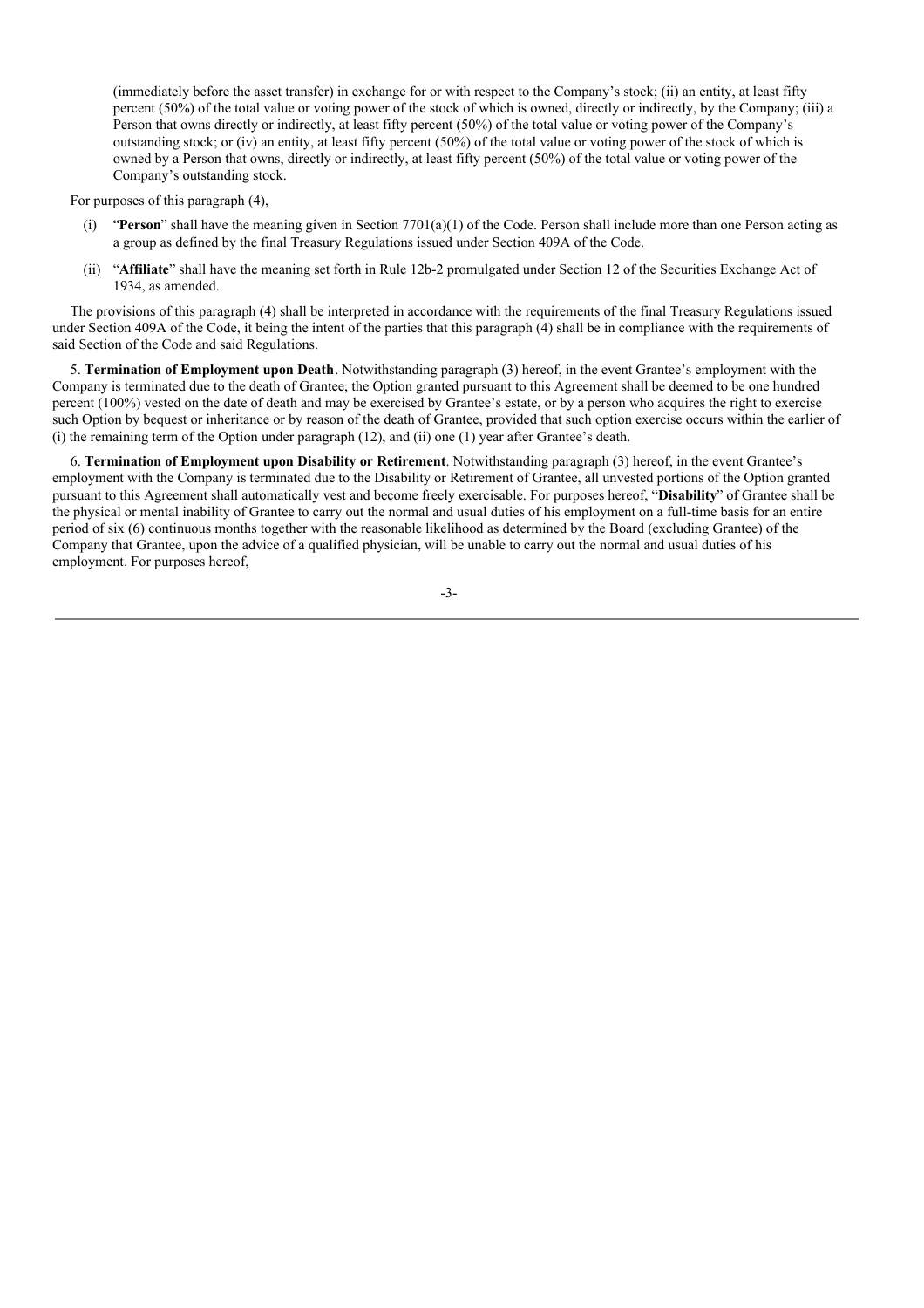"**Retirement**" shall be the voluntary termination of employment from the Company on any date after Grantee attains the normal retirement age of seventy (70) years.

7. **Termination of Employment for Good Reason**. Notwithstanding paragraph (3) hereof, in the event Grantee's employment with the Company is terminated for Good Reason, all unvested portions of the Option shall automatically vest and shall be exercisable until the earlier of (a) the remaining term of the Option under paragraph (12), and (b) one (1) year following the effective date of termination. For purposes hereof, "**Good Reason**" shall mean: (i) Grantee is assigned any responsibilities or duties materially inconsistent with his position, duties, responsibilities and status with the Company as in effect at the date of this Agreement or subsequent thereto; or his title or offices as in effect at the date of this Agreement or as Grantee may be appointed or elected by the Chief Executive Officer or Board in the future are changed; or Grantee is required to report to or be directed by any person other than the Chief Executive Officer and the Board; (ii) there is a reduction in the salary of Grantee (as such salary shall have been increased from time to time) payable to Grantee; (iii) failure by the Company or any successor to the Company or its assets to continue to provide to Grantee any material benefit, bonus, profit sharing, incentive, remuneration or compensation plan, stock ownership or purchase plan, stock option plan, life insurance, disability plan, pension plan or retirement plan in which Grantee was entitled to participate in as at the date of this Agreement or subsequent thereto, or the taking by the Company of any action that materially and adversely affects Grantee's participation in or materially reduces his rights or benefits under or pursuant to any such plan or the failure by the Company to increase or improve such rights or benefits on a basis consistent with practices in effect prior to the date of this Agreement or with practices implemented subsequent to the date of this Agreement with respect to the executive employees of the Company generally, whichever is more favorable to Grantee, but excluding such action that is required by law; (iv) without Grantee's consent, the Company requires Grantee to relocate to any city or community other than one within a fifty (50) mile radius of Natchez, Mississippi or Houston, Texas, except for required travel on the Company's business to an extent substantially consistent with Grantees' business obligations under this Agreement;  $(v)$  a failure by the Company to comply with any material provision of this Agreement which has not been cured within ten (10) days after notice of such noncompliance has been given by Grantee to the Company; (vi) there is a Change in Control; or (vii) any purported termination of Grantee's employment with the Company which is not effected pursuant to a Notice of Termination satisfying the requirements of paragraph (11) hereof (and for purposes of this Agreement, no such purported termination shall be effective).

8. **Termination of Employment for Cause**. Notwithstanding paragraph (3) hereof, if Grantee's employment is terminated for "Cause," upon written Notice of Termination for Cause given by the Company to Grantee, the Option granted hereunder shall terminate and Grantee shall no longer have the right and option to purchase from the Company any vested or unvested portion of the Option. As used herein, "**Cause**" shall mean any of the following events: (i) willful misconduct

 $-4-$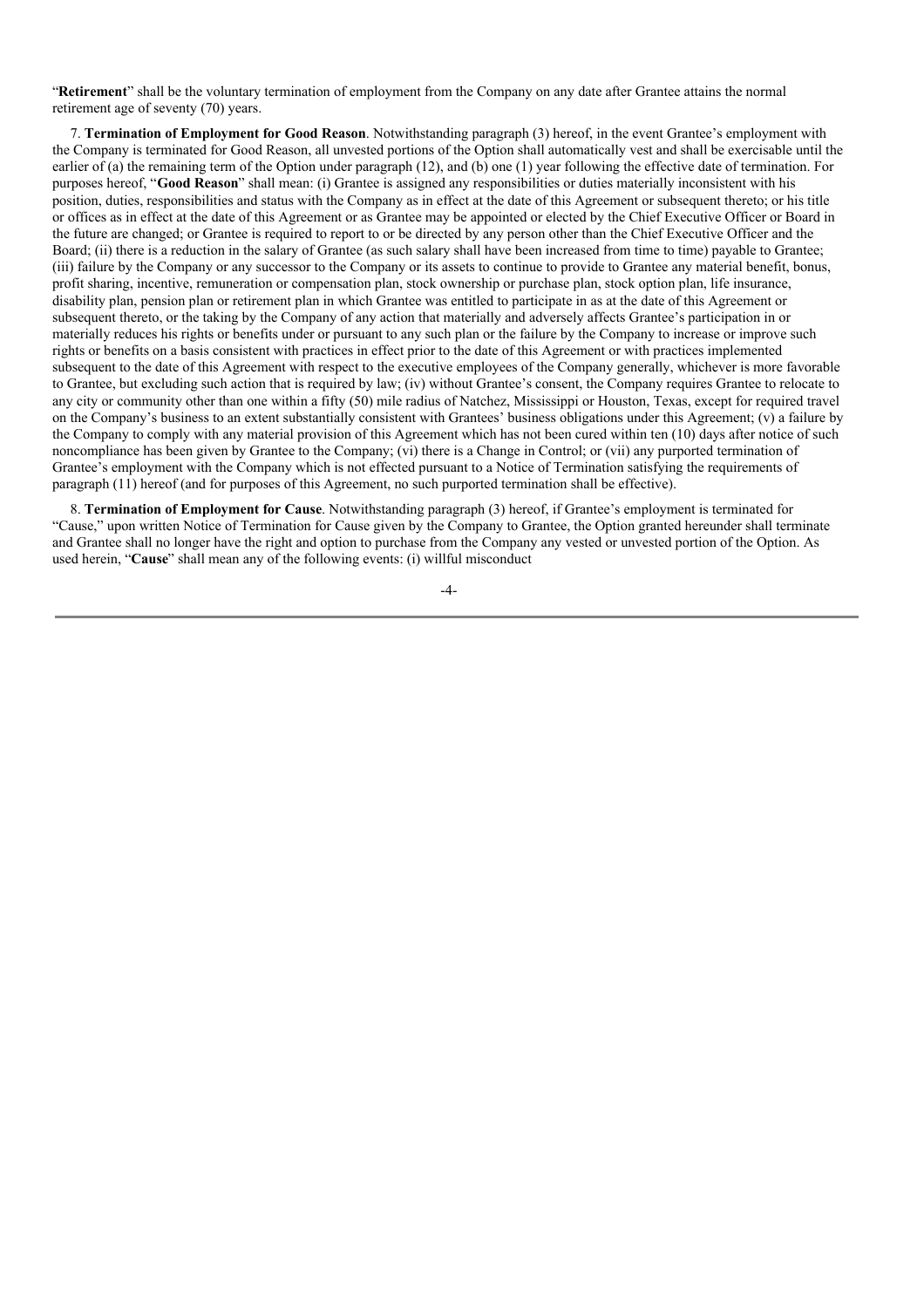or intentional and continual neglect of duties which in the business judgment of the Board (excluding Grantee) has materially adversely affected the Company; provided, however, that Grantee shall have first received written notice from such Board advising Grantee of the acts or omissions that constitute the misconduct or neglect of duties, and such misconduct or neglect of duties continues after Grantee shall have had a reasonable opportunity to correct the same; (ii) the commission by Grantee of an act of fraud or embezzlement; (iii) the commission by Grantee of any other action with the intent to injure the Company; (iv) theft or conviction of a felony or any crime involving dishonesty or moral turpitude; (v) Grantee having misappropriated the property of the Company; (vi) Grantee having willfully violated any law or regulation relating to the business of the Company which results in material injury to the Company; or (vii) willful and continual failure or refusal to substantially perform employment duties (other than any such failure resulting from Grantee's incapacity due to physical or mental illness); provided, however, that Grantee shall have first received written notice from the Board advising Grantee of the acts or omissions that constitute the failure or refusal to substantially perform duties, and such failure or refusal continues after Grantee shall have had a reasonable opportunity to correct the same. Termination for Cause shall require the vote of a majority of the members of the Company's Board of Directors.

For purposes of this paragraph, no act, or failure to act, on Grantee's part shall be considered "**willful**" unless done, or omitted to be done, by him not in good faith and without reasonable belief that his action or omission was in the best interest of the Company. Notwithstanding the foregoing, Grantee shall not be deemed to have been terminated for cause without (i) reasonable notice to Grantee setting forth the reasons for the Company's intention to terminate for cause, (ii) an opportunity for Grantee, together with his counsel, to be heard before the Board, and (iii) delivery to Grantee of a Notice of Termination as defined in paragraph (11) hereof from the Board finding that in the good faith opinion of the Board, Grantee was guilty of conduct set forth above in clause (i), (ii), (iii), (iv), (v), (vi), or (vii) of the preceding paragraph, and specifying the particulars thereof in detail.

9. **Termination of Employment for Other Reasons.** Notwithstanding paragraph (3) hereof, if the Grantee's employment with the Company is terminated other than pursuant to paragraphs (5), (6), (7) or (8), all vested portions of the Option shall be exercisable until the earlier of (a) the expiration of the remaining term of the Option under paragraph (12), and (b) thirty (30) days of the date of termination. All unvested portions of the Option shall terminate at the date of termination.

10. **Termination of Employment**. Notwithstanding paragraph (3) hereof, if Grantee's employment with the Company is terminated other than pursuant to paragraphs (5), (6), or (7) hereof, all unvested portions of the Option granted hereunder shall be cancelled, shall not vest and shall be returned to the Company.

11. **Notice of Termination**. Any termination of Grantee's employment by the Company

-5-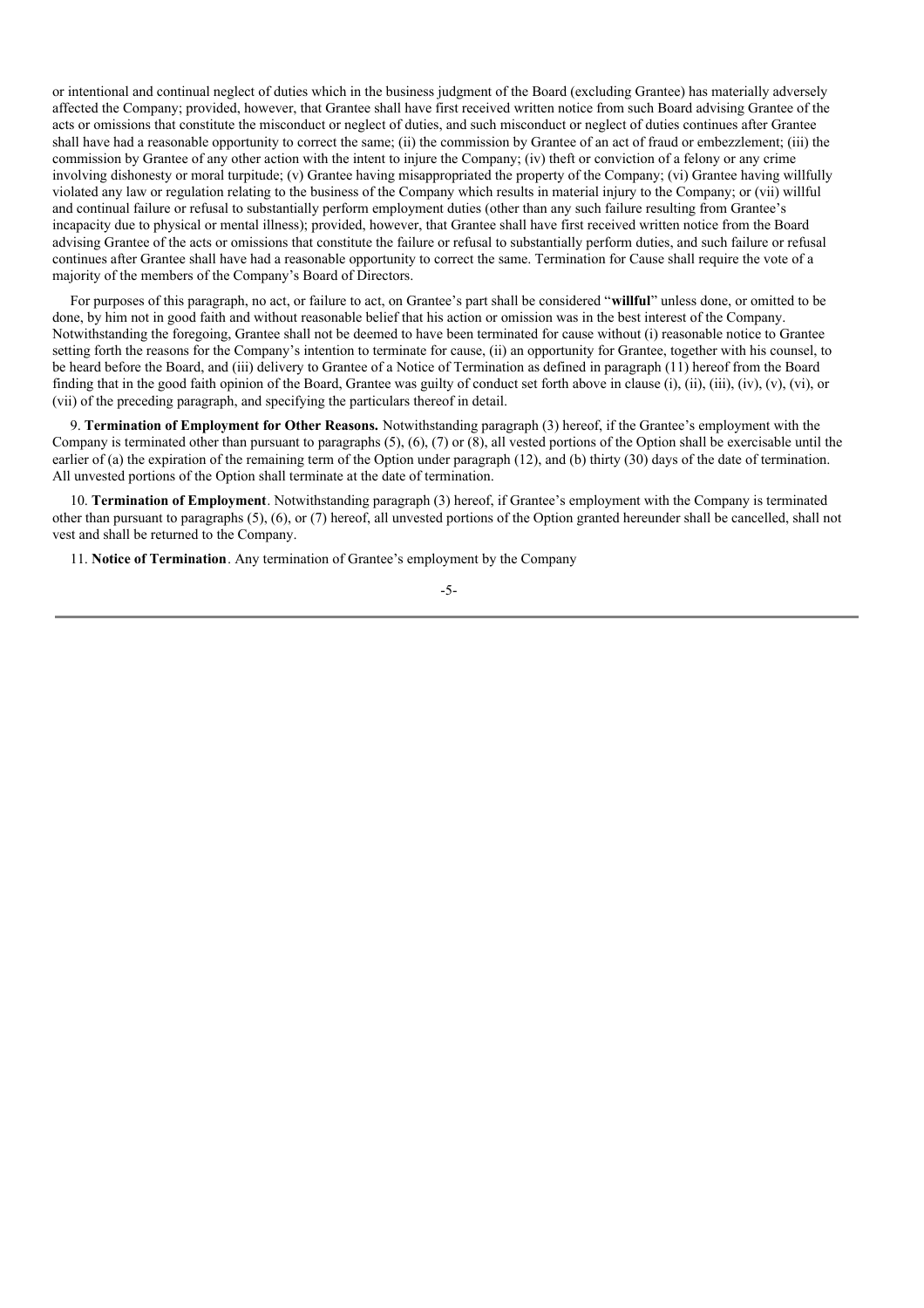<span id="page-39-0"></span>or by Grantee (other than termination pursuant to paragraph (5) above) shall be communicated by written Notice of Termination to the other party hereto. For purposes of this Agreement, a "**Notice of Termination**" shall mean a notice which shall indicate the specific termination provision in this Agreement relied upon and shall set forth in reasonable detail the facts and circumstances claimed to provide a basis for termination of the Grantee's employment under the provision so indicated.

12. **Exercise Period/Term**. Except as set forth in paragraphs (4), (5), (6), and (7), the Option shall become first exercisable according to the terms of paragraph (3) hereof. The Option may be exercised only if the Common Stock or other securities issuable upon such exercise are duly registered under the Securities Act of 1933 and applicable state securities laws, or unless the issuance is exempt from such registrations. Any portion of the Option that remains unexercised after the tenth  $(10<sup>th</sup>)$  anniversary of the grant shall expire.

13. **Manner of Exercise**. Subject to such administrative regulations as the Board may from time to time adopt, the Option may be exercised by the delivery of written notice to the Board setting forth the number of shares of Common Stock with respect to which the Option is to be exercised, the date of exercise thereof (the "**Exercise Date**"), which shall be at least three (3) days after giving such notice unless an earlier time shall have been mutually agreed upon. On the Exercise Date, Grantee shall deliver to the Company consideration with a value equal to the total option price of the shares to be purchased, payable as follows: (a) cash, check, bank draft, or money order payable to the order of the Company; (b) Common Stock owned by Grantee on the Exercise Date, valued at its fair market value on the Exercise Date, and which Grantee has not acquired from the Company within six (6) months prior to the Exercise Date; and/or (c) in any other form of valid consideration that is acceptable to the Board in its sole discretion.

Upon payment of all amounts due from Grantee, the Company shall cause certificates for the optioned shares then being purchased to be delivered to Grantee at its principal business office within ten (10) business days after the Exercise Date.

If Grantee fails to pay for any of the optioned shares specified in such notice or fails to accept delivery thereof, then the Option, and right to purchase such optioned shares may be forfeited at the election, and in the sole discretion, of the Company.

14. **Who May Exercise**. Subject to the terms and conditions set forth in paragraphs (5) and (6) above, the Option may be exercised only by Grantee, or by Grantee's guardian or personal or legal representative, during the lifetime of the Grantee.

15. **No Fractional Shares**. The Option may be exercised only with respect to full shares, and no fractional share of stock shall be issued.

16. **Adjustment of Number of Optioned Shares and Related Matters**.

#### -6-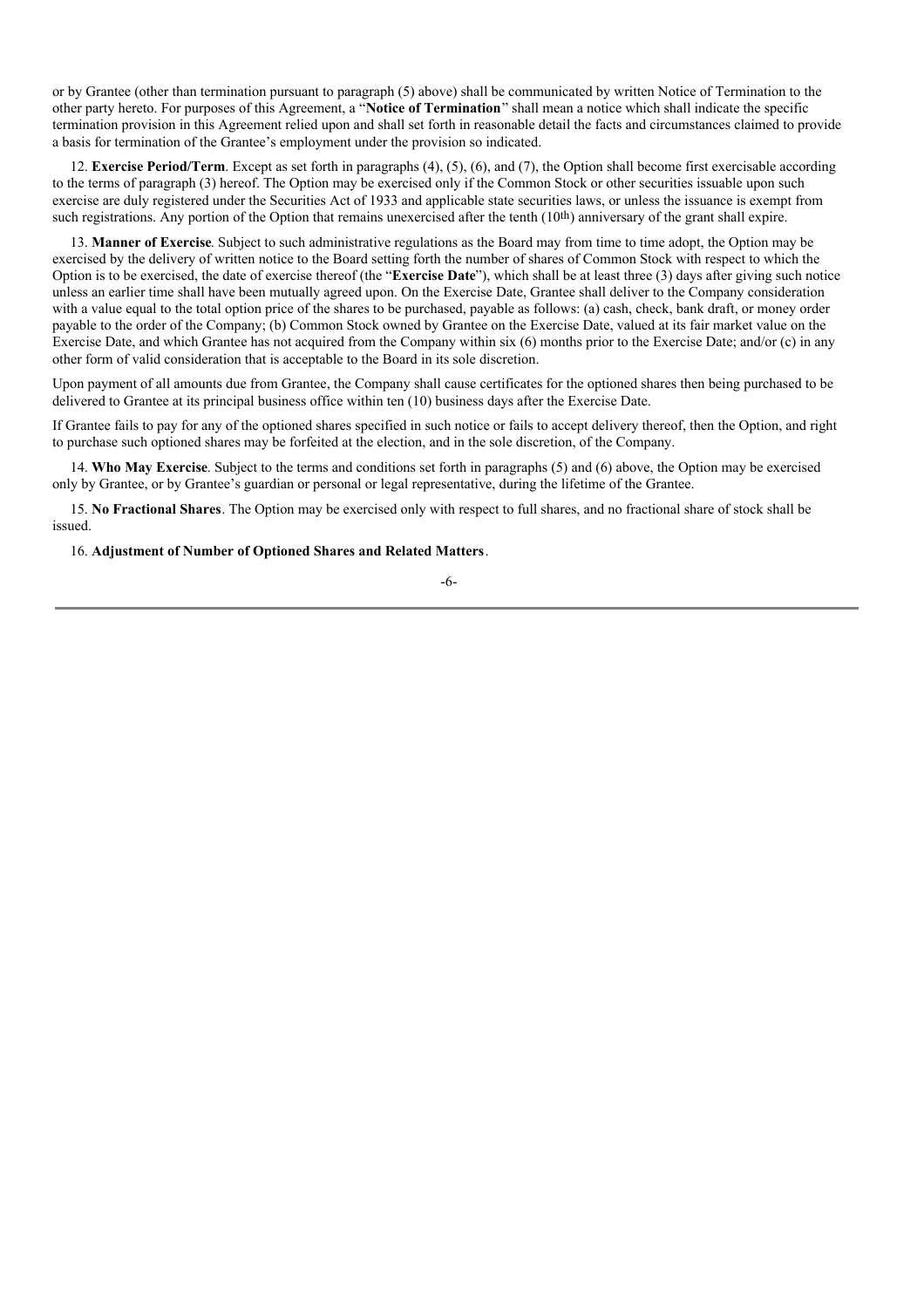- (a) In the event of any change in the outstanding Common Stock by reason of a stock dividend or distribution, recapitalization, merger, consolidation, split-up, combination, exchange of shares or the like, the Board in its sole discretion may appropriately adjust the number of shares of Common Stock subject to the Option, and any and all other matters deemed appropriate by the Board, including the option price and the types of securities subject to the Option.
- (b) The existence of this Agreement shall not affect in any way the right or power of the Company or its stockholders to make or authorize any or all adjustments, recapitalizations, reorganizations or other changes in the Company's capital structure or its business, or any merger or consolidation of the Company, or any issue of bonds, debentures, preferred or prior preference stock ahead of or affecting the Common Stock or the rights thereof, or the dissolution or liquidation of the Company, or any sale or transfer of all or any part of its assets or business, or any other corporate act or proceeding, whether of a similar character or otherwise.
- (c) If, while the Option is outstanding, the Company shall effect a subdivision or consolidation of shares or other increase or reduction in the number of shares of the Common Stock outstanding without receiving compensation therefor in money, services or property, then, subject to the provisions, if any, in this Agreement (a) in the event of an increase in the number of such shares outstanding, the number of shares of Common Stock then subject to the Option hereunder shall be proportionately increased; and (b) in the event of a decrease in the number of such shares outstanding the number of shares then available for the Option hereunder shall be proportionately decreased.
- (d) After a merger of one or more corporations into the Company, or after a consolidation of the Company and one or more corporations in which the Company shall be the surviving corporation, Grantee shall, at no additional cost, be entitled upon exercise of the Option to receive (subject to any required action by stockholders) in lieu of the number of shares as to which the Option shall then be so exercisable, the number and class of shares of stock, other securities or consideration to which Grantee would have been entitled to receive pursuant to the terms of the agreement of merger or consolidation if, immediately prior to such merger or consolidation, Grantee had been the holder of record of a number of shares of the Company equal to the number of shares as to which the Option had been exercisable.

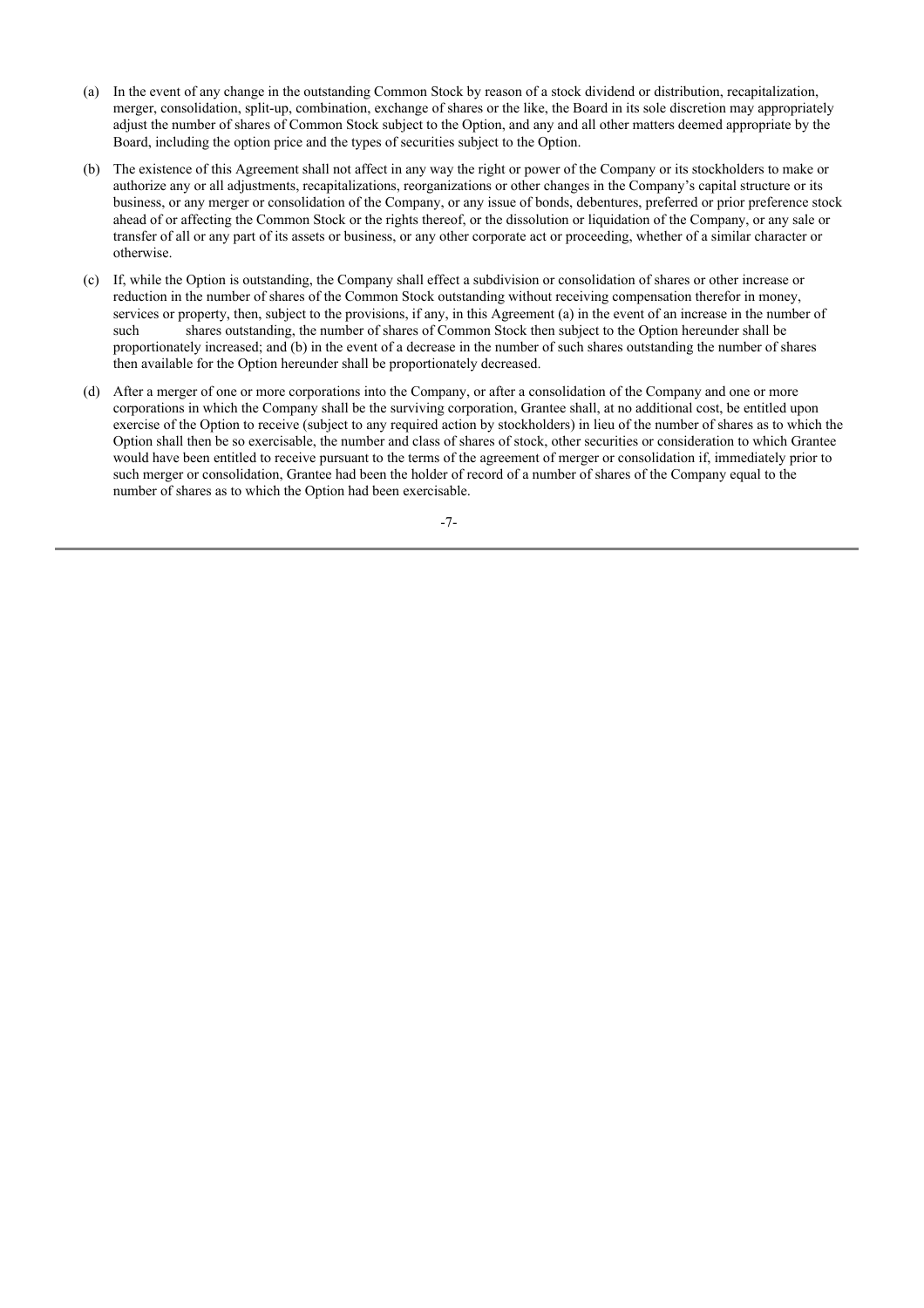- (e) If the Company has a Change in Control (as defined above) under circumstances where the Company is not the surviving corporation, while the Option remains outstanding and unexercised, then the Board may direct that any of the following shall occur:
	- (i) If the successor entity is willing to assume the obligation to deliver shares of stock or other securities after the effective date of the Change in Control, Grantee shall be entitled to receive, upon the exercise of the Option and payment of the option price, in lieu of shares of Common Stock, such shares of stock or other securities as Grantee would have been entitled to receive had the Option been exercised immediately prior to the Change in Control, and the terms of the Option shall apply as nearly as practicable to the shares of stock or other securities purchasable upon exercise of the Option following such Change in Control;
	- (ii) The Board may waive any limitations set forth in or imposed pursuant to this Agreement with respect to the Option such that the Option shall become exercisable prior to the record or effective date of such Change in Control; and/or
	- (iii) The Board may cancel the Option as of the effective date of any such Change in Control provided that prior notice of such cancellation shall be given to Grantee at least thirty (30) days prior to the effective date of such Change in Control, and Grantee shall have the right to exercise the Option in full during a period of not less than thirty (30) days prior to the effective date of such Change in Control.
- (f) Except as herein provided, the issuance by the Company of Common Stock or any other shares of capital stock or securities convertible into shares of capital stock, for cash, property, labor done or other consideration, shall not affect, and no adjustment by reason thereof shall be made with respect to, the number or price of shares of Common Stock then subject to the Option.

17. **No Employment Commitment**. Grantee acknowledges that neither the grant of the Option nor the execution of this Agreement by the Company shall be interpreted or construed as imposing upon the Company an obligation to retain his services for any stated period of time, which employment shall continue to be at the pleasure of the Company at such compensation as it shall determine, unless otherwise provided in a written employment agreement.

-8-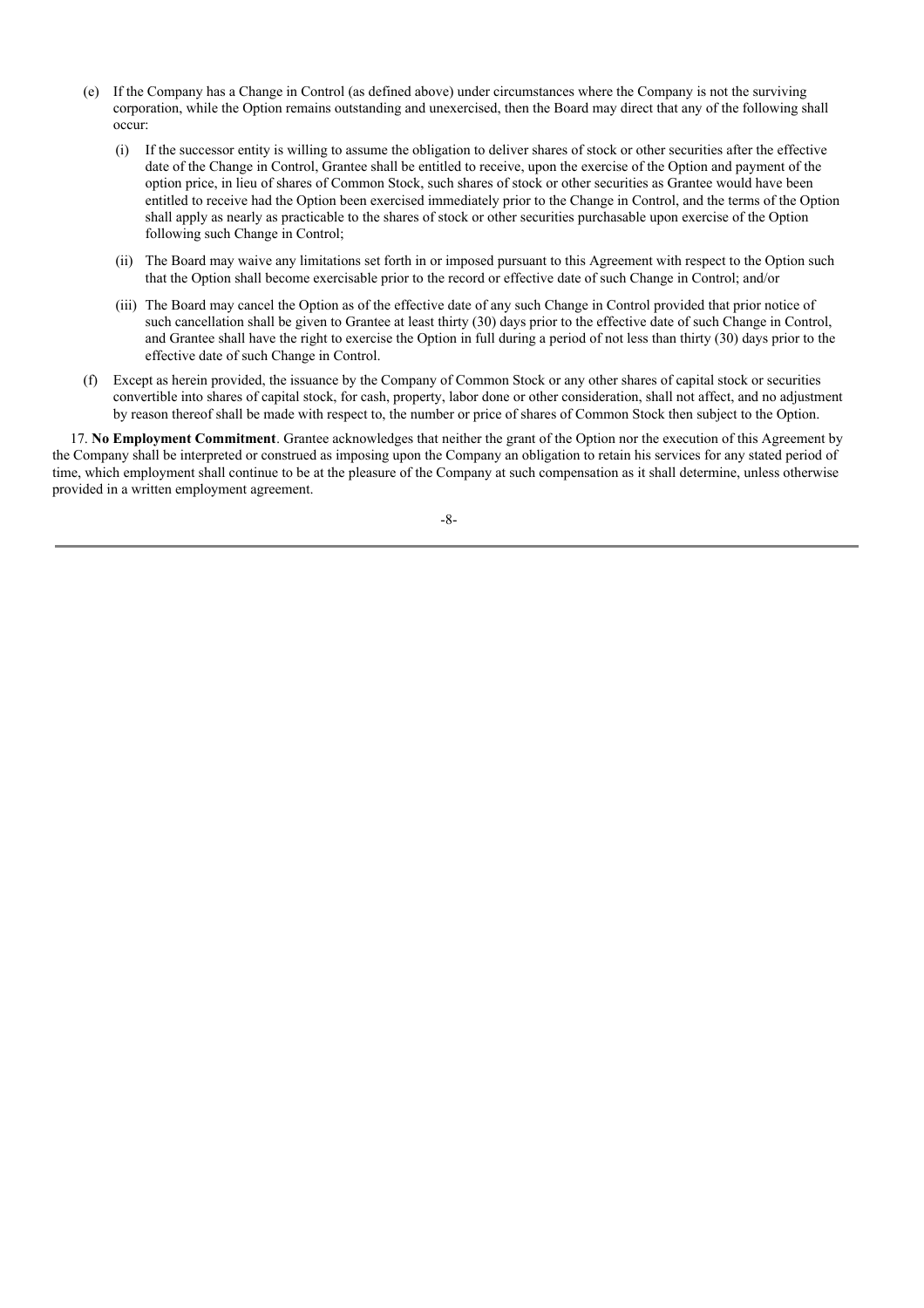18. **Non-Transferability**. The Option granted hereunder is not transferable or assignable by Grantee except by will or the laws of descent and distribution.

19. **Grantee's Agreement**. Grantee expressly and specifically agrees that:

- (a) With respect to the calendar year in which any portion of the Option is exercised, Grantee shall include in his gross income for federal income tax purposes the amount, if any, by which the fair market value (as determined by the Board, in its sole discretion) of the stock issuable on the Exercise Date exceeds the option price; and
- (b) The grant of the Option is special incentive compensation which shall not be taken into account as "wages" or "salary" in determining the amount of payment or benefit to Grantee under any pension, thrift, stock or deferred compensation plan of the Company; and
- (c) On behalf of Grantee's beneficiary, such grant shall not affect the amount of any life insurance coverage available to such beneficiary under any life insurance plan covering employees of the Company.

20. **Rights as Shareholder**. Grantee will have no rights as a shareholder with respect to any shares covered by the Option until the issuance of a certificate or certificates to Grantee for the optioned shares. Grantee, by his execution of this Agreement, agrees to execute any documents requested by the Company in connection with the issuance of a certificate or certificates for the optioned shares. Except as otherwise provided in paragraph (16) hereof, no adjustment shall be made for dividends or other rights for which the record date is prior to the issuance of such certificate or certificates.

21. **Grantee's Representations**. Notwithstanding any of the provisions hereof, Grantee hereby agrees that he will not exercise the Option granted hereby, and that the Company will not be obligated to issue any shares to Grantee hereunder, if the exercise thereof or the issuance of such shares shall constitute a violation by Grantee or the Company of any provision of any law or regulation of any governmental authority. Any determination in this connection by the Company shall be final, binding, and conclusive. The obligations of the Company and the rights of Grantee are subject to all applicable laws, rules, and regulations.

22. **Grantee's Acknowledgments**. Grantee hereby accepts the Option subject to all the terms and provisions hereof. Grantee hereby agrees to accept as binding, conclusive, and final all decisions or interpretations of the Committee or the Board, as appropriate, upon any questions arising under this Agreement.

 $-9-$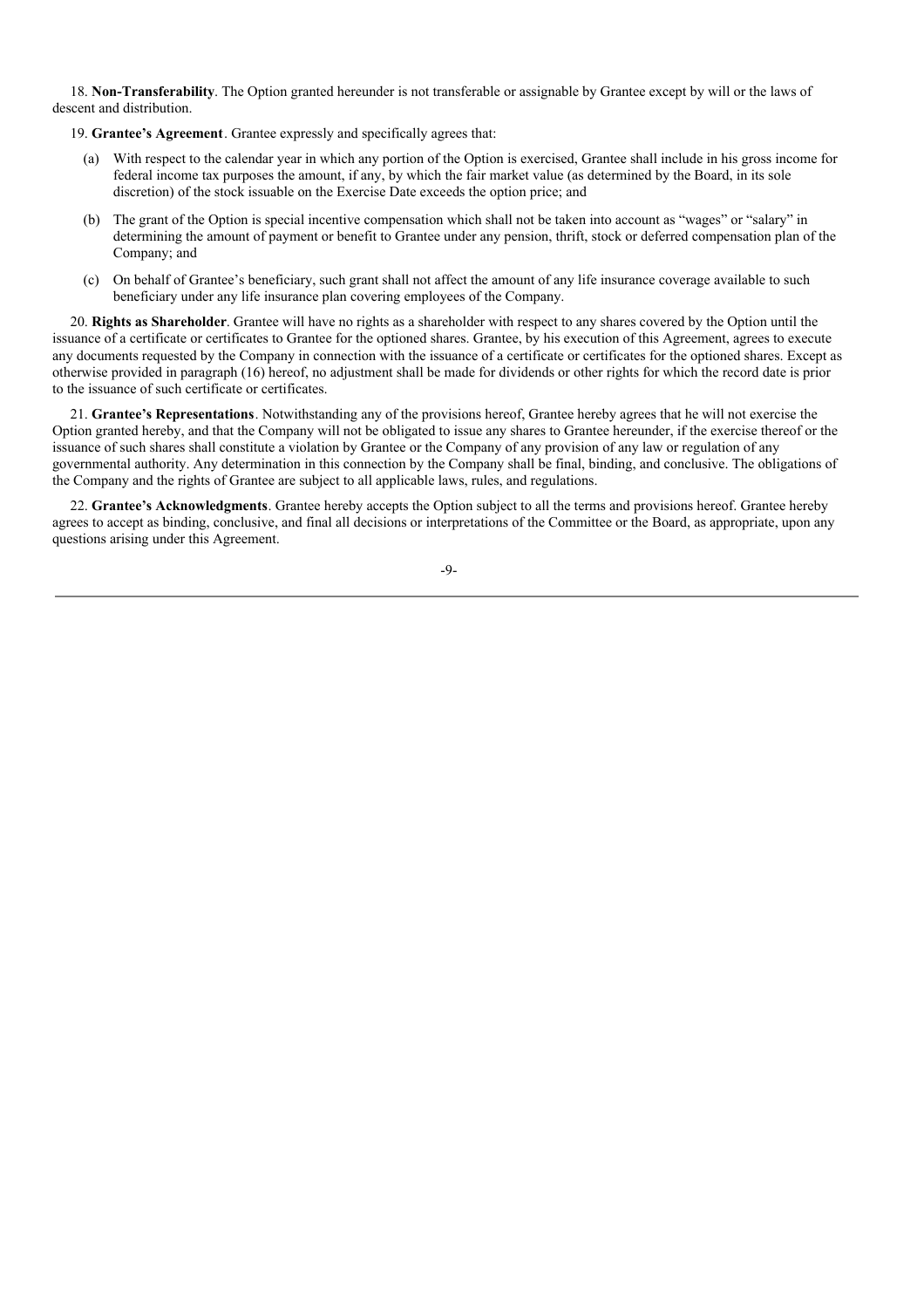23. **Law Governing**. This Agreement shall be governed by, construed, and enforced in accordance with the laws of the State of Delaware (excluding any conflict of laws rule or principle of Delaware law that might refer the governance, construction, or interpretation of this agreement to the laws of another state).

24. **Legal Construction**. In the event that any one or more of the terms, provisions, or agreements that are contained in this Agreement shall be held by any arbitrator to be invalid, illegal, or unenforceable in any respect for any reason, the invalid, illegal, or unenforceable term, provision, or agreement shall not affect any other term, provision, or agreement that is contained in this Agreement and this Agreement shall be construed in all respects as if the invalid, illegal, or unenforceable term, provision, or agreement had never been contained herein.

25. **Covenants and Agreements as Independent Agreements**. Each of the covenants and agreements that are set forth in this Agreement shall be construed as a covenant and agreement independent of any other provision of this Agreement. The existence of any claim or cause of action of Grantee against the Company, whether predicated on this Agreement or otherwise, shall not constitute a defense to the enforcement by the Company of the covenants and agreements that are set forth in this Agreement.

26. **Entire Agreement**. This Agreement supersedes any and all other prior understandings and agreements, either oral or in writing, between the parties with respect to the subject matter hereof and constitute the sole and only agreements between the parties with respect to the said subject matter. All prior negotiations and agreements between the parties with respect to the subject matter hereof are merged into this Agreement. Each party to this Agreement acknowledges that no representations, inducements, promises, or agreements, orally or otherwise, have been made by any party or by anyone acting on behalf of any party, which are not embodied in this Agreement and that any agreement, statement or promise that is not contained in this Agreement shall not be valid or binding or of any force or effect.

27. **Parties Bound**. The terms, provisions, and agreements that are contained in this Agreement shall apply to, be binding upon, and inure to the benefit of the parties and their respective heirs, executors, administrators, legal representatives, and permitted successors and assigns, subject to the limitation on assignment expressly set forth herein.

28. **Modification**. No change or modification of this Agreement shall be valid or binding upon the parties unless the change or modification is in writing and signed by the parties.

29. **Headings**. The headings that are used in this Agreement are used for reference and convenience purposes only and do not constitute substantive matters to be considered in construing the terms and provisions of this Agreement.

-10-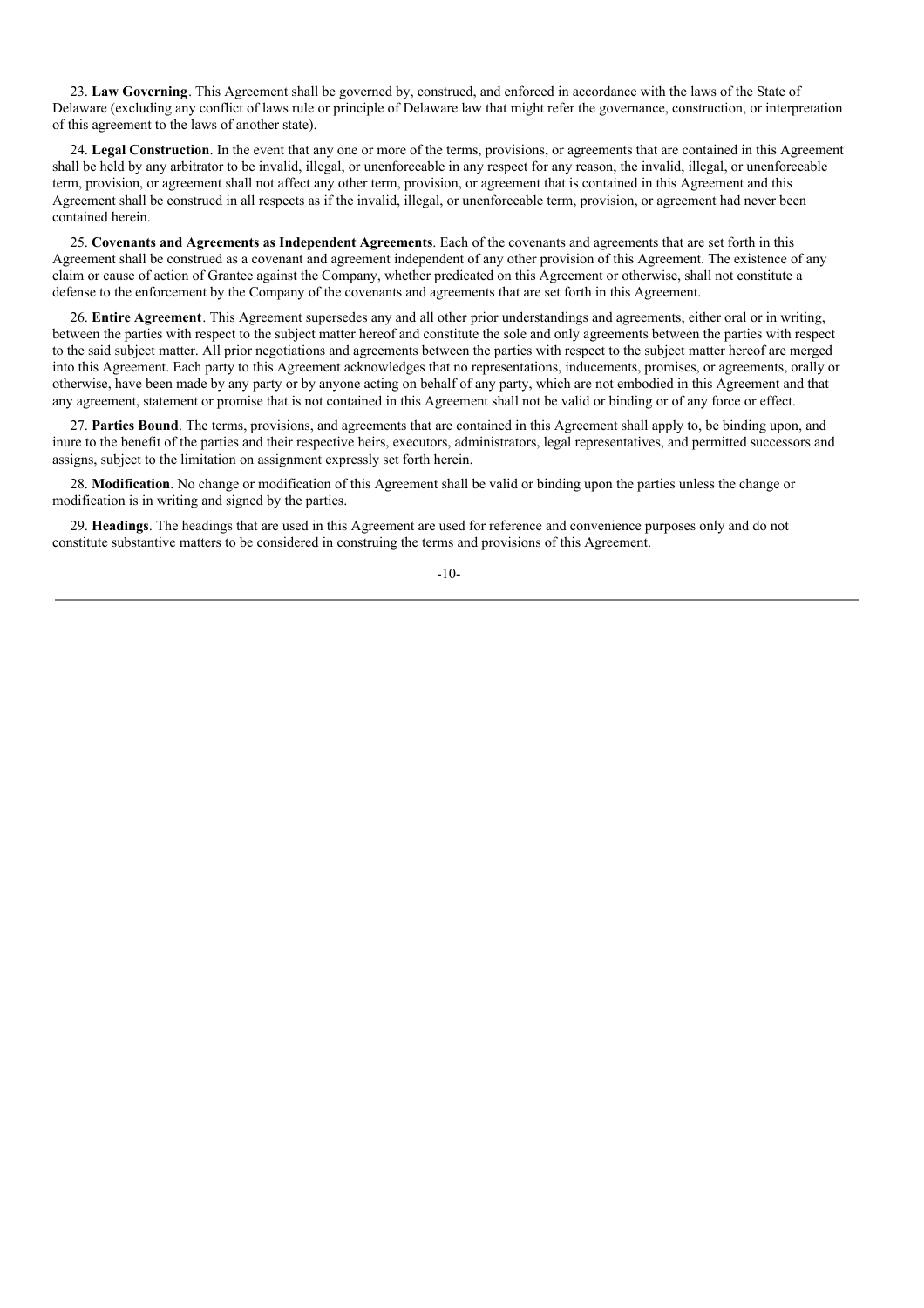30. **Gender and Number**. Words of any gender used in this Agreement shall be held and construed to include any other gender, and words in the singular number shall be held to include the plural, and vice versa, unless the context requires otherwise.

31. **Notice**. Any notice or other communication required or given hereunder shall be in writing and shall be deemed to have been effectively given only if delivered personally or sent by certified or registered mail, postage prepaid, to the Company at its principal office and to Grantee at his address as listed on the Company's records or to such other address as the parties shall designate in writing.

32. **Tax Requirements**. The Company makes no commitment or guarantee that any federal, state or local, tax treatment, United States or foreign, will apply or be available to Grantee. Grantee is hereby advised to consult immediately with his own tax advisor regarding the tax consequences of this Agreement, including, without limitation, any possible tax consequences of this Agreement in connection with Section 409A of the Code. The Company shall have the power and the right to deduct or withhold, or require Grantee to remit to the Company, an amount sufficient to satisfy any federal, state, and local taxes, domestic or foreign, required by law or regulations to be withheld with respect to any taxable event arising in connection with the Option. With respect to tax withholding required upon the exercise of the Option, or upon any other taxable event arising as a result of the Option, Grantee may elect, subject to the approval of the Company in its discretion, to satisfy the withholding requirement, in whole or in part, by having the Company withhold the number of shares having a fair market value on the date the tax is to be determined equal to the minimum withholding taxes which could be imposed on the transaction, as determined by the Company. All such elections shall be made in writing, signed by Grantee, and shall be subject to any restrictions or limitations that the Company, in its discretion, deems appropriate. The Company, in its discretion, may require that any payments due under this paragraph (32) be made prior to the delivery of any certificate representing shares of Common Stock. The Company may, in its sole discretion, withhold any taxes due in connection with the Option from any other cash remuneration otherwise paid by the Company to Grantee.

-11-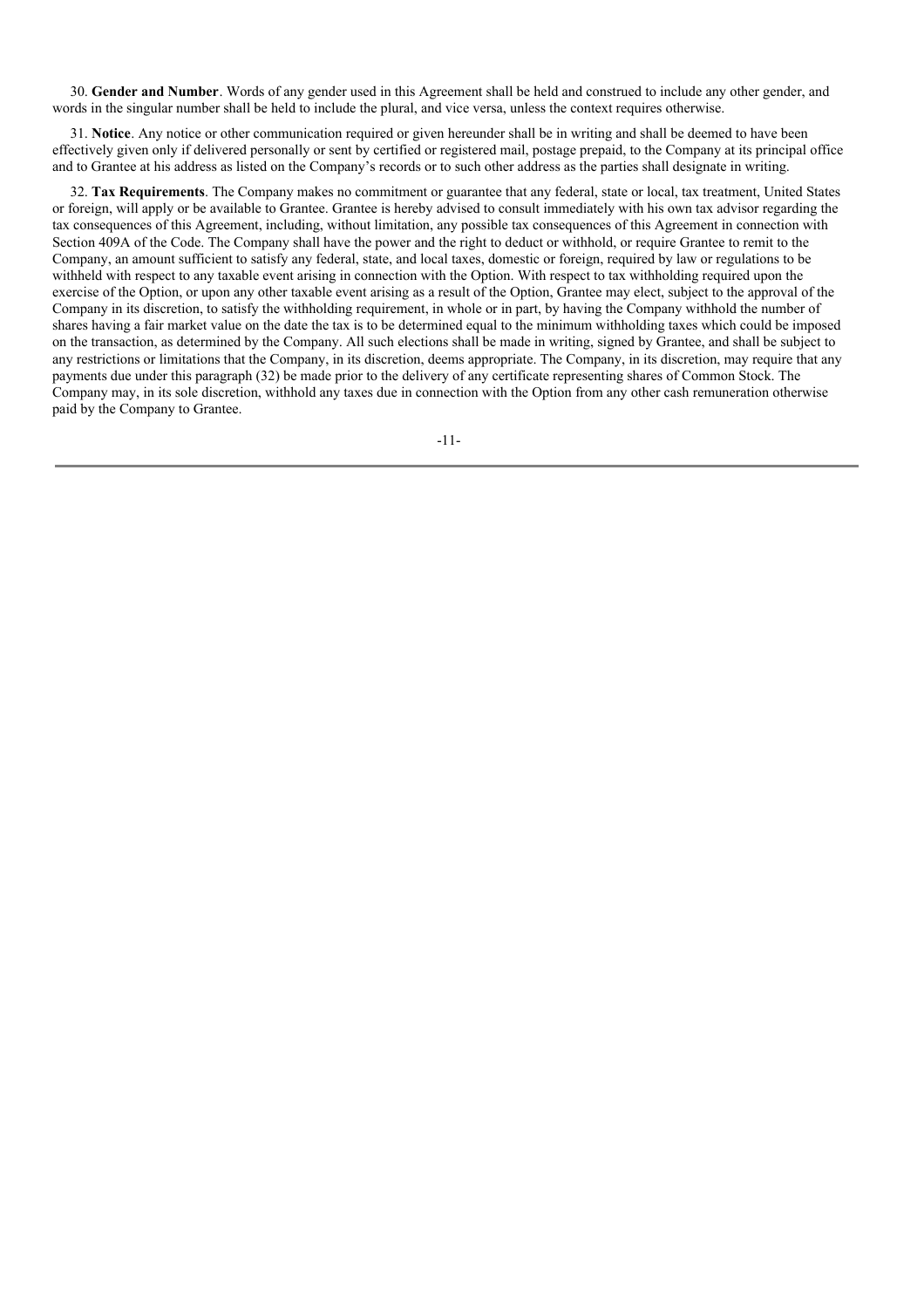IN WITNESS WHEREOF, this Agreement is executed and entered into effective on the day and year first above expressed.

By: /s/ Robert A. Mayfield By: /s/ Fred L. Callon

Robert A. Mayfield<br>
Corporate Secretary<br>
Chief Executive<br>
Chief Executive

# ATTEST: **CALLON PETROLEUM COMPANY**

Chief Executive Officer

GRANTEE

/s/ Steven B. Hinchman Steven B. Hinchman

-12-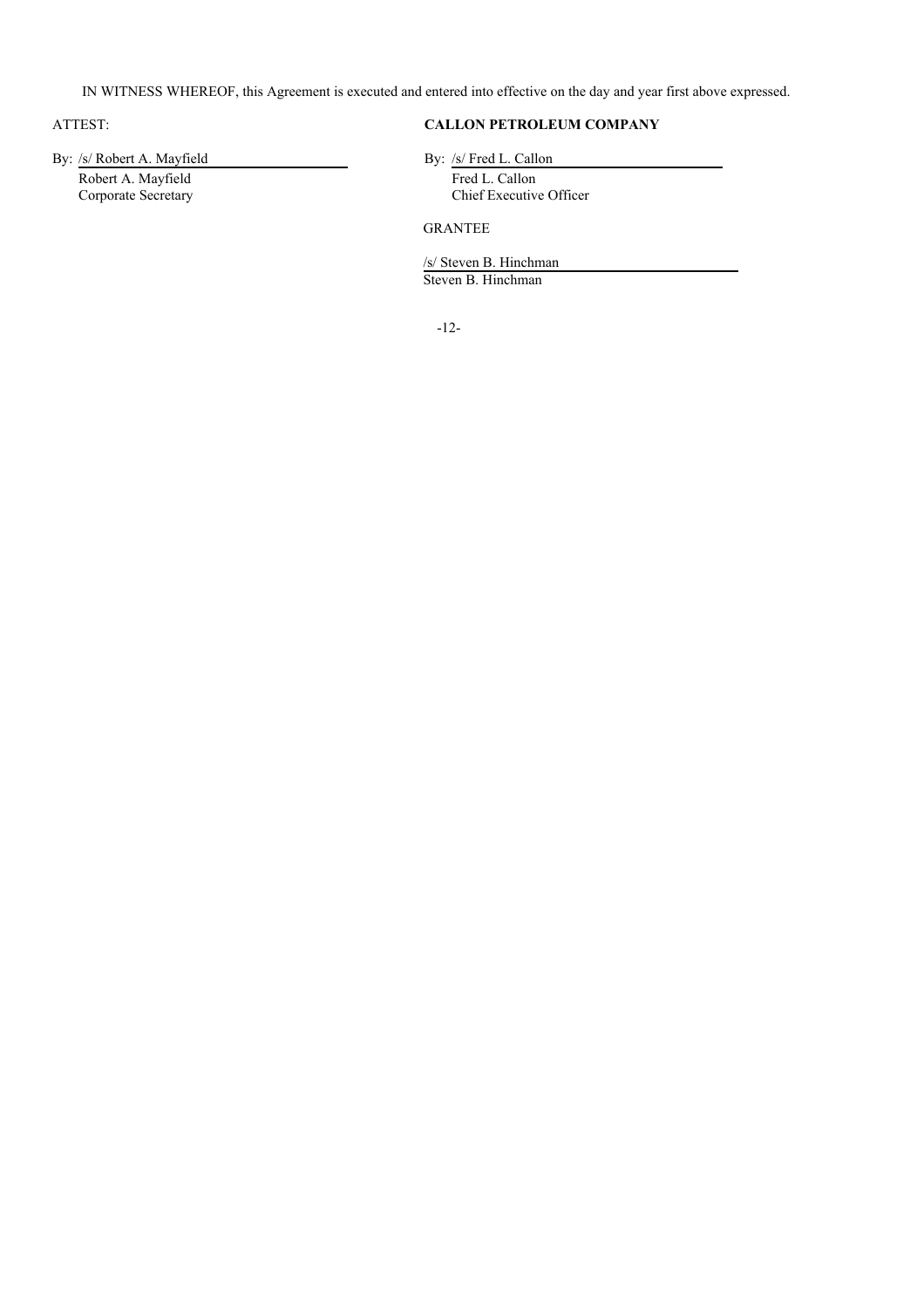#### **CALLON PETROLEUM COMPANY PERFORMANCE SHARE AWARD AGREEMENT**

THIS AGREEMENT is entered into this 1st day of June, 2009, between Callon Petroleum Company, a Delaware corporation (the "**Company**") and Steven B. Hinchman ("**Grantee**"), an employee of the Company. The Compensation Committee (the "**Committee**") of the Company has authorized the grant of shares of common stock of the Company, par value \$0.01 per share ("**Shares**"), set forth below to Grantee.

NOW, THEREFORE, in consideration of the mutual covenants herein contained, the parties do hereby agree as follows:

1. **Grant**. Subject to all of the terms, conditions and provisions of this Agreement, the Company hereby grants 100,000 Shares (the "**Time Shares**") and 100,000 Shares (the "**Performance Shares**") of common stock. Shares issued shall consist of authorized but unissued shares or issued shares of common stock reacquired by the Company. The Company will issue only such number of shares of the Company net of the number of shares sufficient to satisfy tax withholding requirements valued at the average of the opening and closing NYSE market price on the date of vesting unless Grantee elects to pay such withholdings in cash on terms acceptable to the Company.

2. **Time Shares Vesting**. Subject to paragraphs (4), (5), (6), and (7) hereof, the Time Shares shall vest 100% and become freely tradable on the fourth anniversary following the award date, provided that Grantee maintains continuous employment through such anniversary date. If the Company terminates Grantee's employment without Cause prior to such fourth anniversary date, the Time Shares will vest in proportion to such elapsed time from the award date to the termination date.

3. **Performance Shares Adjustment.** The Performance Shares shall be subject to an adjustment in accordance with the procedures and calculations as explained in Exhibit A attached to and deemed a part of this Agreement (the "**Adjusted Performance Shares**").

4. **Change in Control**. Notwithstanding paragraph (2) and (3) hereof, upon involuntary termination of employment (other than for "Cause", as defined herein) within twenty-four (24) months immediately following a Change in Control, all unvested portions of the Time Shares shall automatically vest and the Performance Shares shall be adjusted in accordance with the peer company comparison from the date of this award to the date of termination. For purposes hereof, a "**Change in Control**" shall have occurred if any of the following occur:

(a) Change in Ownership. A change in ownership of the Company occurs on the date that any "Person" (as defined in below), other than (1) the Company or any of its subsidiaries, (2) a trustee or other fiduciary holding securities under an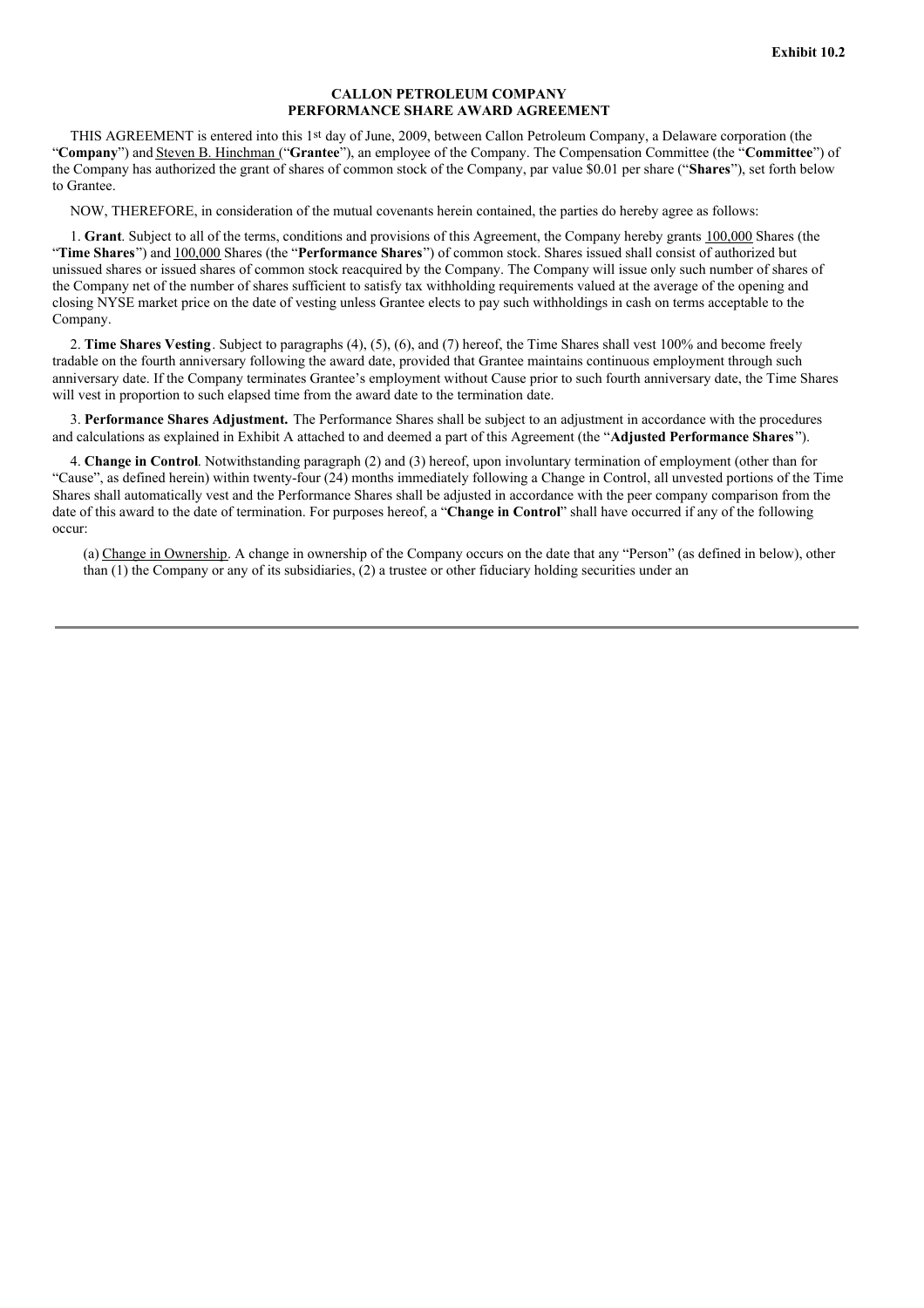employee benefit plan of the Company or any of its Affiliates, (3) an underwriter temporarily holding stock pursuant to an offering of such stock, or (4) a corporation owned, directly or indirectly, by the shareholders of the Company in substantially the same proportions as their ownership of the Company's stock, acquires ownership of the Company's stock that, together with stock held by such Person, constitutes more than fifty percent (50%) of the total fair market value or total voting power of the Company's stock. However, if any Person is considered to own already more than fifty percent (50%) of the total fair market value or total voting power of the Company's stock, the acquisition of additional stock by the same Person is not considered to be a Change of Control; or

(b) Change in Effective Control. Even though the Company may not have undergone a change in ownership under paragraph (a) above, a change in the effective control of the Company occurs on the date during any twelve (12) month period when a majority of members of the Board of Directors (the "**Board**") is replaced by directors whose appointment or election is not endorsed by a majority of the Board before the date of the appointment or election; provided, however, that any such director shall not be considered to be endorsed by the Board if his or her initial assumption of office occurs as a result of an actual or threatened solicitation of proxies or consents by or on behalf of a Person other than the Board; or

(c) Change in Ownership of Substantial Portion of Assets. A change in the ownership of a substantial portion of the Company's assets occurs on the date that a Person acquires (or has acquired during the twelve (12) month period ending on the date of the most recent acquisition by such Person) assets of the Company, that have a total gross fair market value equal to at least eighty percent (80%) of the total gross fair market value of all of the Company's assets immediately before such acquisition or acquisitions. However, there is no Change in Control when there is such a transfer to an entity that is controlled by the shareholders of the Company immediately after the transfer, through a transfer to (i) a shareholder of the Company (immediately before the asset transfer) in exchange for or with respect to the Company's stock; (ii) an entity, at least fifty percent (50%) of the total value or voting power of the stock of which is owned, directly or indirectly, by the Company; (iii) a Person that owns directly or indirectly, at least fifty percent (50%) of the total value or voting power of the Company's outstanding stock; or (iv) an entity, at least fifty percent (50%) of the total value or voting power of the stock of which is owned by a Person that owns, directly or indirectly, at least fifty percent (50%) of the total value or voting power of the Company's outstanding stock.

-2-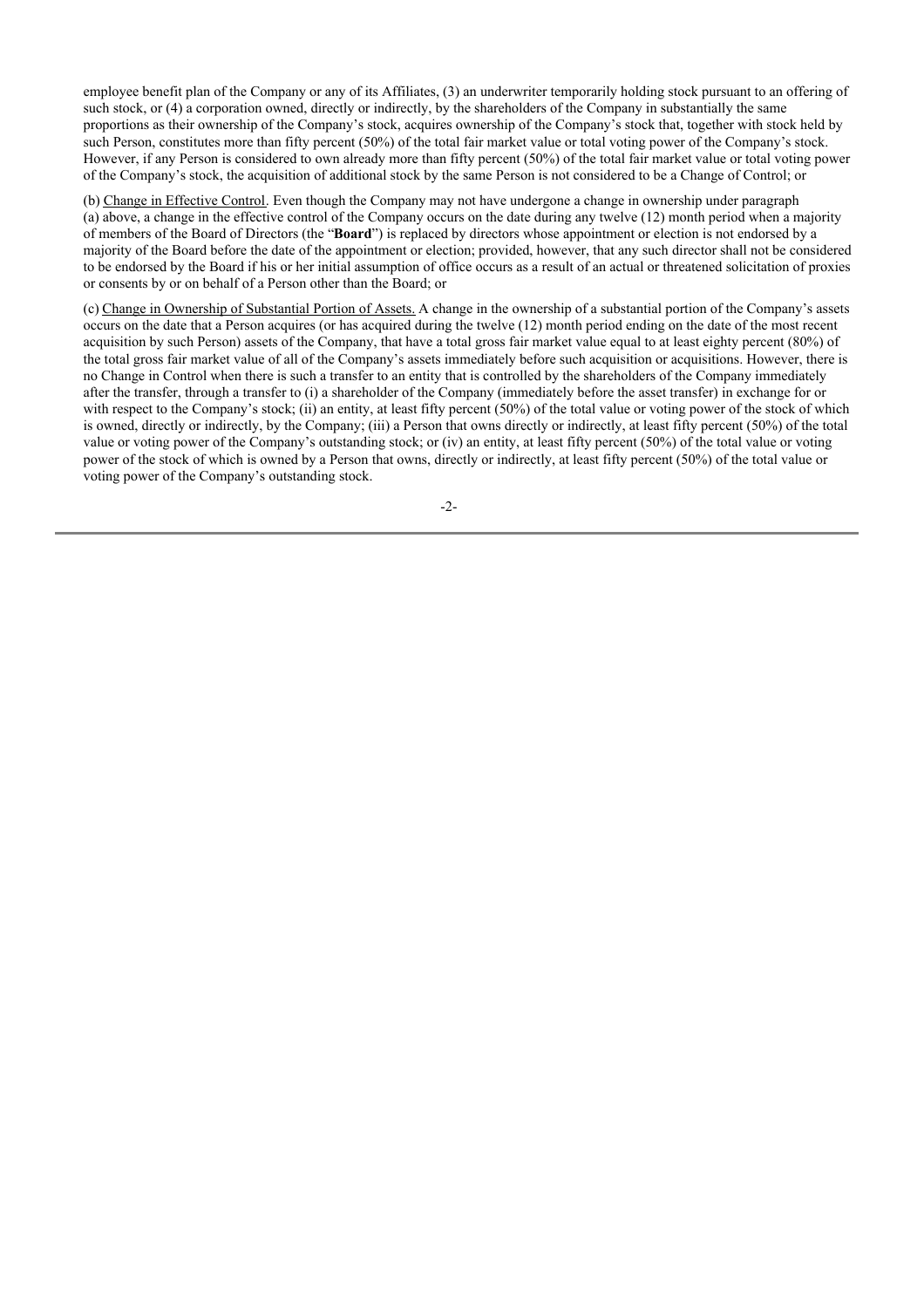For purposes of this paragraph (4),

(i) "**Person**" shall have the meaning given in Section 7701(a)(1) of the Internal Revenue Code of 1986, as amended (the "**Code**"). Person shall include more than one Person acting as a group as defined by the final Treasury Regulations issued under Section 409A of the Code.

(ii) "**Affiliate**" shall have the meaning set forth in Rule 12b-2 promulgated under Section 12 of the Securities Exchange Act of 1934, as amended.

The provisions of this paragraph (4) shall be interpreted in accordance with the requirements of the final Treasury Regulations issued under Section 409A of the Code, it being the intent of the parties that this paragraph (4) shall be in compliance with the requirements of said Section of the Code and said Regulations.

5. **Termination of Employment upon Death**. Notwithstanding paragraph (2) hereof, in the event Grantee's employment with the Company is terminated due to the death of Grantee, all unvested portions of the Time Shares and the Performance Shares shall automatically vest and become freely tradable by Grantee's estate or by a person who acquires the rights to the Time Shares and the Performance Shares by bequest or inheritance.

6. **Termination of Employment upon Disability or Retirement**. Notwithstanding paragraph (2) hereof, in the event Grantee's employment with the Company is terminated due to the Disability or Retirement of Grantee, all unvested portions of the Time Shares and the Performance Shares shall automatically vest and become freely tradable. For purposes hereof, "**Disability**" of Grantee shall be the physical or mental inability of Grantee to carry out the normal and usual duties of his employment on a full-time basis for an entire period of six (6) continuous months together with the reasonable likelihood as determined by the Board (excluding Grantee) of the Company that Grantee, upon the advice of a qualified physician, will be unable to carry out the normal and usual duties of his employment. For purposes hereof, "**Retirement**" shall be the voluntary termination of employment from the Company on any date after Grantee attains the normal retirement age of seventy (70) years.

7. **Termination of Employment for Cause**. Notwithstanding paragraph (2) hereof, if Grantee's employment is terminated for Cause, upon written Notice of Termination for Cause given by the Company to Grantee, all unvested portions of the Time Shares and the Performance Shares granted hereunder shall be cancelled, shall not vest and shall be returned to the Company. As used herein, "**Cause**" shall mean any of the following events: (i) misconduct or neglect of duties which in the business judgment of the Board (excluding Grantee) has adversely affected the Company; (ii) the commission by Grantee of an act of fraud or embezzlement; (iii) the commission by Grantee of

$$
-3-
$$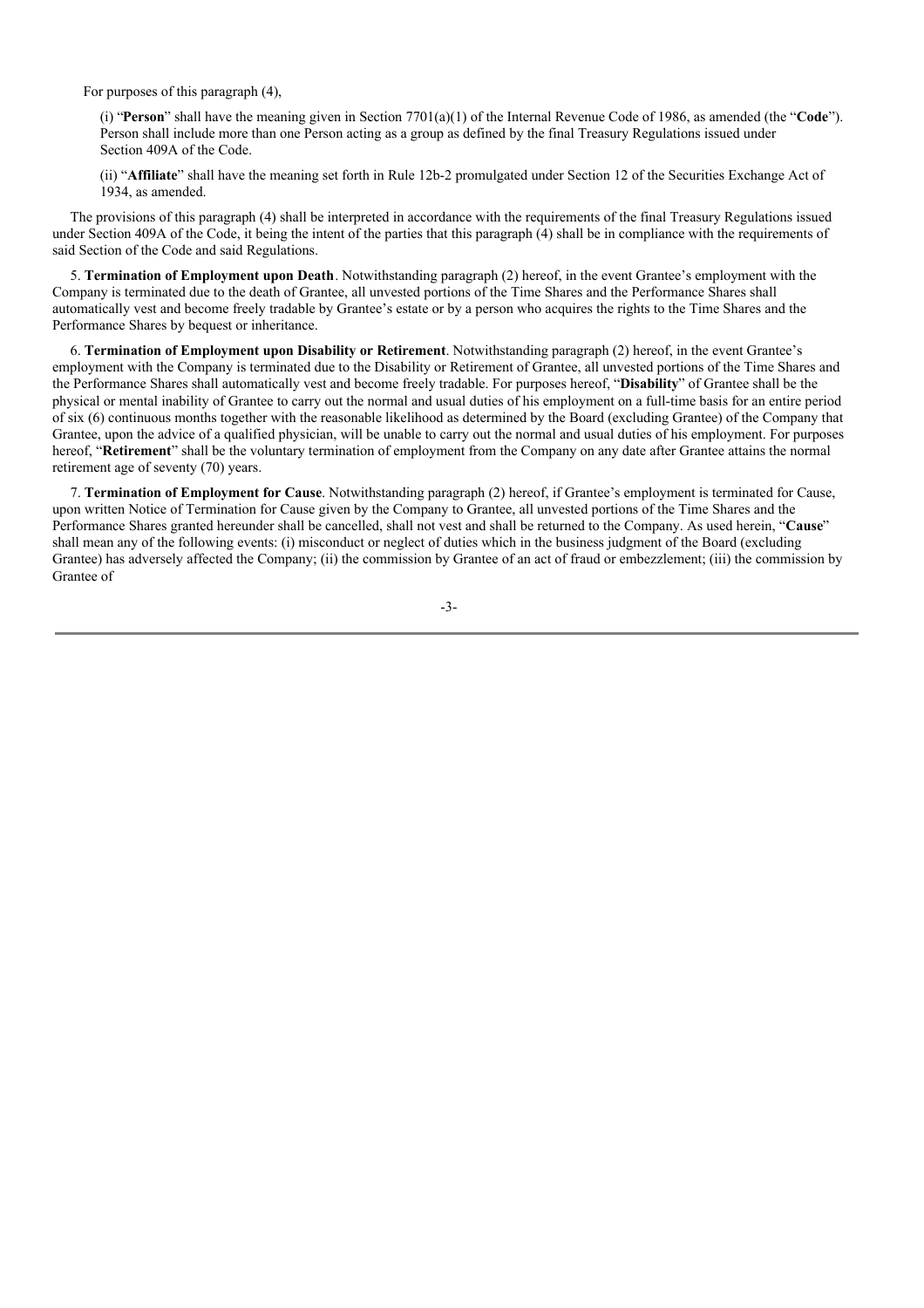any other action with the intent to injure the Company; (iv) theft or conviction of a felony or any crime involving dishonesty or moral turpitude; (v) Grantee having misappropriated the property of the Company; (vi) Grantee having violated any law or regulation relating to the business of the Company which results in injury to the Company; or (vii) failure or refusal to perform employment duties (other than any such failure resulting from Grantee's incapacity due to physical or mental illness).

Termination for Cause shall require the vote of a majority of the members of the Committee, excluding Grantee.

8. **Involuntary Termination without Cause.** Notwithstanding paragraph (3) hereof, upon involuntary termination of employment without Cause, all unvested portions of the Performance Shares shall be adjusted in accordance with the peer company comparison from the date of this award to the date of termination.

9. **Termination of Employment**. For purposes of paragraphs (4), (5), (6), and (8) hereof, such termination of employment shall constitute a "separation from service" (as such term is defined in final Treasury Regulations issued under Section 409A of the Code and any other guidance issued thereunder). Notwithstanding paragraph (2) hereof, if Grantee's employment with the Company is terminated other than pursuant to paragraphs (4), (5), (6), and (8) hereof, all unvested portions of the Shares granted hereunder shall be cancelled, shall not vest and shall be returned to the Company.

10. **Notice of Termination**. Any termination of Grantee's employment by the Company or by Grantee (other than termination pursuant to paragraph (5) above) shall be communicated by written Notice of Termination to the other party hereto. For purposes of this Agreement, a "**Notice of Termination**" shall mean a notice which shall indicate the specific termination provision in this Agreement relied upon and shall set forth the facts and circumstances to provide a basis for termination of Grantee's employment under the provision so indicated.

11. **No Employment Commitment**. Grantee acknowledges that neither the grant of Time Shares, Performance Shares and if applicable, Adjusted Performance Shares nor the execution of this Agreement by the Company shall be interpreted or construed as imposing upon the Company an obligation to retain his services for any stated period of time, which employment shall continue to be at the pleasure of the Company at such compensation as it shall determine, unless otherwise provided in a written employment agreement.

12. **Non-Transferability, Voting Rights and Dividends**. The unvested portion of the Time Shares, Performance Shares and if applicable, Adjusted Performance Shares granted hereunder may not be sold, assigned, transferred, pledged, or otherwise encumbered. The unvested portion of the Time Shares, Performance Shares and if applicable, Adjusted Performance Shares shall not have

 $-4-$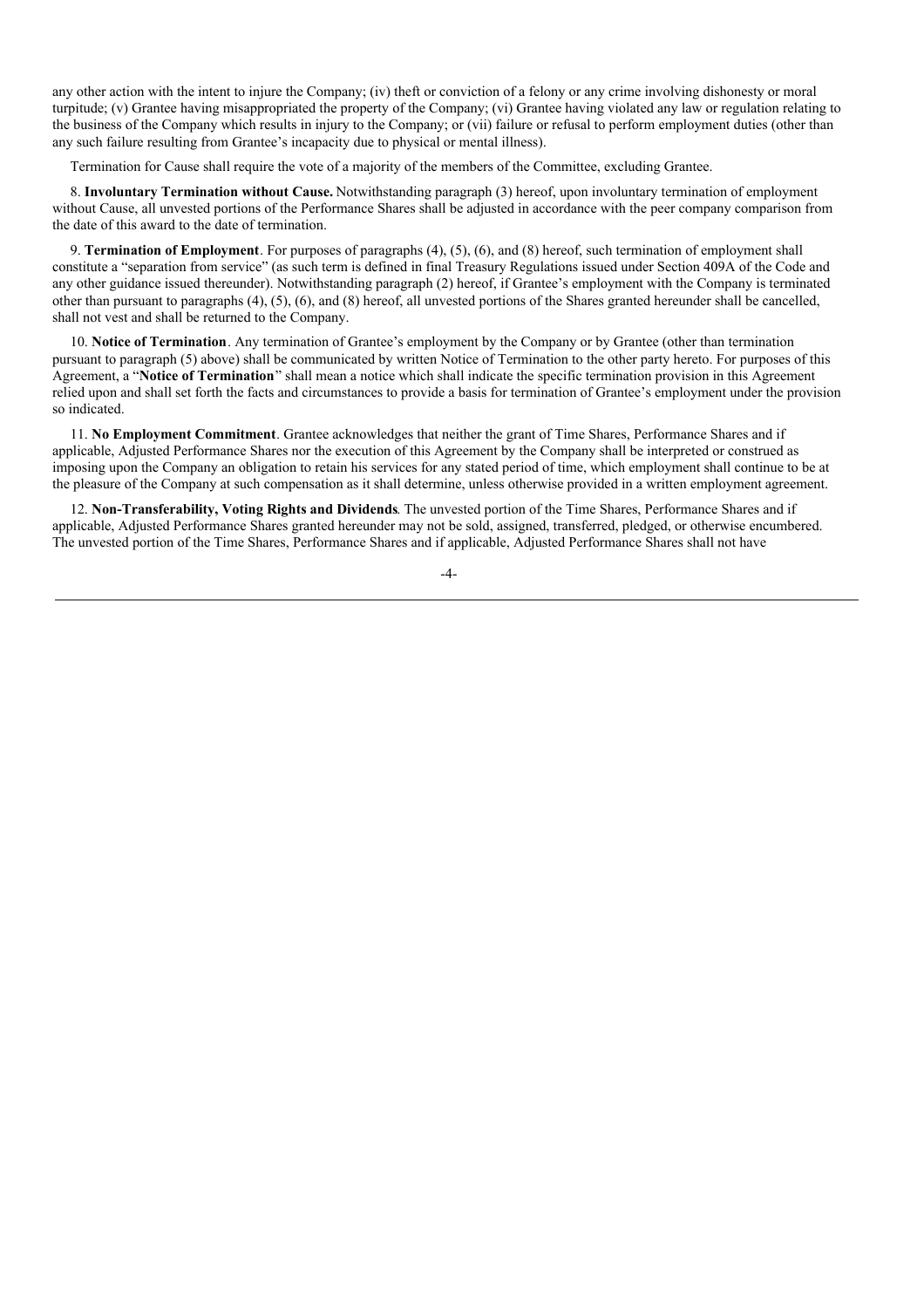any rights as a stockholder, including the right to dividends, with respect thereto unless and until certificates for shares of common stock are issued to him or her.

13. **Grantee's Agreement.** Grantee expressly and specifically agrees that:

(a) With respect to the calendar year in which the Time Shares, Performance Shares and if applicable, Adjusted Performance Shares vest, Grantee shall include in his gross income for federal income tax the fair market value equal to the average of the opening and closing price NYSE market price of the common stock on the date of vesting;

(b) Unless otherwise specifically provided in a written employment agreement, the grant of Time Shares, Performance Shares and if applicable, Adjusted Performance Shares is special incentive compensation which shall not be taken into account as "wages" or "salary" in determining the amount of payment or benefit to Grantee under any 401(k), pension plan, thrift, stock or deferred compensation plan of the Company, as the case may be; and

(c) On behalf of Grantee's beneficiary, such grant shall not affect the amount of any life insurance coverage available to such beneficiary under any life insurance plan covering employees of the Company or any subsidiary.

14. **Delivery of Shares**. The delivery of Shares which vest under the terms of this Agreement shall be made upon the earlier of: (a) sixty (60) days following the date on which the right to such Shares vests under paragraph (2) hereof, or (iii) the date of Grantee's termination of employment under paragraphs  $(4)$ ,  $(5)$ ,  $(6)$ , or  $(8)$  hereof.

15. **Six Month Delay**. To the extent (i) any delivery of Shares to which Grantee becomes entitled under this Agreement in connection with Grantee's termination of employment with the Company constitute deferred compensation subject to Section 409A of the Code, and (ii) Grantee is deemed at the time of such termination of employment to be a "specified employee" under Section 409A of the Code, then such delivery shall not be made or commence until the earliest of (A) the expiration of the six (6) month period measured from the date of Grantee's "separation from service" (as such term is defined in final Treasury Regulations issued under Section 409A of the Code and any other guidance issued thereunder) with the Company; or (B) the date of Grantee's death following such separation from service. Upon the expiration of the applicable deferral period, any delivery which would have otherwise been made during that period in the absence of this paragraph (15) shall be delivered to Grantee or Grantee's beneficiary. Grantee has reviewed with Grantee's own tax advisors the tax consequences of this Agreement and the transactions contemplated hereby. Grantee is relying solely on his or her tax advisors and not on any statements or representations of the Company or any of its agents and understands that Grantee (and not the Company) shall be responsible for Grantee's own tax

-5-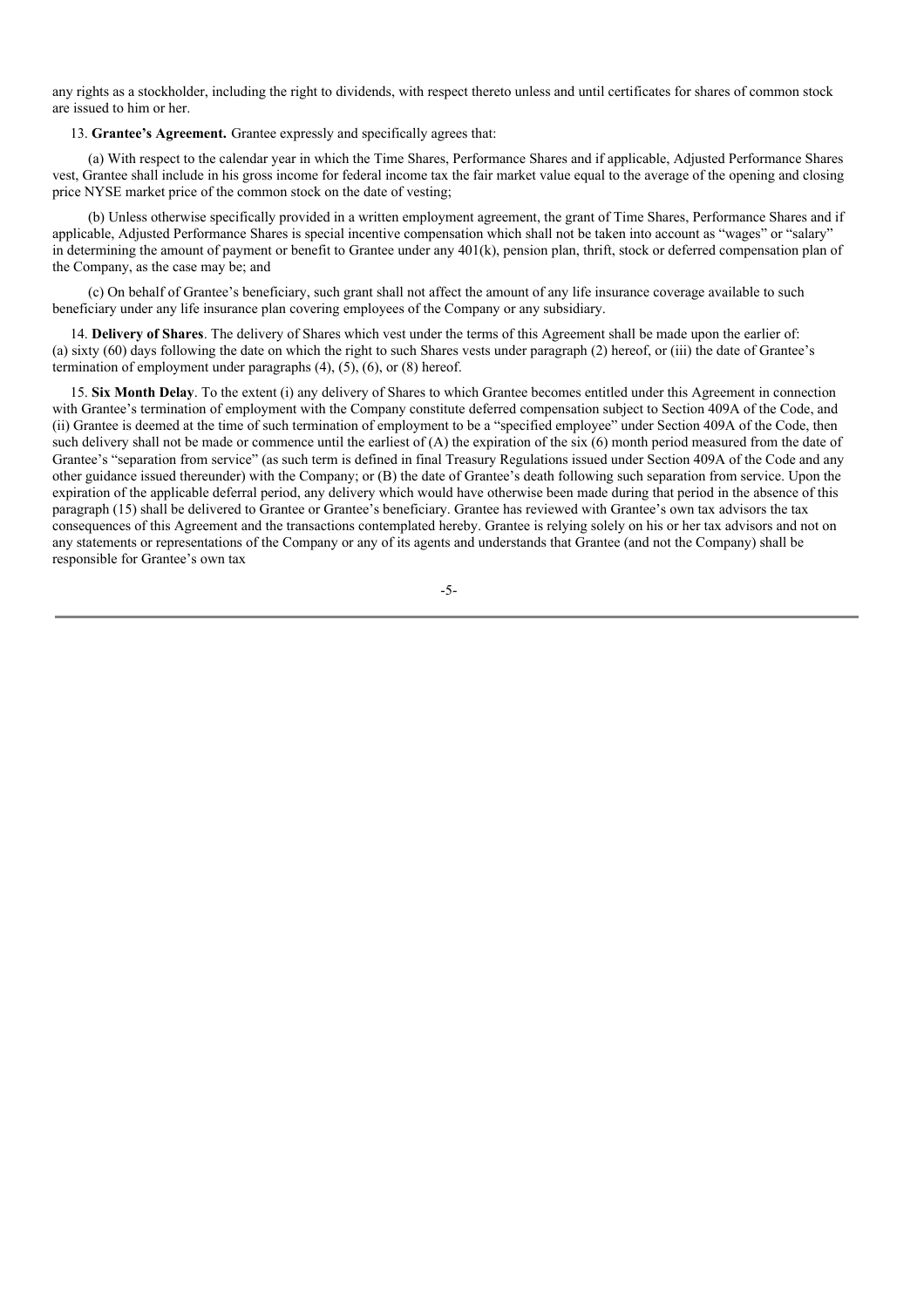<span id="page-51-0"></span>liability that may arise as a result of this Agreement or the transactions contemplated hereby, except as otherwise specifically provided in this Agreement.

#### 16. **Adjustment of Number of Shares and Related Matters**.

(a) In the event of any change in the outstanding common stock by reason of a stock dividend or distribution, recapitalization, merger, consolidation, split-up, combination, exchange of shares or the like, the Board in its sole discretion may appropriately adjust the number of shares of common stock subject to this Agreement, and any and all other matters deemed appropriate by the Board, including the types of securities subject to this Agreement.

(b) The existence of this Agreement shall not affect in any way the right or power of the Company or its stockholders to make or authorize any or all adjustments, recapitalizations, reorganizations or other changes in the Company's capital structure or its business, or any merger or consolidation of the Company, or any issue of bonds, debentures, preferred or prior preference stock ahead of or affecting the common stock or the rights thereof, or the dissolution or liquidation of the Company, or any sale or transfer of all or any part of its assets or business, or any other corporate act or proceeding, whether of a similar character or otherwise.

(c) After a merger of one or more corporations into the Company, or after a consolidation of the Company and one or more corporations in which the Company shall be the surviving corporation, unless otherwise provided by the Board, the number of shares of common stock, other securities or consideration to be received with respect to unvested Shares shall continue to be subject to this Agreement, including vesting provisions thereof.

(d) If the Company has a Change in Control (as defined above) under circumstances where the Company is not the surviving corporation, while unvested Shares remain outstanding, then the Board may waive any limitations set forth in or imposed pursuant to this Agreement with respect to the Shares such that the vesting of such Shares shall occur upon such Change in Control.

17. **Rights as Shareholder**. Grantee will have no rights as a shareholder with respect to any shares covered by this Agreement until the issuance of a certificate or certificates to Grantee for the Shares. Grantee, by his execution of this Agreement, agrees to execute any documents requested by the Company in connection with the issuance of a certificate or certificates for the Shares. Except as otherwise provided in paragraph (16) hereof, no adjustment shall be made for dividends or other rights for which the record date is prior to the issuance of such certificate or certificates.

18. **Grantee's Representations**. Notwithstanding any of the provisions hereof, Grantee hereby agrees that the Company will not be obligated to issue any Shares to Grantee hereunder, if the issuance of such Shares shall constitute a violation by Grantee or the Company of any provision

-6-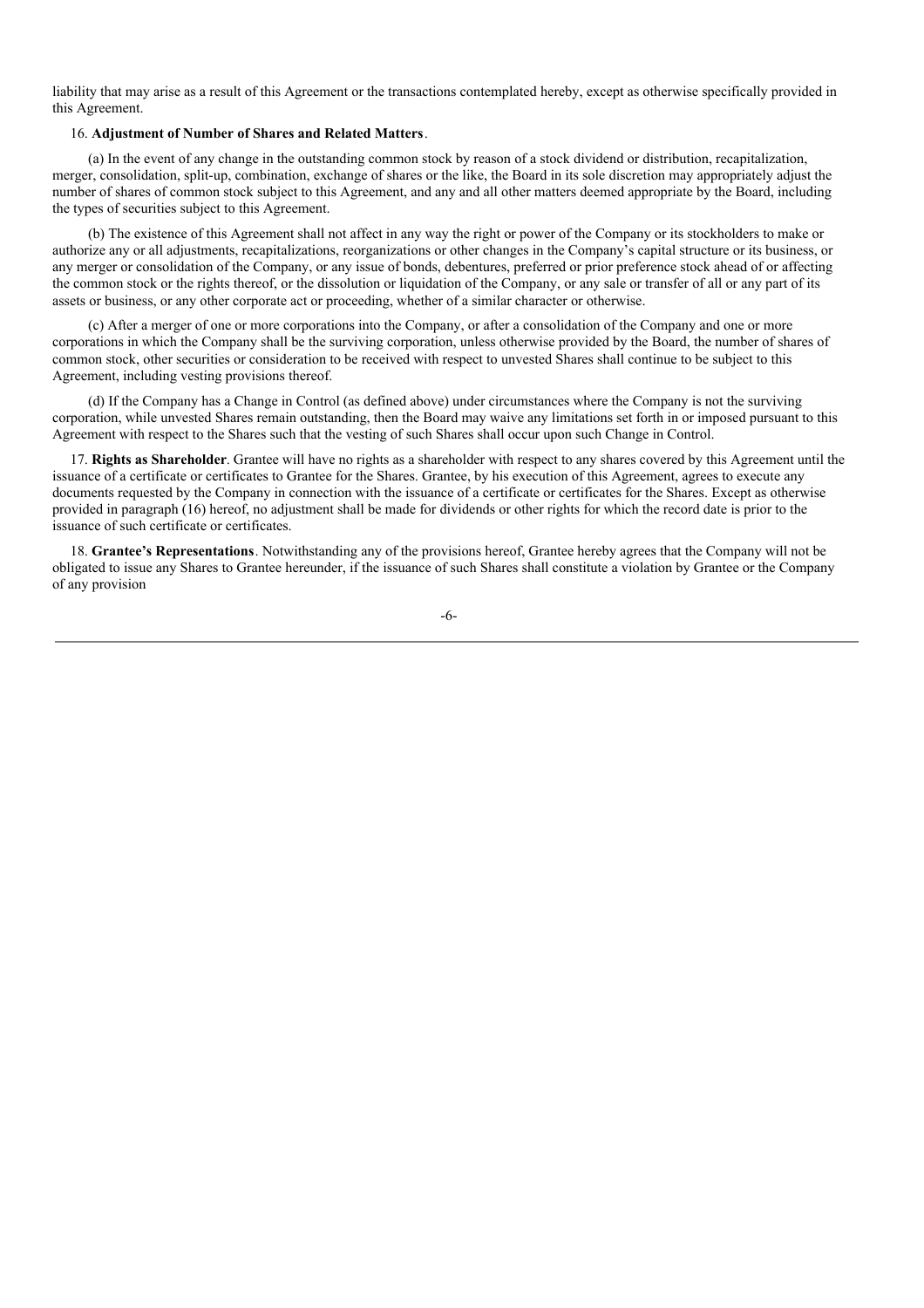of any law or regulation of any governmental authority. Any determination in this connection by the Company shall be final, binding, and conclusive. The obligations of the Company and the rights of Grantee are subject to all applicable laws, rules, and regulations.

19. **Grantee's Acknowledgments**. Grantee hereby accepts this Agreement subject to all the terms and provisions hereof. Grantee hereby agrees to accept as binding, conclusive, and final all decisions or interpretations of the Committee or the Board, as appropriate, upon any questions arising under this Agreement.

20. **Law Governing**. This Agreement shall be governed by, construed, and enforced in accordance with the laws of the State of Delaware (excluding any conflict of laws rule or principle of Delaware law that might refer the governance, construction, or interpretation of this agreement to the laws of another state).

21. **Legal Construction**. In the event that any one or more of the terms, provisions, or agreements that are contained in this Agreement shall be held by any arbitrator to be invalid, illegal, or unenforceable in any respect for any reason, the invalid, illegal, or unenforceable term, provision, or agreement shall not affect any other term, provision, or agreement that is contained in this Agreement and this Agreement shall be construed in all respects as if the invalid, illegal, or unenforceable term, provision, or agreement had never been contained herein.

22. **Covenants and Agreements as Independent Agreements**. Each of the covenants and agreements that are set forth in this Agreement shall be construed as a covenant and agreement independent of any other provision of this Agreement. The existence of any claim or cause of action of Grantee against the Company, whether predicated on this Agreement or otherwise, shall not constitute a defense to the enforcement by the Company of the covenants and agreements that are set forth in this Agreement.

23. **Entire Agreement**. This Agreement supersedes any and all other prior understandings and agreements, either oral or in writing, between the parties with respect to the subject matter hereof and constitute the sole and only agreements between the parties with respect to the said subject matter. All prior negotiations and agreements between the parties with respect to the subject matter hereof are merged into this Agreement. Each party to this Agreement acknowledges that no representations, inducements, promises, or agreements, orally or otherwise, have been made by any party or by anyone acting on behalf of any party, which are not embodied in this Agreement and that any agreement, statement or promise that is not contained in this Agreement shall not be valid or binding or of any force or effect.

24. **Parties Bound**. The terms, provisions, and agreements that are contained in this Agreement shall apply to, be binding upon, and inure to the benefit of the parties and their respective

-7-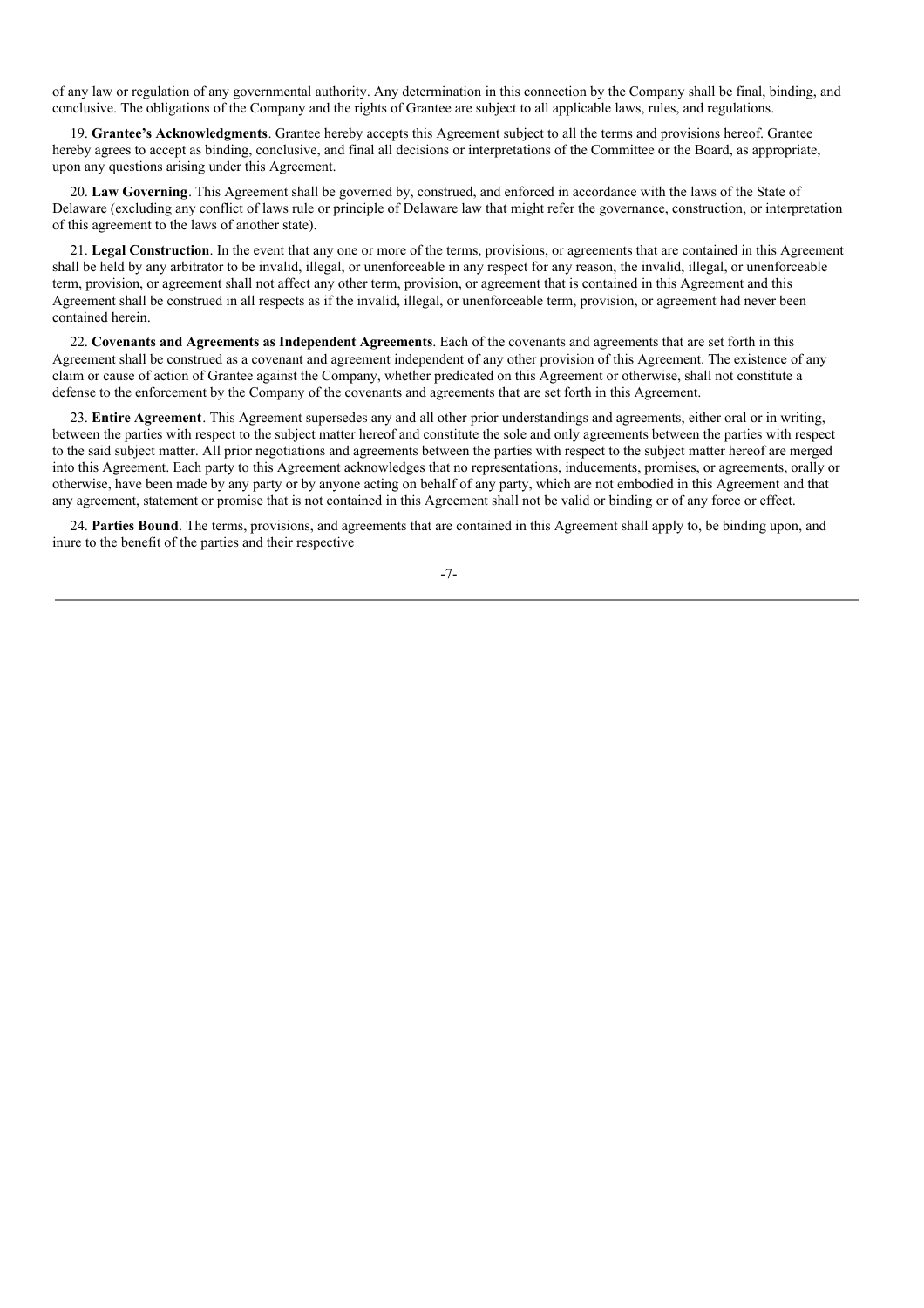heirs, executors, administrators, legal representatives, and permitted successors and assigns, subject to the limitation on assignment expressly set forth herein.

25. **Modification**. No change or modification of this Agreement shall be valid or binding upon the parties unless the change or modification is in writing and signed by the parties.

26. **Headings**. The headings that are used in this Agreement are used for reference and convenience purposes only and do not constitute substantive matters to be considered in construing the terms and provisions of this Agreement.

27. **Gender and Number**. Words of any gender used in this Agreement shall be held and construed to include any other gender, and words in the singular number shall be held to include the plural, and vice versa, unless the context requires otherwise.

28. **Notice**. Any notice or other communication required or given hereunder shall be in writing and shall be deemed to have been effectively given only if delivered personally or sent by certified or registered mail, postage prepaid, to the Company at its principal office and to Grantee at his address as listed on the Company's records or to such other address as the parties shall designate in writing.

29. **Tax Requirements**. The Company makes no commitment or guarantee that any federal, state or local, tax treatment, United States or foreign, will apply or be available to Grantee. Grantee is hereby advised to consult immediately with his own tax advisor regarding the tax consequences of this Agreement, including, without limitation, any possible tax consequences of this Agreement in connection with Section 409A of the Code. The Company shall have the power and the right to deduct or withhold, or require Grantee to remit to the Company, an amount sufficient to satisfy any federal, state, and local taxes, domestic or foreign, required by law or regulations to be withheld with respect to any taxable event arising in connection with the Shares. With respect to tax withholding required upon the vesting of the Shares, or upon any other taxable event arising as a result of the Shares, Grantee may elect, subject to the approval of the Company in its discretion, to satisfy the withholding requirement, in whole or in part, by having the Company withhold the number of Shares having a fair market value on the date the tax is to be determined equal to the minimum withholding taxes which could be imposed on the transaction, as determined by the Company. All such elections shall be made in writing, signed by Grantee, and shall be subject to any restrictions or limitations that the Company, in its discretion, deems appropriate. The Company, in its discretion, may require that any payments due under this paragraph (29) be made prior to the delivery of any certificate representing shares of common stock. The Company may, in its sole discretion, withhold any taxes due in connection with the Shares from any other cash remuneration otherwise paid by the Company to Grantee.

-8-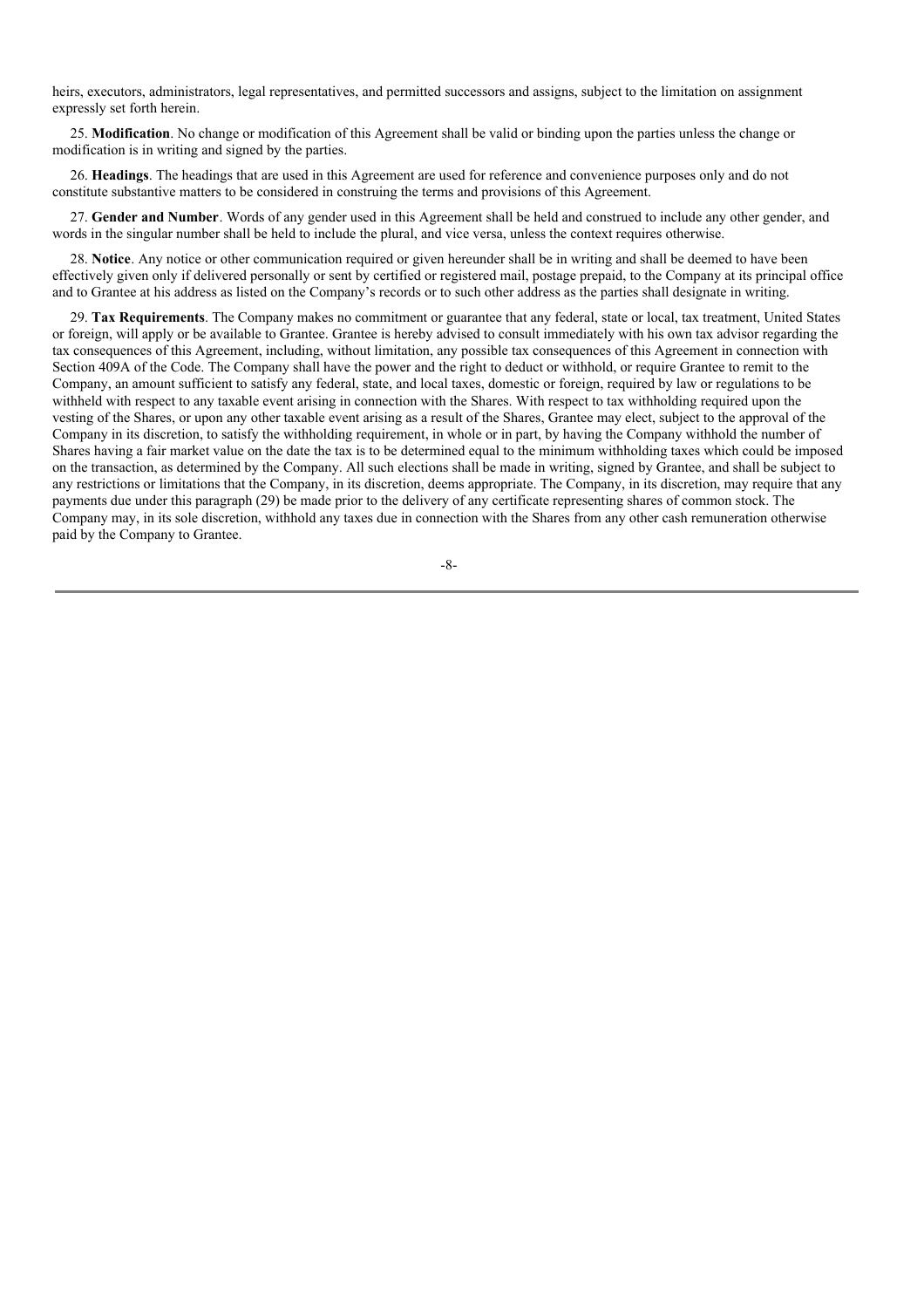[Signature page follows]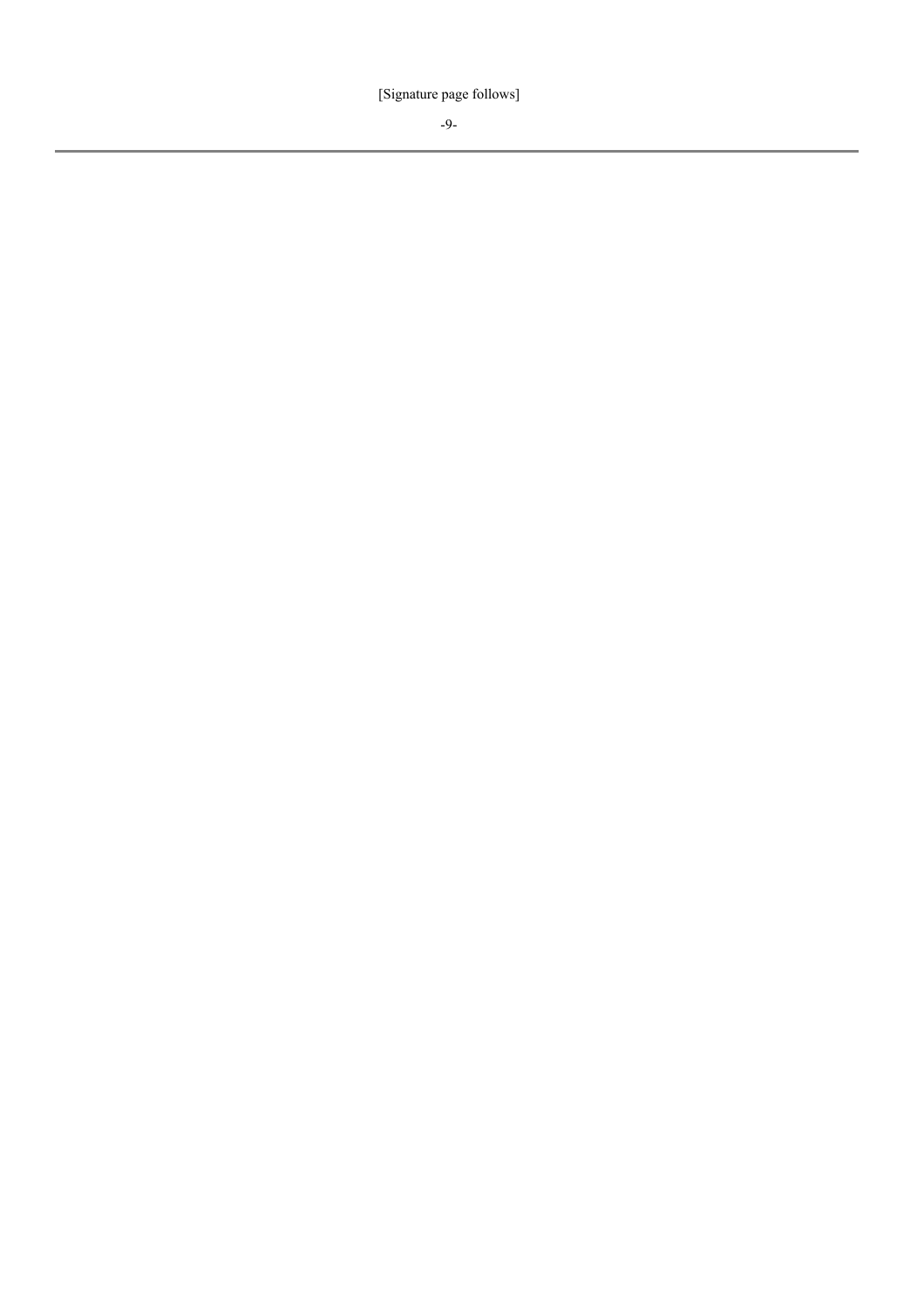IN WITNESS WHEREOF, this Agreement is executed and entered into effective on the day and year first above expressed.

By: /s/ Robert A. Mayfield By: /s/ Fred L. Callon

Robert A. Mayfield Corporate Secretary

# **ATTEST: CALLON PETROLEUM COMPANY**

Fred L. Callon Chief Executive Officer

Agreed to and Accepted **GRANTEE**

By: /s/ Steven B. Hinchman Steven B. Hinchman

-10-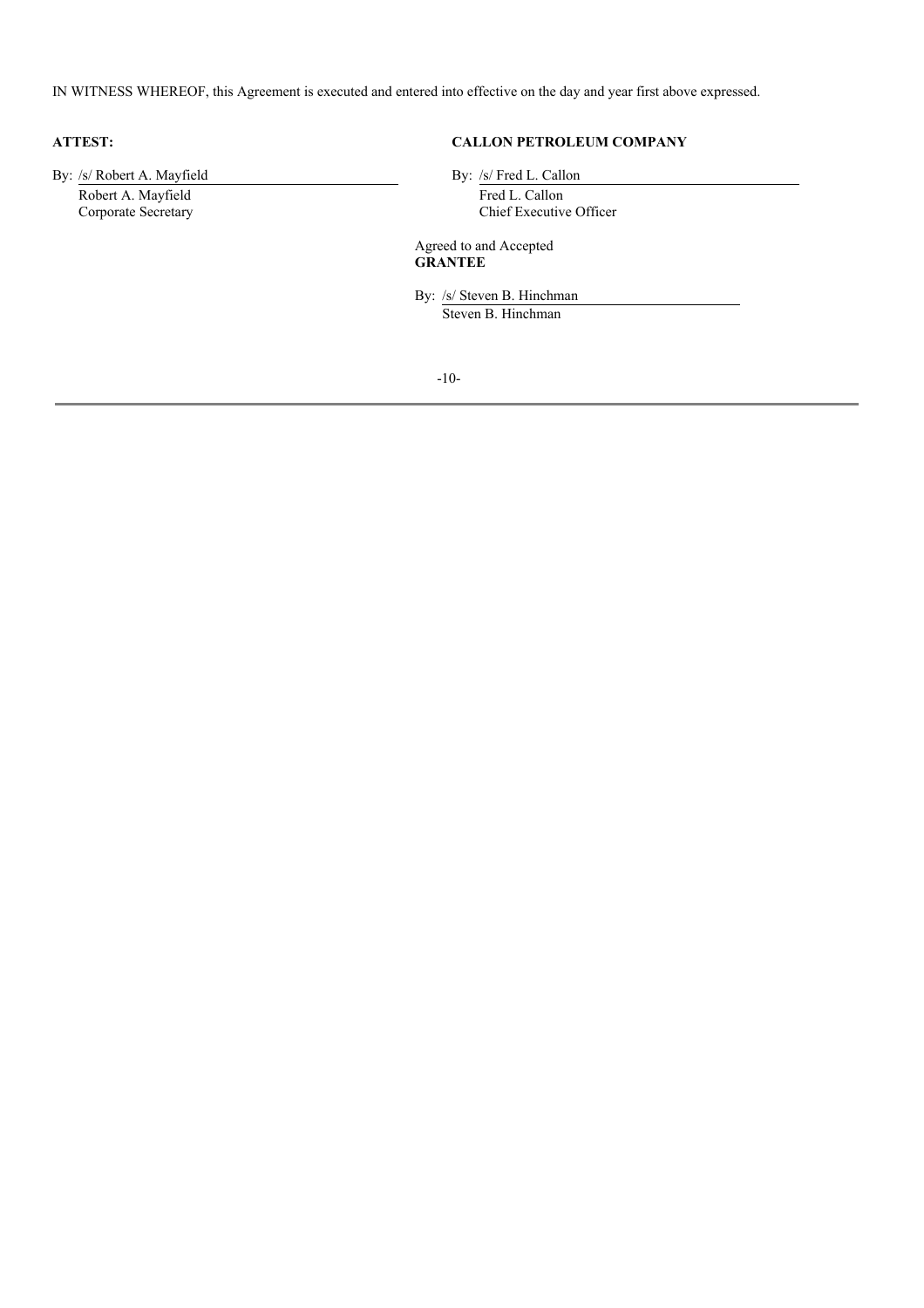#### **Exhibit A Calculation of Performance Shares Adjustment**

Subject to (2) and (3) below, on June 1, 2012, Callon's "Total Shareholder Return" will be calculated and compared to the same calculated total shareholder return of the selected group of peer companies listed below. The number of Performance Shares awarded will be retroactively adjusted in accordance with payout percentage based on Callon's relative ranking with the peer companies as shown in the table below.

For purposes of this calculation, Callon's total shareholder return and that of the peer companies will be adjusted if necessary for stock splits and the percent increase or decrease will be calculated as follows:

$$
\frac{(EP + CD) - BP}{BP} = \frac{9}{6}
$$
 increase or decrease

Ending price (EP) — equals the average daily closing price on the NYSE during the month of April 2012.

Beginning price (BP) — equals the NYSE closing price on June 1, 2009.

Cash Dividends (CD) — equals the cash dividends paid from June 1, 2009 thru December 31, 2011.

The resulting percentage for Callon and the peer companies will then be ranked. Based on the relative ranking, the number of Performance Shares awarded will be adjusted in accordance with the following table:

| Adjustment |
|------------|
| 150%       |
| 125%       |
| 100%       |
| 50%        |
| 0%         |
|            |

#### **Peer Companies**

ATP Oil and Gas Corp. Energy XXI Brigham Exploration Co.

-11-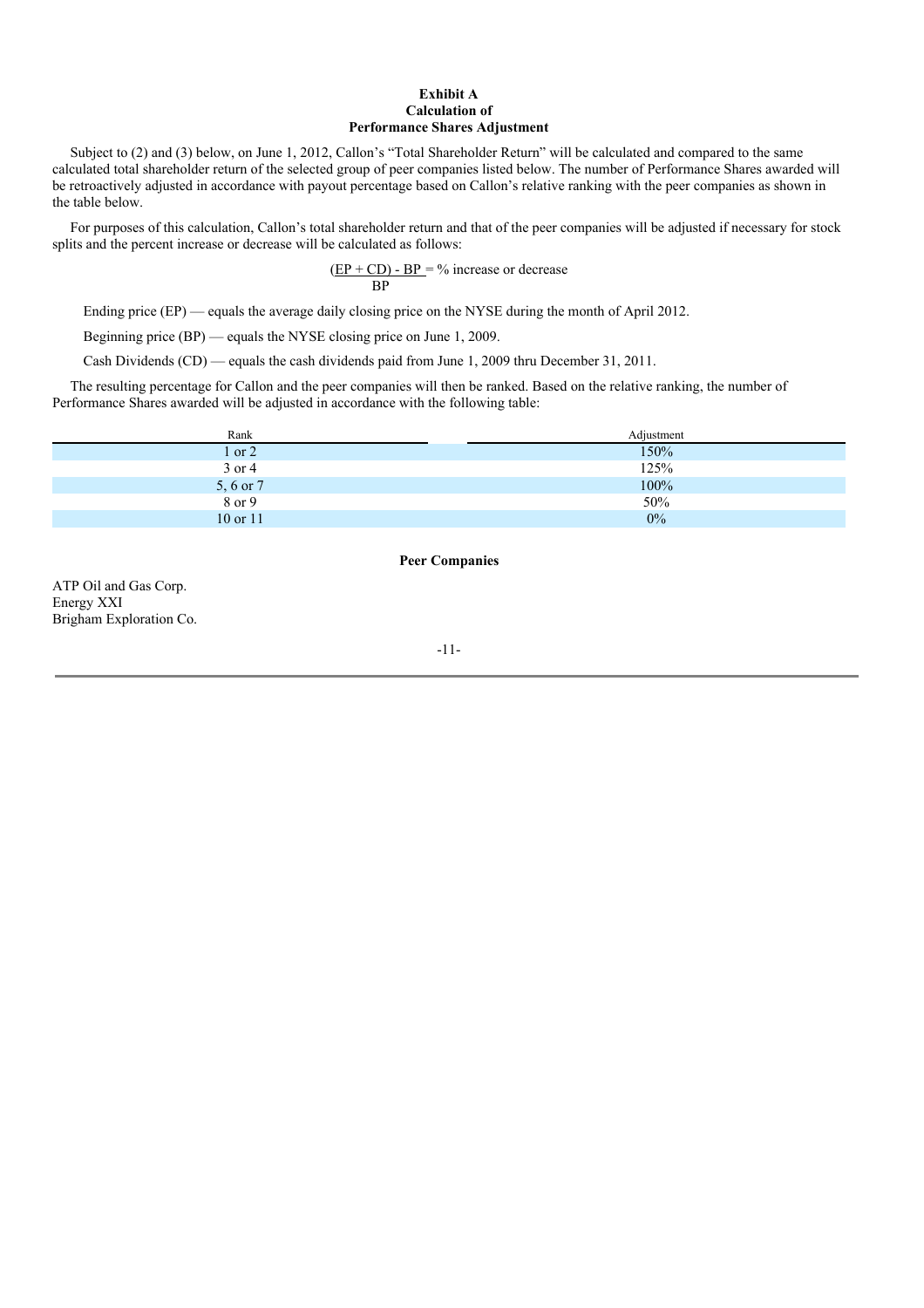Mariner Energy Inc. Newfield Exploration Co. Petroquest Energy Inc. Plains Exploration & Production Co. Stone Energy Co. Swift Energy Co. W & T Offshore Inc.

#### **Vesting provisions applicable to Adjusted Performance Shares:**

(1) Subject to (2) and (3) below, Adjusted Performance Shares shall vest 100% and become freely tradable on the third anniversary following the award date.

(2) Upon an involuntary termination of employment (other than for Cause), including an involuntary termination of employment (other than for Cause) within twenty-four (24) months immediately following a Change in Control, or upon Death or termination of employment due to Disability of Grantee, the performance period will end on the effective date of the event and the adjustment described above will be calculated. The Adjusted Performance Shares shall vest 100% and become freely tradable on that date.

(3) Upon Retirement on any date after Grantee attains the normal retirement age of 70 years, the performance period will end on the effective date of the event and the adjustment described above will be calculated. The Adjusted Performance Shares shall vest 100% and become freely tradable on that date.

(4) For purposes of paragraphs (2) and (3) hereof, such termination of employment shall constitute a "separation from service" (as such term is defined in final Treasury Regulations issued under Section 409A of the Code and any other guidance issued thereunder). Notwithstanding paragraph (1) hereof, if Grantee's employment with the Company is terminated other than pursuant to paragraphs (2) or (3) hereof, all unvested portions of the Adjusted Performance Shares granted hereunder shall be cancelled, shall not vest and shall be returned to the Company.

**Note:** In the event one or more of the listed peer companies is involved in a merger/acquisition, the named peer company(s) will be adjusted either by replacing said peer company(s) with a suitable replacement or in the event no suitable replacement is determined, said peer company(s) will drop to the bottom of the ranking.

-12-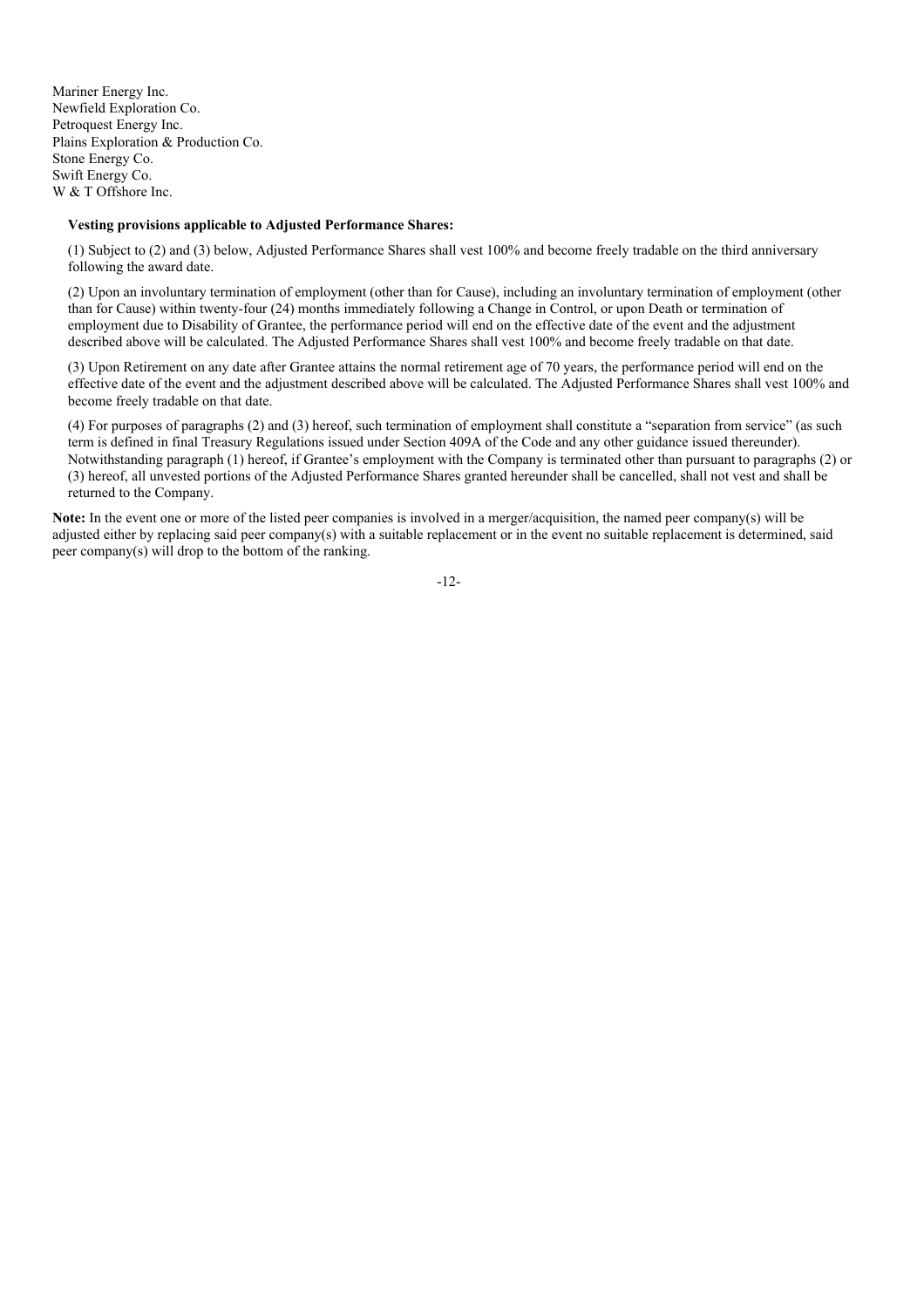#### **CERTIFICATIONS**

<span id="page-58-0"></span>I, Fred L. Callon, certify that:

1. I have reviewed this quarterly report on Form 10-Q of Callon Petroleum Company;

2. Based on my knowledge, this report does not contain any untrue statement of a material fact or omit to state a material fact necessary to make the statements made, in light of the circumstances under which such statements were made, not misleading with respect to the period covered by this report;

3. Based on my knowledge, the financial statements, and other financial information included in this report, fairly present in all material respects the financial condition, results of operations and cash flows of the registrant as of, and for, the periods presented in this report;

4. The registrant's other certifying officers and I are responsible for establishing and maintaining disclosure controls and procedures (as defined in Exchange Act Rules 13a-15(e) and 15d-15(e)) and internal control over financial reporting (as defined in Exchange Act Rules 13a-15(f) and 15d-15(f)) for the registrant and have:

(a) Designed such disclosure controls and procedures, or caused such disclosure controls and procedures to be designed under our supervision, to ensure that material information relating to the registrant, including its consolidated subsidiaries, is made known to us by others within those entities, particularly during the period in which this report is being prepared;

(b) Designed such internal control over financial reporting, or caused such internal control over financial reporting to be designed under our supervision, to provide reasonable assurance regarding the reliability of financial reporting and the preparation of financial statements for external purposes in accordance with generally accepted accounting principles;

(c) Evaluated the effectiveness of the registrant's disclosure controls and procedures and presented in this report our conclusions about the effectiveness of the disclosure controls and procedures as of the end of the period covered by this report based on such evaluation; and

(d) Disclosed in this report any change in the registrant's internal control over financial reporting that occurred during the registrant's most recent fiscal quarter (the registrant's fourth fiscal quarter in the case of an annual report) that has materially affected, or is reasonably likely to materially affect, the registrant's internal control over financial reporting; and

5. The registrant's other certifying officers and I have disclosed, based on our most recent evaluation of internal control over financial reporting, to the registrant's auditors and the audit committee of registrant's board of directors (or persons performing the equivalent function):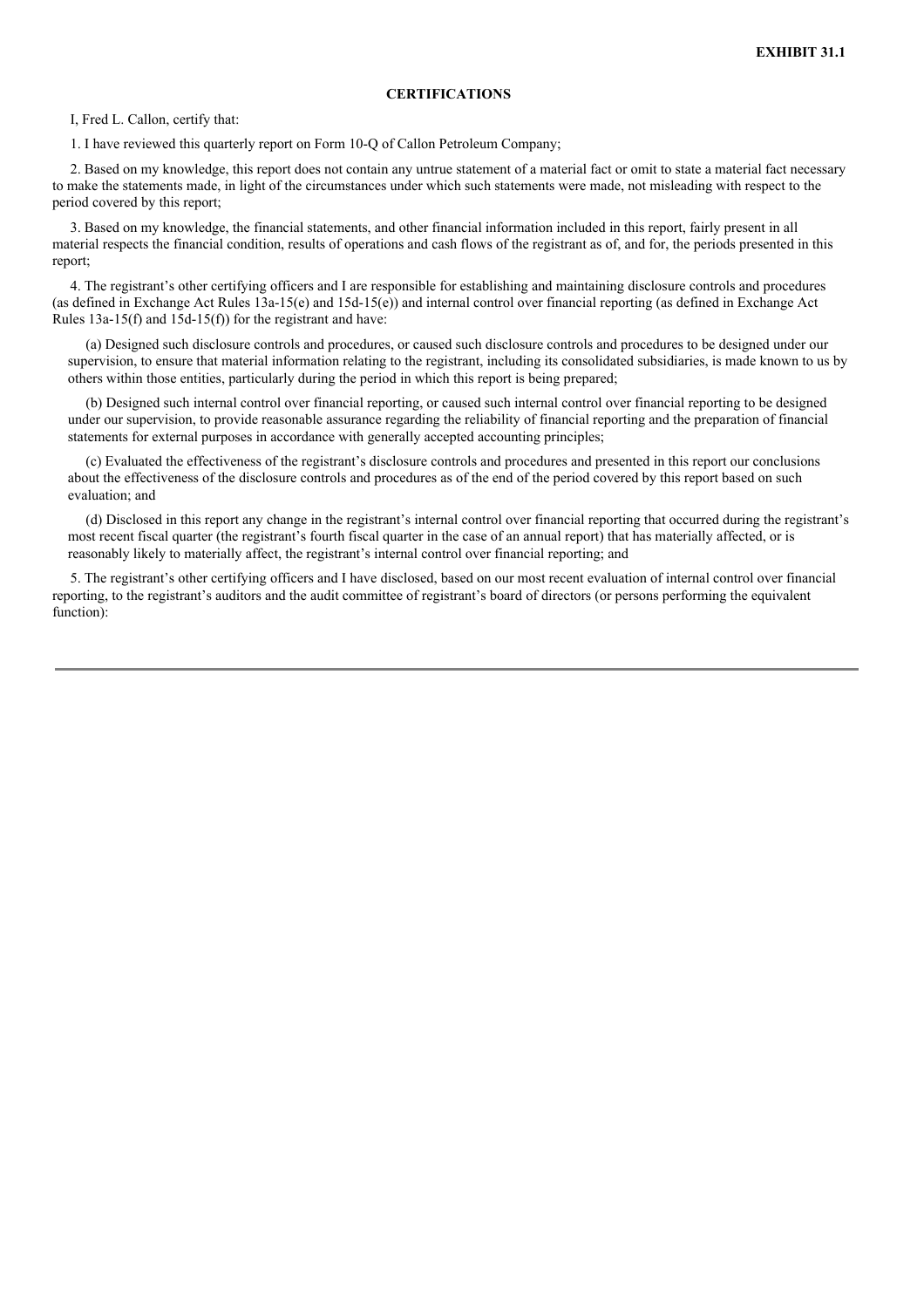(a) All significant deficiencies and material weaknesses in the design or operation of internal control over financial reporting which are reasonably likely to adversely affect the registrant's ability to record, process, summarize and report financial information; and

(b) Any fraud, whether or not material, that involves management or other employees who have a significant role in the registrant's internal control over financial reporting.

Date: August 10, 2009

By: /s/ Fred L. Callon

Fred L. Callon, President and Chief Executive Officer (Principal Executive Officer)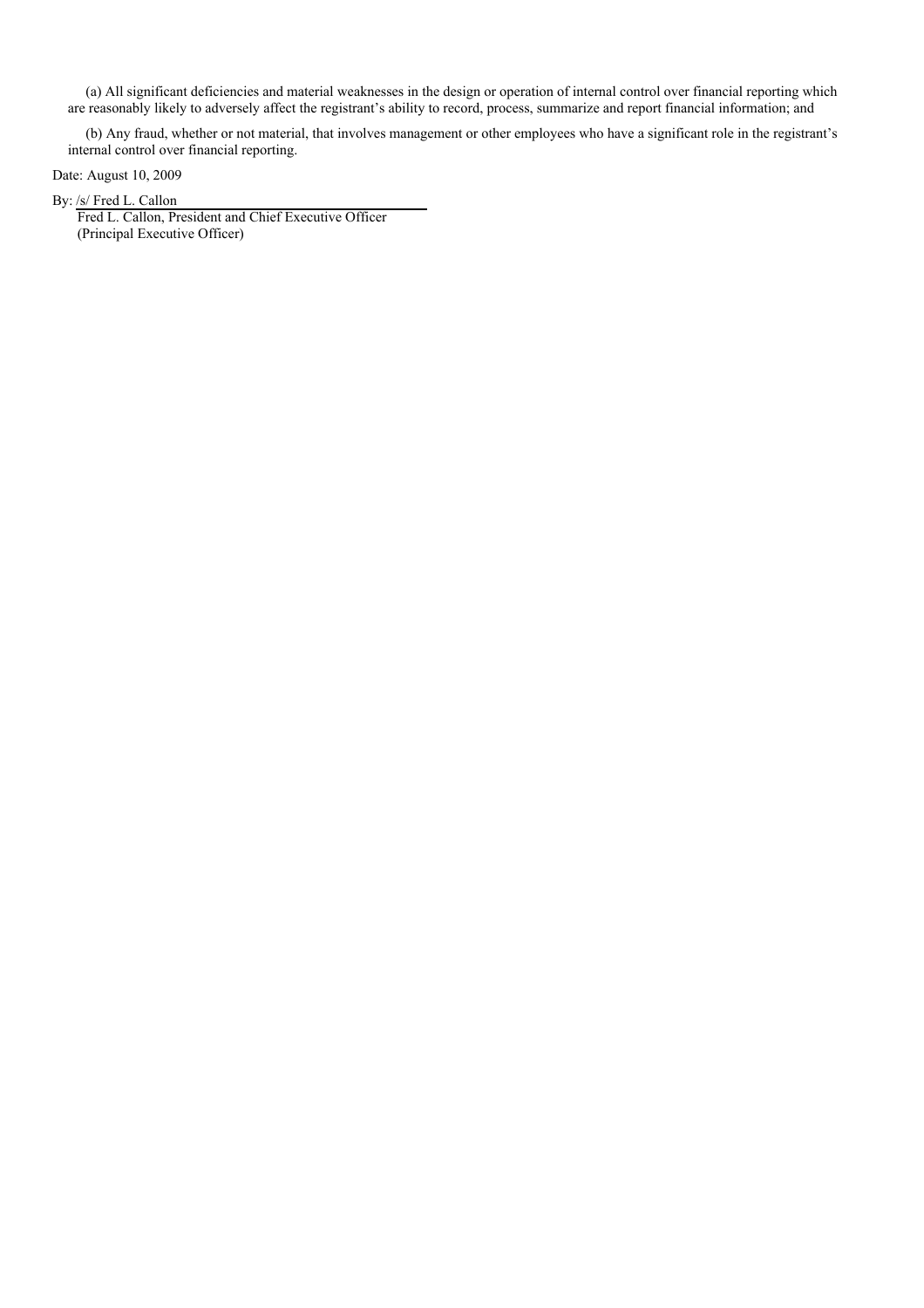#### **CERTIFICATIONS**

#### <span id="page-60-0"></span>I, B.F. Weatherly, certify that:

1. I have reviewed this quarterly report on Form 10-Q of Callon Petroleum Company;

2. Based on my knowledge, this report does not contain any untrue statement of a material fact or omit to state a material fact necessary to make the statements made, in light of the circumstances under which such statements were made, not misleading with respect to the period covered by this report;

3. Based on my knowledge, the financial statements, and other financial information included in this report, fairly present in all material respects the financial condition, results of operations and cash flows of the registrant as of, and for, the periods presented in this report;

4. The registrant's other certifying officers and I are responsible for establishing and maintaining disclosure controls and procedures (as defined in Exchange Act Rules 13a-15(e) and 15d-15(e)) and internal control over financial reporting (as defined in Exchange Act Rules 13a-15(f) and 15d-15(f)) for the registrant and have:

(a) Designed such disclosure controls and procedures, or caused such disclosure controls and procedures to be designed under our supervision, to ensure that material information relating to the registrant, including its consolidated subsidiaries, is made known to us by others within those entities, particularly during the period in which this report is being prepared;

(b) Designed such internal control over financial reporting, or caused such internal control over financial reporting to be designed under our supervision, to provide reasonable assurance regarding the reliability of financial reporting and the preparation of financial statements for external purposes in accordance with generally accepted accounting principles;

(c) Evaluated the effectiveness of the registrant's disclosure controls and procedures and presented in this report our conclusions about the effectiveness of the disclosure controls and procedures as of the end of the period covered by this report based on such evaluation; and

(d) Disclosed in this report any change in the registrant's internal control over financial reporting that occurred during the registrant's most recent fiscal quarter (the registrant's fourth fiscal quarter in the case of an annual report) that has materially affected, or is reasonably likely to materially affect, the registrant's internal control over financial reporting; and

5. The registrant's other certifying officers and I have disclosed, based on our most recent evaluation of internal control over financial reporting, to the registrant's auditors and the audit committee of registrant's board of directors (or persons performing the equivalent function):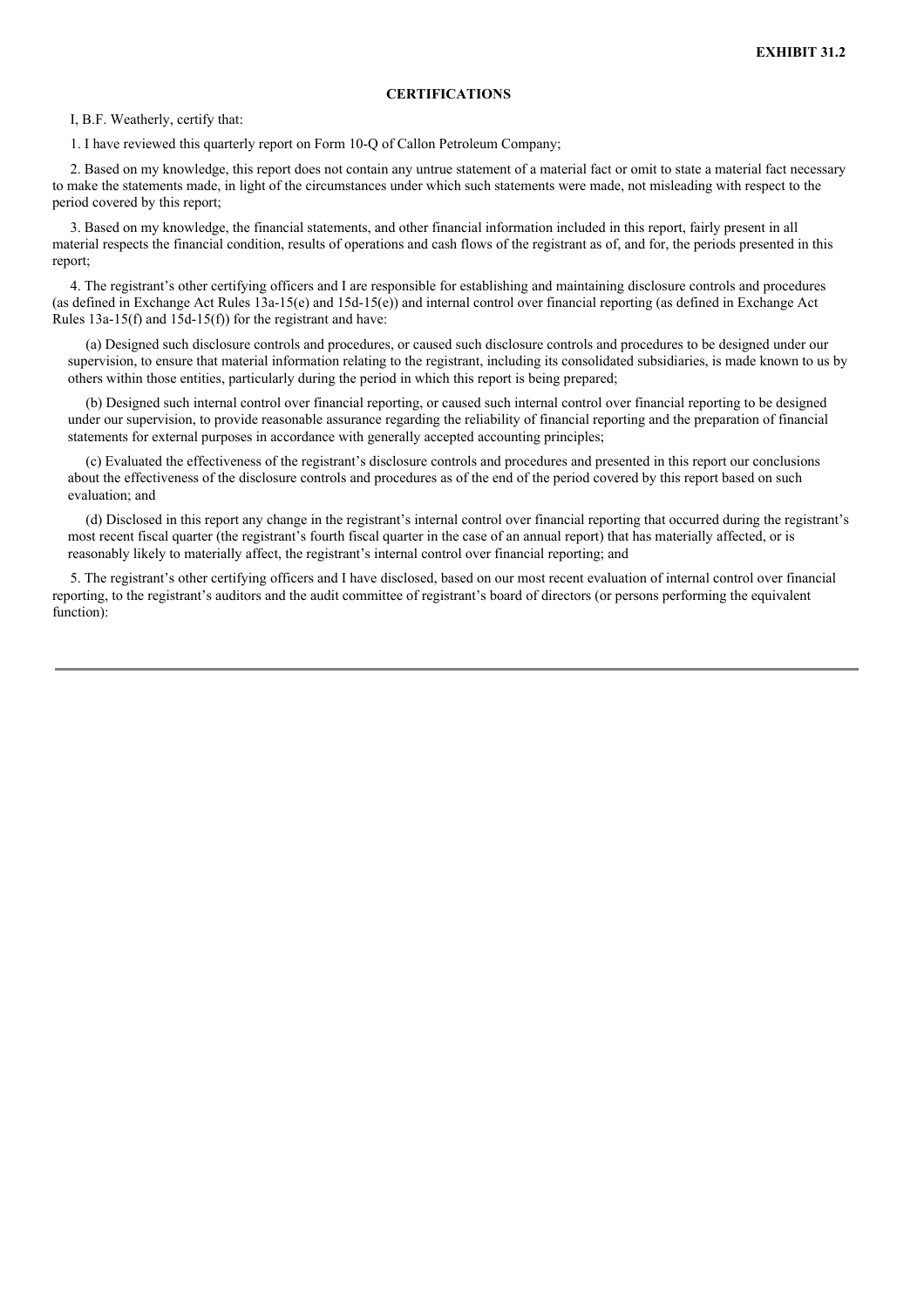(a) All significant deficiencies and material weaknesses in the design or operation of internal control over financial reporting which are reasonably likely to adversely affect the registrant's ability to record, process, summarize and report financial information; and

(b) Any fraud, whether or not material, that involves management or other employees who have a significant role in the registrant's internal control over financial reporting.

Date: August 10, 2009

By: /s/ B.F. Weatherly

B.F. Weatherly, Executive Vice-President and Chief Financial Officer (Principal Financial Officer)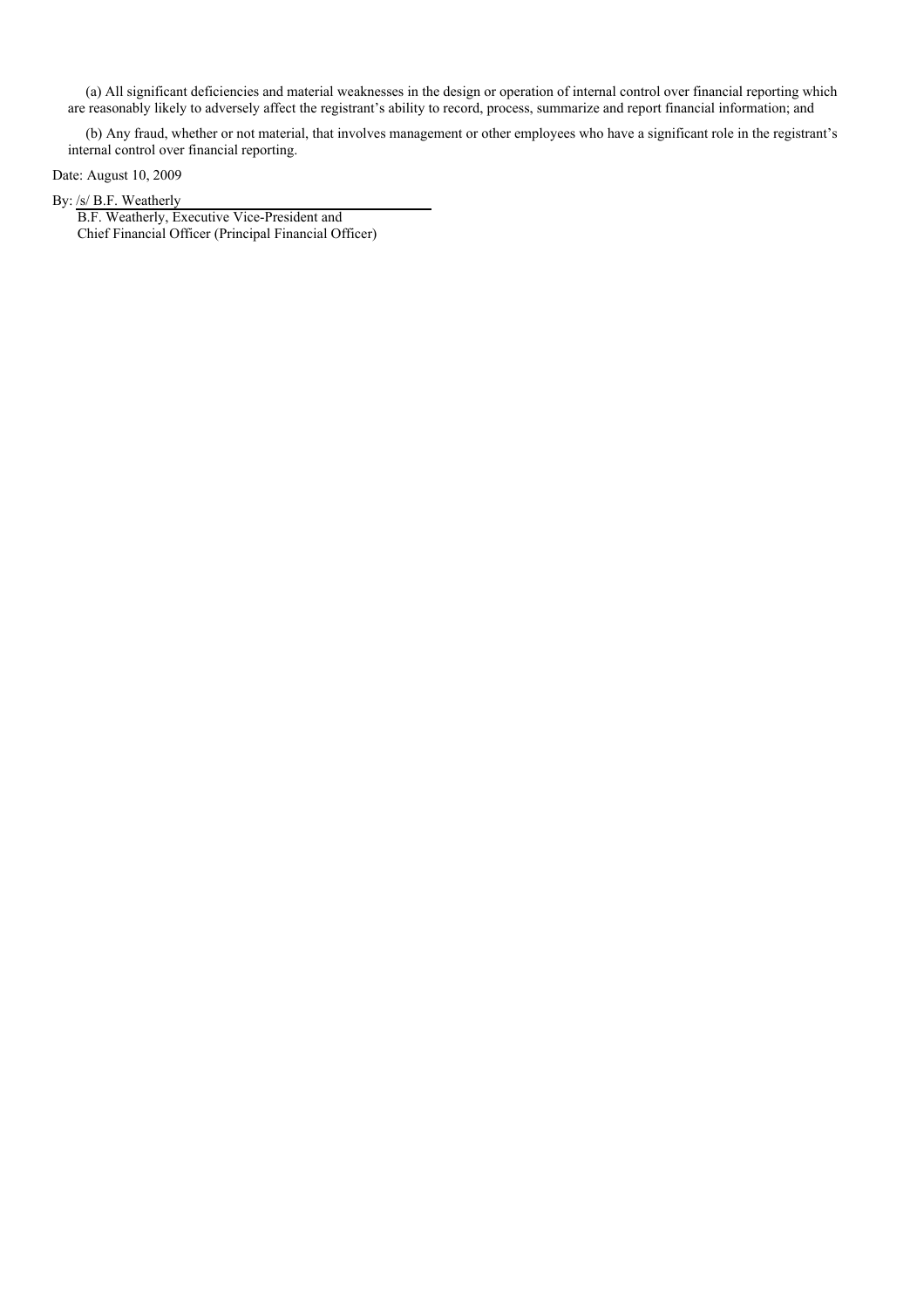#### **CERTIFICATION PURSUANT TO 18 U.S.C. SECTION 1350**

<span id="page-62-0"></span>In connection with the Quarterly Report of Callon Petroleum Company (the "*Company*") on Form 10-Q for the quarterly period ended June 30 2009, as filed with the Securities and Exchange Commission on the date hereof (the "*Report*"), I, Fred L. Callon, Chief Executive Officer and Principal Executive Officer of the Company, certify, pursuant to 18 U.S.C. § 1350, as adopted pursuant to Section 906 of the Sarbanes-Oxley Act of 2002, that to my knowledge:

(1) The Report fully complies with the requirements of Section 13(a) or 15(d) of the Securities Exchange Act of 1934, as amended; and

(2) The information contained in the Report fairly presents, in all material respects, the financial condition and results of operations of the Company.

Dated: August 10, 2009

/s/ Fred L. Callon

Fred L. Callon, Chief Executive Officer (Principal Executive Officer)